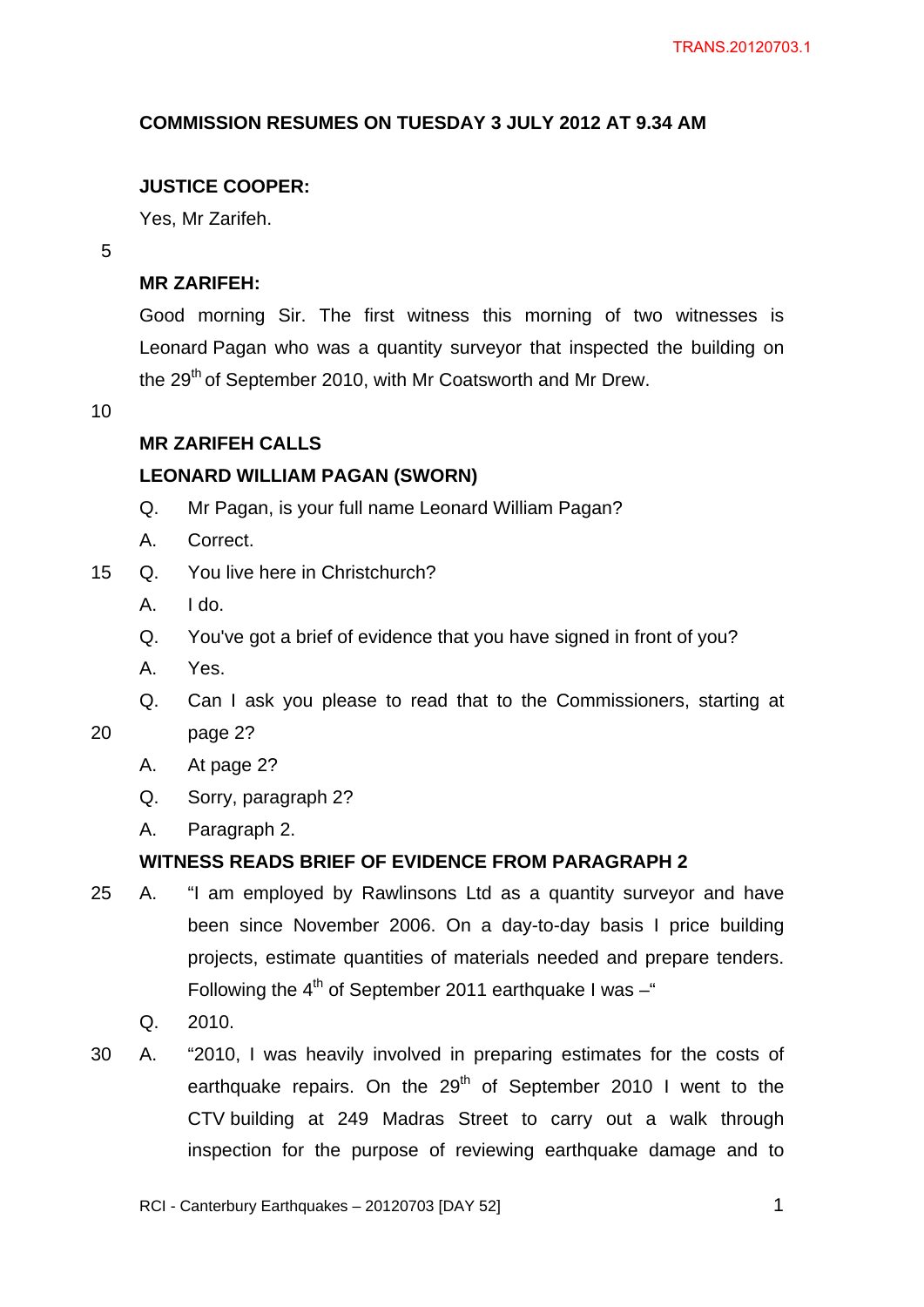prepare an estimated cost of repairs. I do not know who instructed Rawlinsons but I presume that the company was instructed by the owner of the building, Madras Equities. I went around the building with the building manager, John Drew, and David Coatsworth, a structural engineer from CPG Ltd. My report on the  $4<sup>th</sup>$  of October 2010 records both external and internal damage. I recall inspecting the outside of the building, the ground level car park and every floor."

- Q. And is that the first page of your report that we see there?
- A. Correct.
- 10 Q. I'll come back to that in a moment.
	- A. Okay.
	- Q. Carry on.

### **WITNESS CONTINUES READING BRIEF OF EVIDENCE**

15 20 25 30 A. "Mr Drew and I were walking around looking primarily at the aesthetic damage to the building which mainly consisted of cracks in plaster board wall linings, wall junctions and joints and broken glass panels. I recall that Mr Coatsworth would sometimes be walking together with us but at times he was off looking at other parts of the building. For example, I recall on one occasion when John Drew and I were looking at ceiling areas Mr Coatsworth would be off looking at panel joints. I did not take much account of what Mr Coatsworth was taking notice of but I do remember that he looked at the shear walls at both the north and south ends of the building. I particularly recall his interest in the shear walls at the ground floor level. I did see that both the north and south shear walls had hairline cracks in them. These were diagonal. From my report dated  $4<sup>th</sup>$  of October 2010 it would appear that I have had discussions with the cracks on the south wall with David Coatsworth at the time of our inspection because I have written, "from the initial structural investigation these are believed to be superficial only at this point." This is not a conclusion which I was qualified to draw and must have been advised by David Coatsworth in regard this. I do not have photographs of the cracking in the southern shear wall."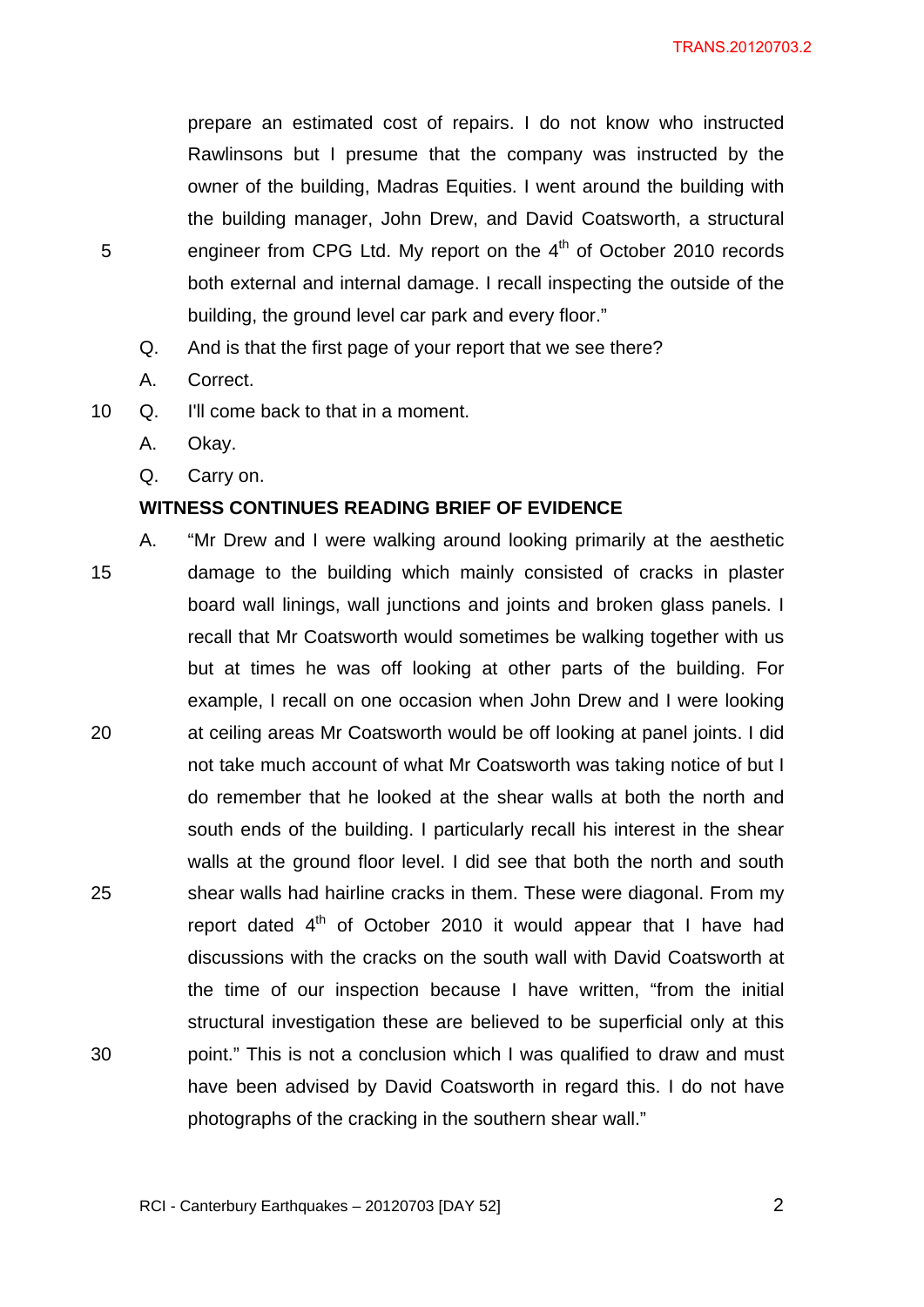- Q. I will just get that report brought up again and you can refer us to that point that you're talking about. Can you see your report there –
- A. I can, yes.
- $Q.$  and if we get the bottom half expanded, page I think it's the fourth to last bullet point –
- A. Yeah, do you want me to read that out?
- Q. Is that what you're referring to?
- A. Correct.

- Q. Where it says, "Hairline cracks in concrete shear walls"?
- 10 A. That's right.
	- Q. "From the initial structural investigation these are believed to be superficial only at this point", is that what you're referring to?
	- A. That's what we're referring to, yeah.
	- Q. And what was your understanding of what you'd recorded there?
- 15 A. My understanding was the cracks that we saw were only very small, why we've stated hairline cracks. From looking at them it didn't look to be anything of any great significance or any damage as far as I could tell to the panels.
- 20 Q. Right, and did you understand there was going to be any further inspection or investigation?
	- A. I'm not sure.
	- Q. All right.
	- A. David Coatsworth did make mention at, from time to time I'm not sure if it was particularly in regards to these cracks that he would like to have done further detailed investigation.
- 25

- Q. But you can't recall if it was in relation to the –
- A. I'm not sure exactly what that was in relation to. It may have been more of a general statement.
- Q. All right, and that bullet point below that one, refers to broken glass panes?
- A. Yes.
- Q. Can you remember which side of the building they were on?
- A. They were on the Madras Street side.
- RCI Canterbury Earthquakes 20120703 [DAY 52]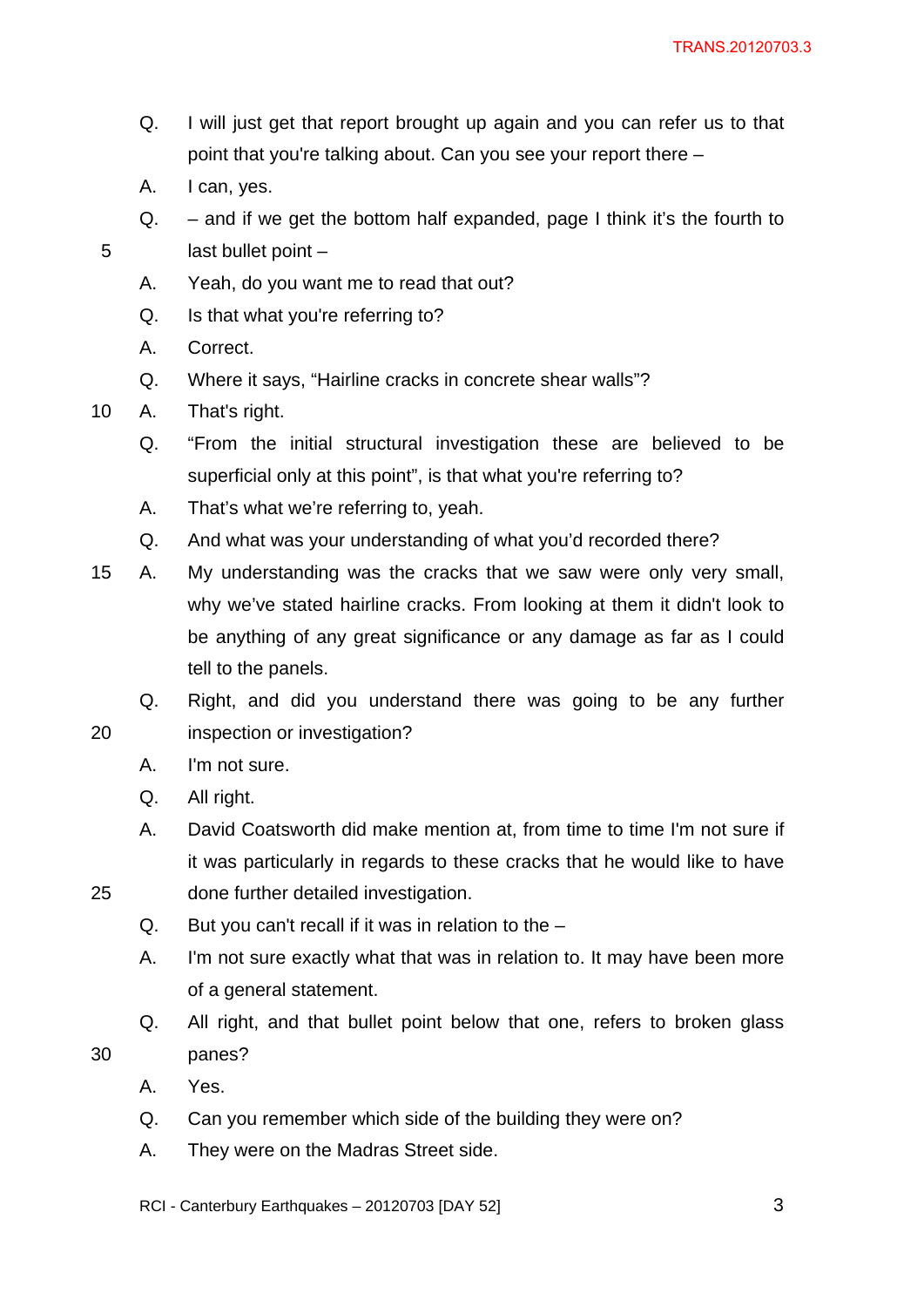- Q. Okay, and you've recorded there the upper floors?
- A. Correct. I believe it was the, I may even have a photo there of one on the  $5<sup>th</sup>$  floor or  $6<sup>th</sup>$  level, the top floor.
- Q. All right, thank you. If I take you back to your brief please?

#### 5 **WITNESS CONTINUES READING BRIEF OF EVIDENCE AT PARAGRAPH**

- **8**
- A. "It is my recollection that David Coatsworth said he wanted to do some further investigation which I think related to the southern shear walls. This would have been intrusive investigation work."
- 10 Q. All right, and you mentioned before what you recall, that's all that you could recall from that?
	- A. Yeah.
	- Q. 9.

# **WITNESS CONTINUES READING BRIEF OF EVIDENCE AT PARAGRAPH**

15 **9** 

20

- A. "I did not look behind any ceiling panels but I do recall Mr Coatsworth looked inside the ceiling space. I recall that the inspection took about three to four hours. I took a number of photos during the initial, inspection initially with my camera and then with my cellphone. I now produce these as an exhibit. The only photo that I believe is of the north shear wall is photo 13."
- Q. Okay and I'll get that brought up, that's .4. So that's the top left photo?
- A. Yeah.
- Q. And can you tell us where that is in the north core?
- 25 A. I can't be 100% certain now where that was or which level it was on.
	- Q. But you are confident that's in the north core?
	- A. Yes because there's a series of photos 14 as well will be from the north core.
	- Q. Now just in regard to your photos, in some of them or a lot of them are duplicated by Mr Coatsworth's photos, is that correct?
	- A. I believe so.
	- Q. And although you've taken them I don't think you've recorded where they were?
	- RCI Canterbury Earthquakes 20120703 [DAY 52]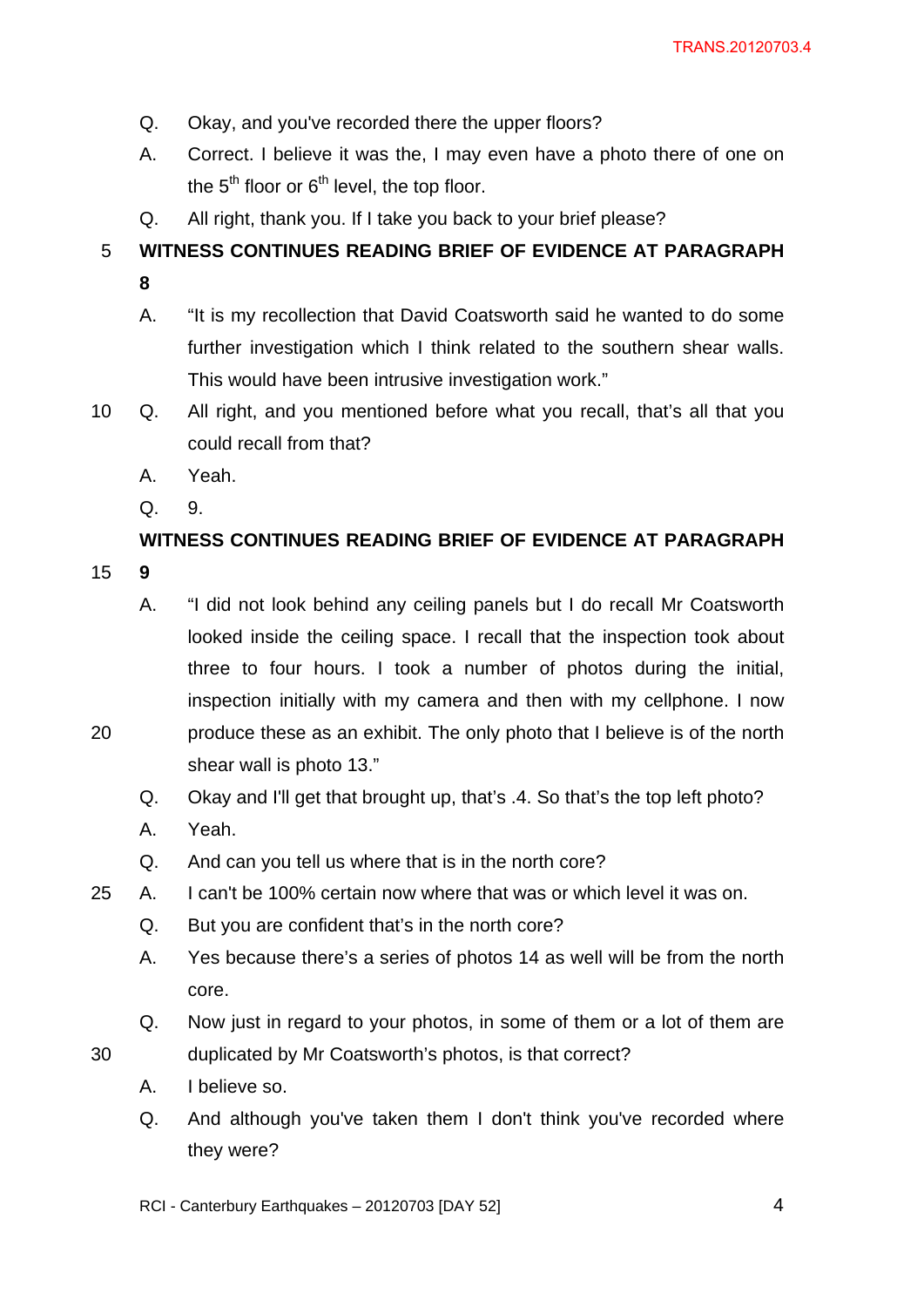- A. Unfortunately not, no.
- Q. All right, I just wanted to take you to two photos if I could and they are on page .44 and .45? Just get them brought up now. If we could expand the bottom right please? Is that a photo of the column as you come out of the lift on the left in the top floor?
- A. Correct.

- Q. Right, and if we can go to the next page please, top left, is that a photo of the top of that same column and showing the lintel that the columns, above the column?
- 10 A. Correct.
	- Q. And some damage or cracking to that area?
	- A. Yeah.
	- Q. And I think we can also see some discolouration to the tiles?
	- A. Yes, there is –
- 15 Q. Adjacent to it?
	- A. but I wouldn't speculate what would have caused that.

0944

Q. No but I'm just noting that you can see that in the photo. All right. Thank you. Now those photos were taken on the 29<sup>th</sup> of September 2010?

20

- A. Yes. During our inspection yes.
- Q. Thank you. Can I take you back to your brief please, paragraph 12.

# **WITNESS CONTINUES READING BRIEF OF EVIDENCE FROM PARAGRAPH 12**

30 25 A. "I recall speaking to some women on the lower floor and I recall that a couple of men on higher floors spoke to John Drew directly during our inspection. Otherwise I do not recall talking to anyone in the building. From what I viewed and in the absence of a structural report I believe the visual damage sustained to the CTV building in the 4<sup>th</sup> of September 2010 earthquake was repairable and from an aesthetic perspective the damage did not look that bad. I had certainly seen far worse in the CBD at this point. However, I am not a structural engineer and I was assessing the damage that was visible for the purpose of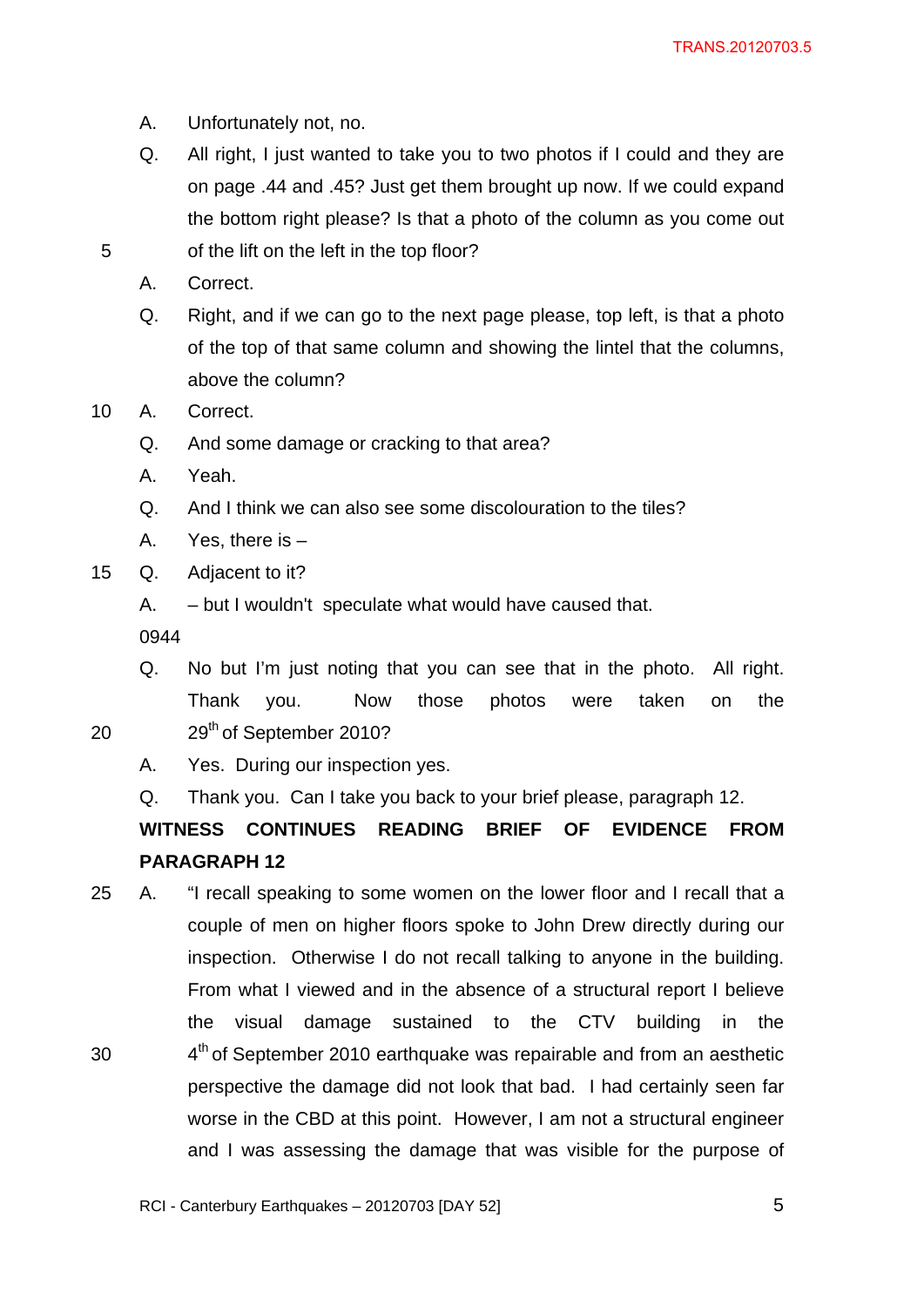preparing an estimate of how much the cost, the repair would cost. I drew no conclusion about the structural integrity of the building. My recollection is that the worst of the damage was on the first and third floors, (level 2 and 4). This accords with the indicative estimate I prepared."

5

Q. And we'll just get that brought up.

# **WITNESS REFERRED TO ESTIMATE**

- Q. And that's broken it down into floors?
- A. Correct, yes.
- 10 Q. And you say the first floor which you'd had 33,000?
	- A. Yes.
	- Q. And the third floor 37,000?
	- A. Thirty-seven yes.
	- Q. Correct?
- 15 A. Correct.
	- Q. All right and is that the total estimate 290,000?
	- A. That's right, yes.
	- Q. All right carry on please. Paragraph 14 "There was a…"

#### 20 **WITNESS CONTINUES READING BRIEF OF EVIDENCE FROM PARAGRAPH 14**

- A. "There was a partition wall on level 3 or 4, I cannot recall exactly which floor that had quite a significant crack in the plaster board. Paragraph 15. The western side of the building was the worst in terms of damage to the plaster board. My report for 2010 advised John Drew that the estimated cost of repairs of the building was in the amount of \$290,000 excluding GST. I did not expect to, I did expect to receive a copy of Mr Coatsworth's report from Madras Equities but this was not provided to Rawlinsons before the 22<sup>nd</sup> of February 2011."
	- Q. Thank you, can I just take you to your  $4<sup>th</sup>$  of October report and to the second page that's 0001.6?
	- A. Apologies where are we?
	- Q. The second page of your  $4<sup>th</sup>$  of October report.
	- A. Yep.

25

30

RCI - Canterbury Earthquakes – 20120703 [DAY 52]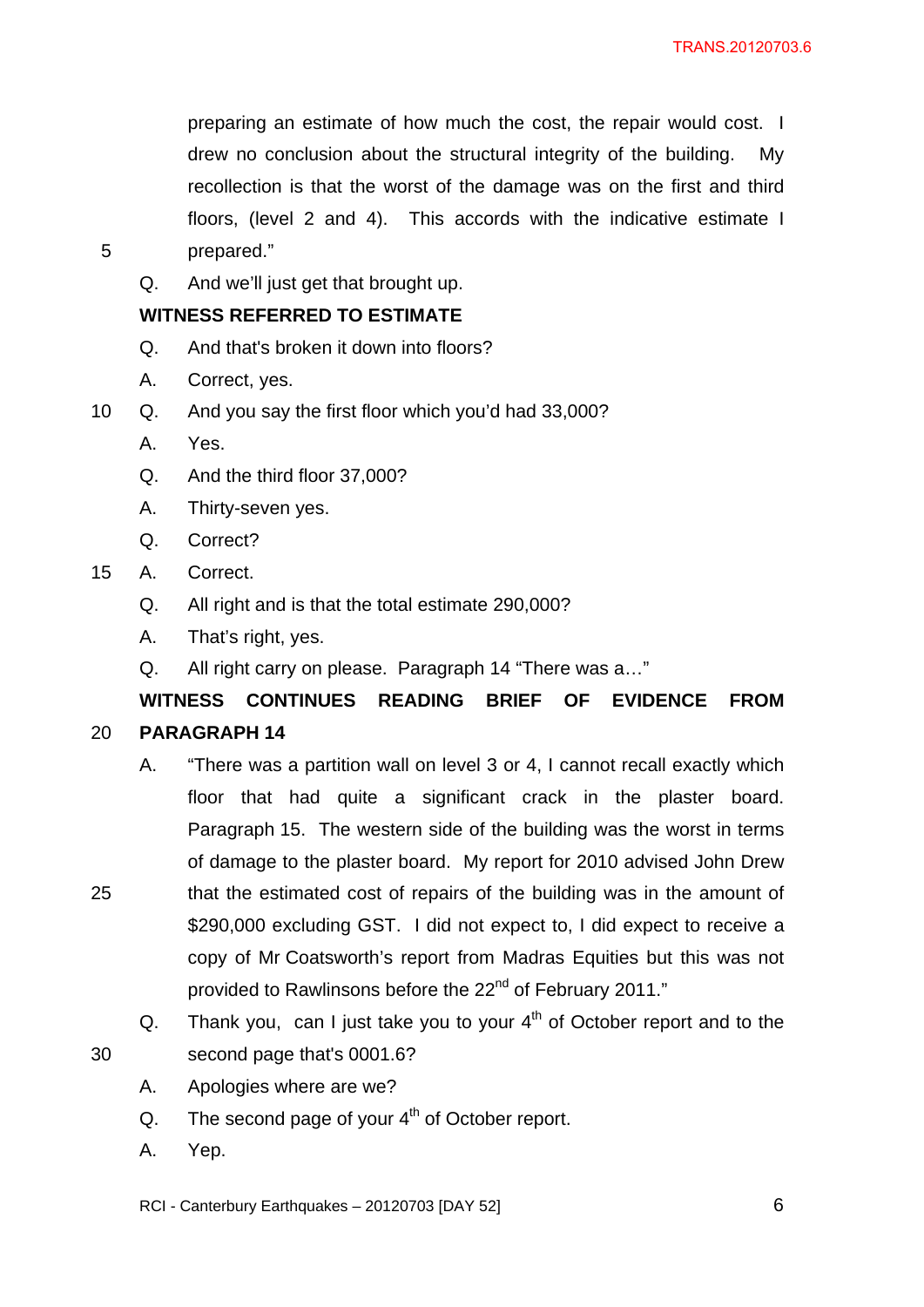Q. It's coming up now on the screen.

A. Oh yeah.

# **WITNESS REFERRED TO REPORT 4 OCTOBER**

- Q. The third to last bullet point? You say, "We have not sighted a written structural report or scope of work", you're referring to the CPG report?
- A. Correct.

5

10

20

- Q. Yes. "This may indicate further works required and the above estimate does not allow for this", and then you say, "It was noted during the walk through that there may potentially be damage to some concrete shear walls", is that  $-$
- A. That would be the hairline cracking that we'd noted through the report.
- Q. And your estimates didn't cover those cracks?
- A. No we just (inaudible 09.47.29) that.
- Q. Did they cover concrete cracks or not, the repair of concrete cracks?
- 15 A. No.
	- Q. All right. So -
	- A. We had covered some plaster from, we were covering up for aesthetic reasons the concrete cracks but no repairs to concrete cracks. We would have been waiting for the structural report to come through before we put any values on those.
	- Q. All right so that was a separate issue?
		- A. Yes it would have, once we'd received the report we would have revised this estimate and we sent it through.
		- Q. All right and we heard yesterday I don't know if you were in Court but, in the hearing, but Mr Drew got two quotes for concrete repairs?
		- A. Okay.
		- Q. From different companies. So your estimate I won't get you to go through it but there's some four, five pages, it goes through all the essentially plaster cracks, would that be fair?
- 30 A. Correct yes.
	- Q. And the estimate for the cost of repair of those?
	- A. That's right.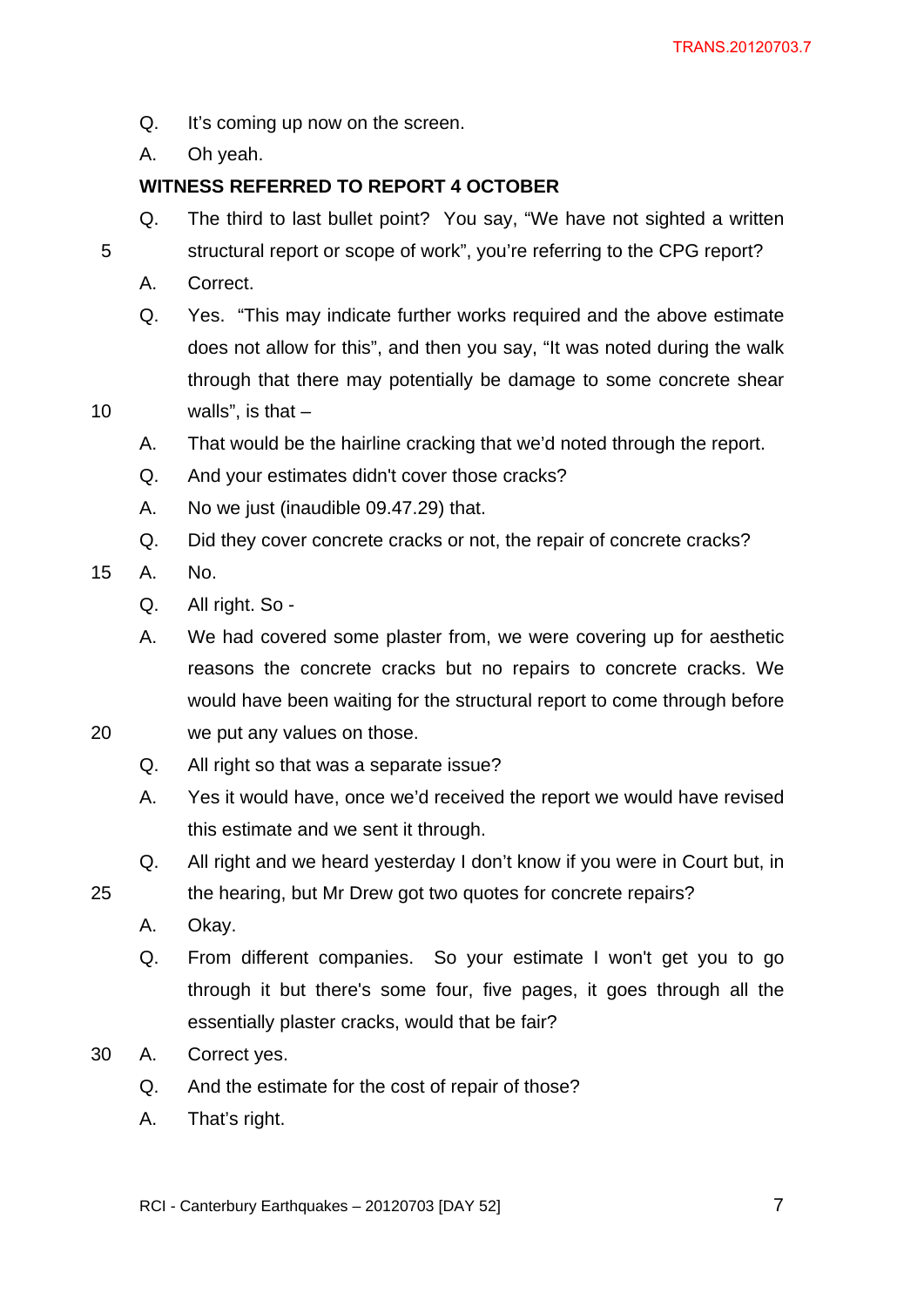# <span id="page-7-0"></span>**CROSS-EXAMINATION: ALL COUNSEL – NIL**

### **QUESTIONS FROM COMMISSIONER FENWICK:**

- <span id="page-7-1"></span>Q. Yes somewhere you I think you mentioned that there was more damage on the western wall in terms of the plaster, towards the western wall. Can you confirm that and tell me at what levels was that at, was that at
- A. I can't confirm exactly which level. I believe it was the upper level so perhaps from three upwards yes we did notice more cracking along the, the plaster on the inside of the western wall, the plaster board on the inside of the western wall.

### <span id="page-7-2"></span>**QUESTIONS FROM COMMISSIONER CARTER – NIL**

<span id="page-7-3"></span>**QUESTIONS FROM JUSTICE COOPER – NIL** 

### **WITNESS EXCUSED**

level 3 was it?

5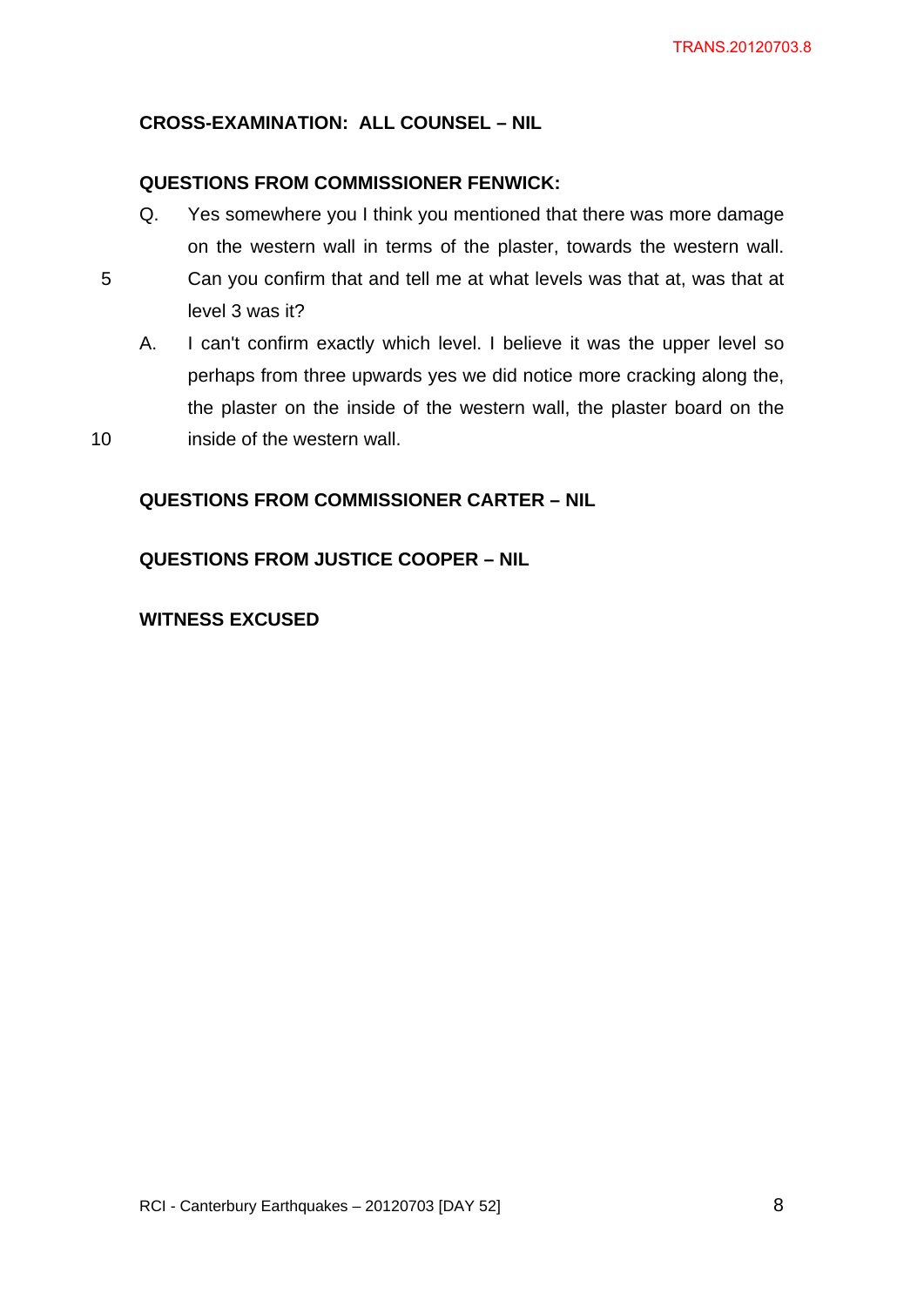# **MR REID CALLS**

# <span id="page-8-0"></span>**STEPHEN JAMES MCCARTHY (SWORN)**

- Q. Your full name is Stephen James McCarthy?
- A. Yes it is.
- 5 Q. You've worked for the Christchurch City Council since May 2006?
	- A. That's correct.
	- Q. And you were the Environmental Policies and Approvals Manager for the Council from 1 May 2006 to 1 March 2012?
	- A. Yes I was.
- 10 Q. Yes in March 2012 the Council's Environmental Policy and Approvals unit was reorganised to assist with streamlining the earthquake recovery process. As a result of the reorganisation you are now the Resource Consents and Buildings Policy Manager is that correct?
	- A. That's correct.
- 15 Q. Now Mr McCarthy can I just get you for a start to read paragraphs 2, 3 and 4 by way of introduction?
	- A. Yes.
	- Q. Then stop when you get to paragraph 4.

# **WITNESS READS BRIEF OF EVIDENCE FROM PARAGRAPH 2**

25 30 20 A. "During the state of emergency following the earthquake of 4 September 2010 I was one of the building evaluation managers in the Christchurch City Council emergency operations centre. I had 36 years of experience working for local government including 16 years in building control. I have a degree in Applied Science and a post graduate diploma in Management from Massey University and a Royal Society diploma in Environmental Health from Wellington Polytech. I have been asked to provide evidence to the Royal Commission relating to specific aspects of the Council's involvement with the CTV building at 249 Madras Street before and after the earthquake of 4 September 2010 but before the 22 February 2011 earthquake."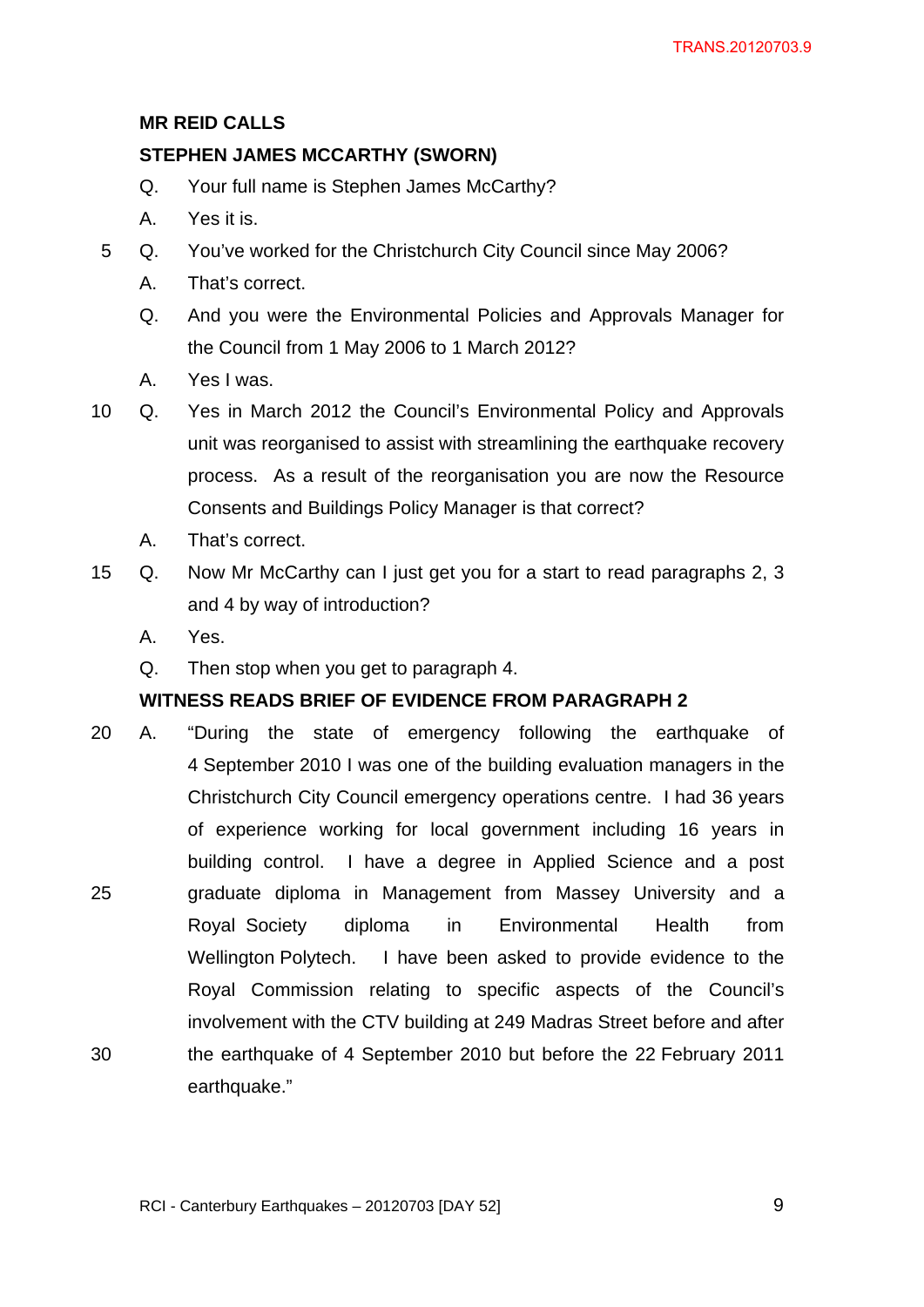- Q. So just moving to paragraph 6, can I get you to read please paragraph 6 (g) to (j) which are the matters you are going to deal with, just to summarise those please?
- A. Yes.

#### 5 **WITNESS CONTINUES READING BRIEF OF EVIDENCE FROM PARAGRAPH 6 (g)**

10 15 A. "The Civil Defence Emergency Management response relating to the CTV building after the 4 September 2010 earthquake. Council's involvement with the building subsequent to the lifting of the state of emergency on 16 September 2010 but before the February 2011 earthquake. Questions asked by counsel assisting the Royal Commission regarding access to the building permit, and consent files for 249 Madras Street following the September earthquake. Questions asked by counsel assisting the Royal Commission regarding the demolition of buildings at 213 Cashel Street".

0954

20

Q. Yes thank you and now I just ask you to turn to paragraph 7 to 15 which are the paragraphs that deal with your evidence concerning the Council's records and before moving on to the issues that you're specifically giving evidence on today, could you please run through that just to give us some background as to the Council's record keeping system?

25 30 A. Certainly. As I will explain in the course of my evidence it is clear that the Council's records relating to the CTV building are incomplete and the documents on the file have been reordered at some stage. In order to provide some context to this I will outline how the Council currently organises its records and give some historical detail regarding the storage and sorting of the relevant documents since the 1980s. The practice currently as it was during the 1980s is that the Council holds a single file relevant to each property considered a single unit for rating purposes. All building applications, planning approvals and other correspondence specific to that property are stored on this file. The Council currently holds approximately 250,000 current and historical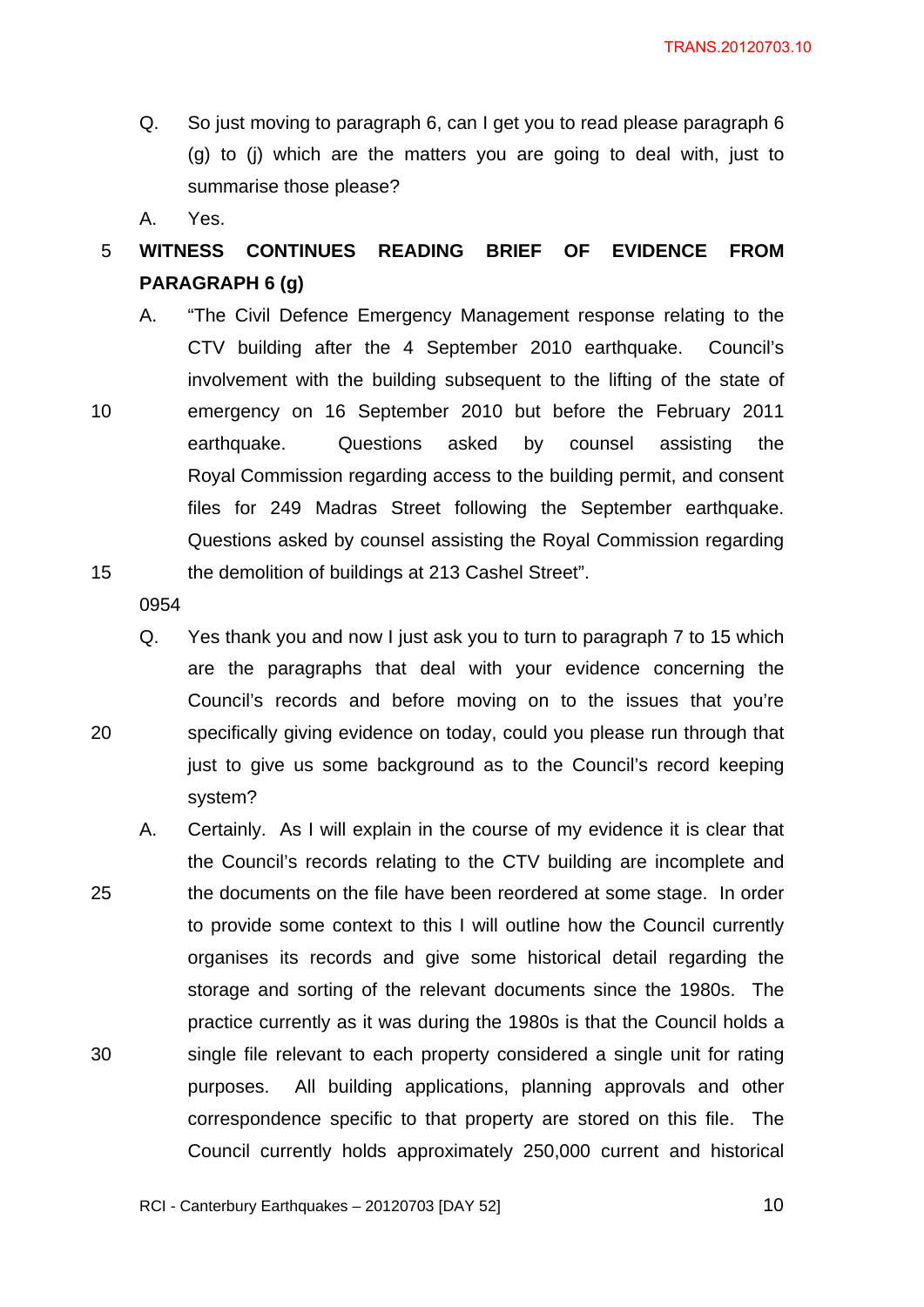property files. Over the years storage of these files has been an issue. They have been stored in a number of different locations and various methods have been used to try to reduce the volume of paper required to be stored long-term. In the late 1980s and early 1990s the Council instituted a system of copying documents held on some of the Council's files to microfiche. During this period drawings received with building permit applications were made into microfiche cards and the inspection records were entered on these cards during site inspections carried out by Council inspectors. This was the case for the inspection records of the 249 Madras Street building which subsequently became known as the CTV building. There was a separate period during the early 1990s when a decision was taken to reduce the whole of some of the property files including the CTV file to microfiche. This process required the files to be taken apart and copied and this may have resulted in the physical files being reordered. This process was discontinued after about 18 months when it was realised that it was becoming unwieldy and the storage of paper files resumed. In 2008 the Council contracted Recall Limited to store and organise ongoing access to all of the property files. These files are stored offsite at a purpose built facility. Recall delivers files required by Council staff or when a member of the public asks to review a particular file. In 2002, the Council began recording activity relevant to each rating unit and corresponding property file in a system known as the Worksmart Database. The Council also has introduced an electronic data management system called TRIM. Documents relevant to a particular property are now saved to TRIM under the property address. The hard copy property files are gradually being scanned and saved into the TRIM database. Copies of the property file and Worksmart Database printout relevant to the CTV building have been provided to the Royal Commission. Following the September 2010 earthquake there are a number of requests from the public to be given access to the CTV building file. I detail these details later in my evidence.

RCI - Canterbury Earthquakes – 20120703 [DAY 52]

5

10

15

20

25

30

 $\sim$  11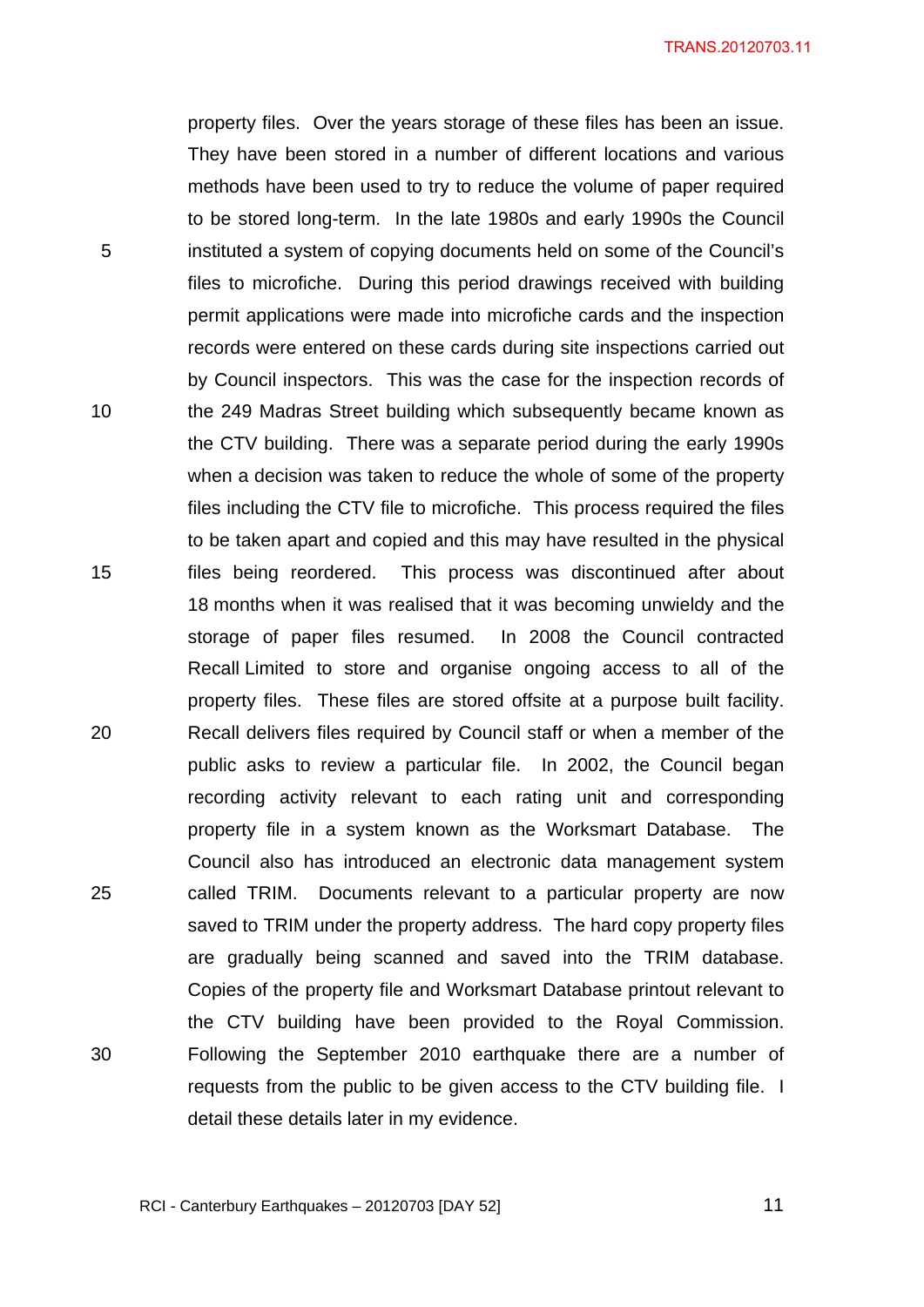# **JUSTICE COOPER:**

- Q. Detail these requests?
- A. Pardon me?
- Q. You said details and it is written as, "requests" in the last sentence?
- 5 A. Oh, I see, sorry shall I re-read that?
	- Q. Yes.

# **EXAMINATION CONTINUES: MR ZARIFEH**

- 10 15 20 A. "I detail these requests later in my evidence. When a member of the public is given access to a commercial property file such as the CTV building file that person is permitted only to view the file on the Council's premises. If the person wishes to copy any documents from the file, then they tag the required documents and these are subsequently copied by Council staff for later collection by the customer. During the September earthquake, the Recall storage facility was significantly damaged. The vertical files fell over one onto another creating a domino effect. A large number of the Council's files came off the shelves and needed to be sorted and repackaged and again this may have resulted in some reordering of the material on the files. There was a period between 4 September 2010 and January 2011 when the Council did not have access to all of its files as a result of the damage to the facility. Access to the CTV building file was however available from 6 October 2010".
	- Q. Could you please now move to page 22, paragraph 95. This is where you are dealing with the Council's response to the civil defence emergency?
	- A. Yes.

25

- Q. Just read from paragraph 95 please?
- A. I read the heading?
- Q. Yes please?

#### 30 **WITNESS CONTINUES READING BRIEF OF EVIDENCE**

A. "The civil defence emergency management response in relation to the CTV building after 4 September 2010. The Council has provided to the

RCI - Canterbury Earthquakes – 20120703 [DAY 52]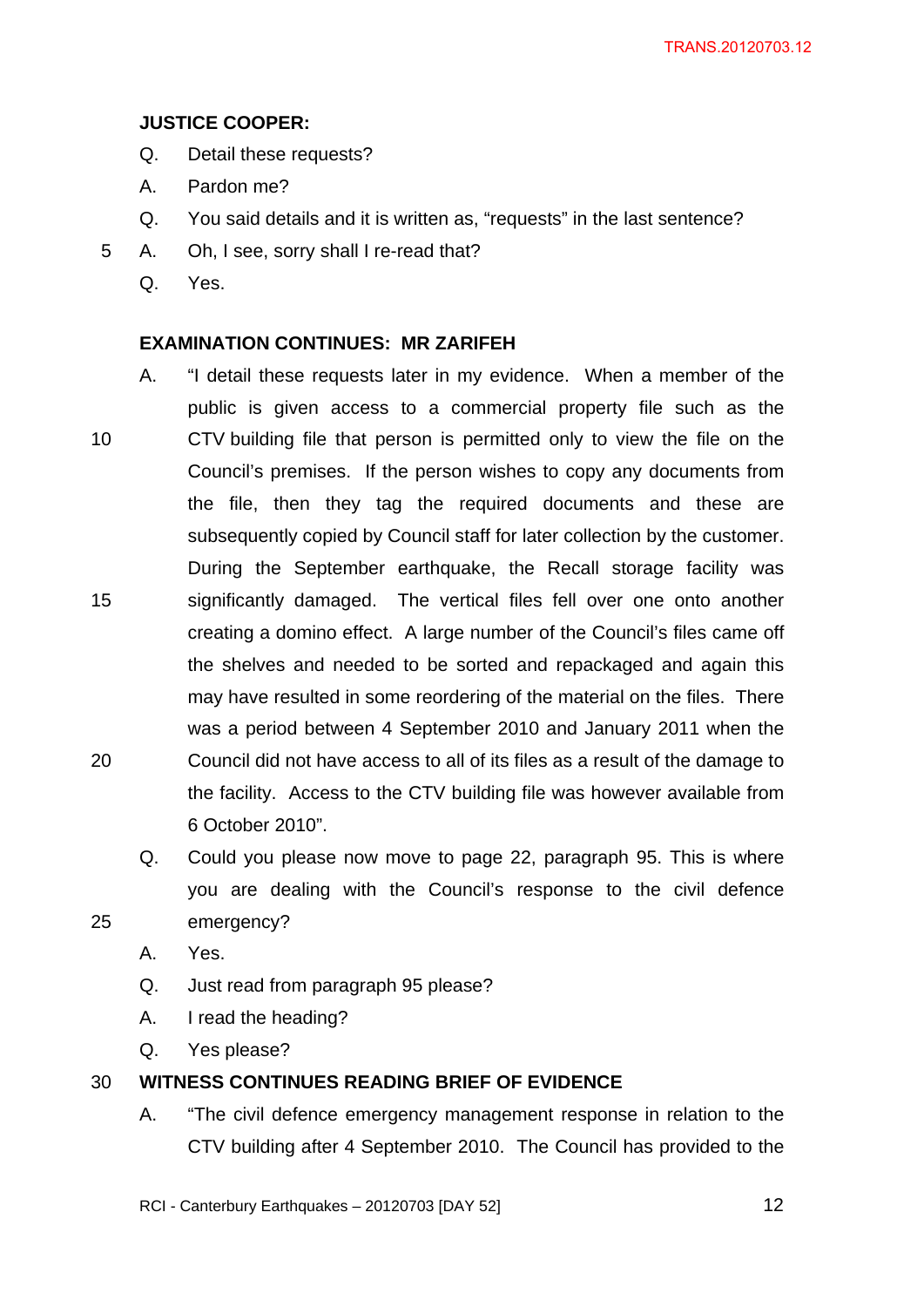TRANS.20120703.13

Commission a report into building safety evaluation processes in the central business district following the 4 September 2010 earthquake. (The Council report). This report discusses the background to the rapid building assessment process and how the process operated following 4 September 2010. The Council's records indicate that a level 1 rapid assessment was undertaken of the CTV building on 5 September 2010. The form shows that no hazards were identified. There was a line through the minor/none column in relation to all of the identified potential hazards on the form. There is a tick in the inspected green box on the form and the overall building damage is indicated as none. From the enquiries the Council has carried out the Council inspector present on 5 September who was carrying the out civil defence duties was Peter Van der Zee. Mr Van der Zee is giving evidence separately before the Royal Commission.

15

10

5

20 25 30 A level 2 rapid assessment form was completed on 7 September 2010. The process for determining which buildings received a level 2 assessment is set out in the Council report. The spreadsheet attached as annexure C to my evidence records rapid building assessments carried out on 7 September 2010 by civil defence teams. The CTV building is included in the list and is categorised as MH, medium/high priority. The level 2 form has the following note: Green tag first assessment call in to inspect, looked at by 3 CCC senior officials. Interviewed manager/no issues was sighted by users of the building. The building was assessed and placarded as green with a G2 rating. The overall building damage is indicated as 0 to 1%. From enquiries the Council has conducted the three senior Council employees who inspected the buildings were Graeme Calvert, Russell Simson and David Flewellen who were all employed by the Council at the time. The Council report states that the level 2 assessments teams included CPEng engineers. This was generally the case."

Q. I will just stop you there please Mr McCarthy. You would like to make an amendment to paragraph 102, is that correct?

RCI - Canterbury Earthquakes – 20120703 [DAY 52]

 $\sim$  13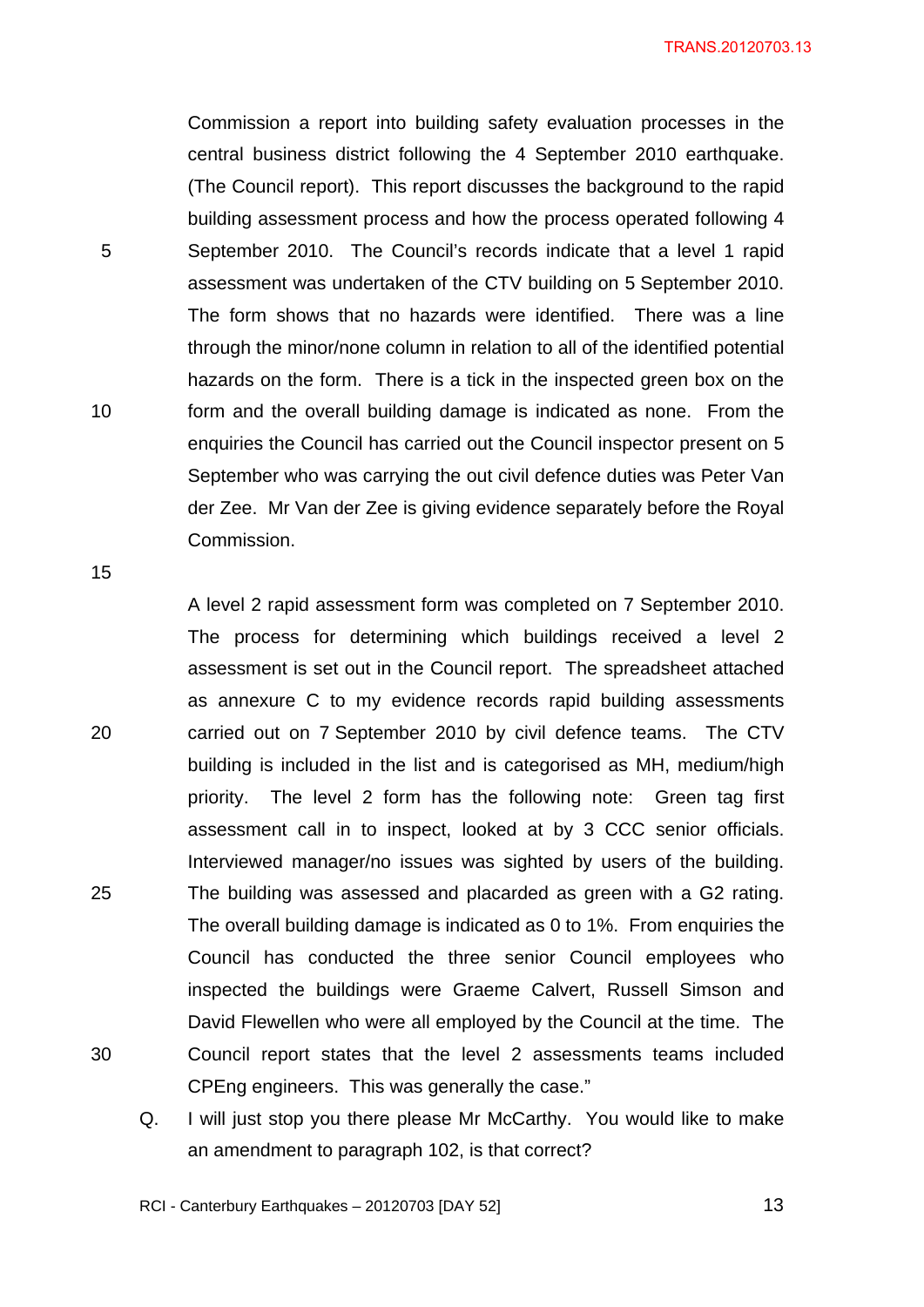- A. Yes I would.
- Q. Just take us through that please?
- A. I would like to remove the first four words of this paragraph and I propose to start with the word, "No engineer."
- 5 Q. Yes thank you. Read paragraph 102 please?

### **WITNESS CONTINUES READING BRIEF OF EVIDENCE**

A. "No engineer accompanied the three Council employees to the CTV building on 7 September 2010. The spreadsheet referred to earlier and attached as annexure C shows that three of Council, sorry, shows that the three officers carried out other assessments with Allister on 7 September. The Council understands that Allister refers to a CPEng engineer. Mr Calvert, Mr Simson and Mr Flewellen are separately giving evidence before the Royal Commission."

1004

10

20

- 15 Q. I will just stop you there again Mr McCarthy. So since preparing this evidence have you had a chance to read the evidence that's been prepared by Mr Flewellen, Mr Calvert and Mr Simson?
	- A. Yes I have.

Q. And has that assisted you in remembering what occurred on the  $7<sup>th</sup>$  of September in relation to these matters?

- A. Yes it has.
- Q. So perhaps you can just take us through that?
- 25 30 A. In the context of the events of  $7<sup>th</sup>$  of September, ah, we were running a lot of teams through the central area assessing buildings. We had more than 20 teams, ah, comprising a Council officer and an engineer and a safety officer generally working through the centre of the CBD area. We were at that time, um, we had no spare engineers and we were receiving requests for other, um, tasks really, ah, through the Emergency Operations Area. At the time, um, we were left with just Council officers to respond to some of those requests and so I approached the team of Flewellen, Simson, Calvert, spoke specifically to David Flewellen and asked them to go and do some jobs. The nature of those jobs now my memory does not serve me well but certainly I had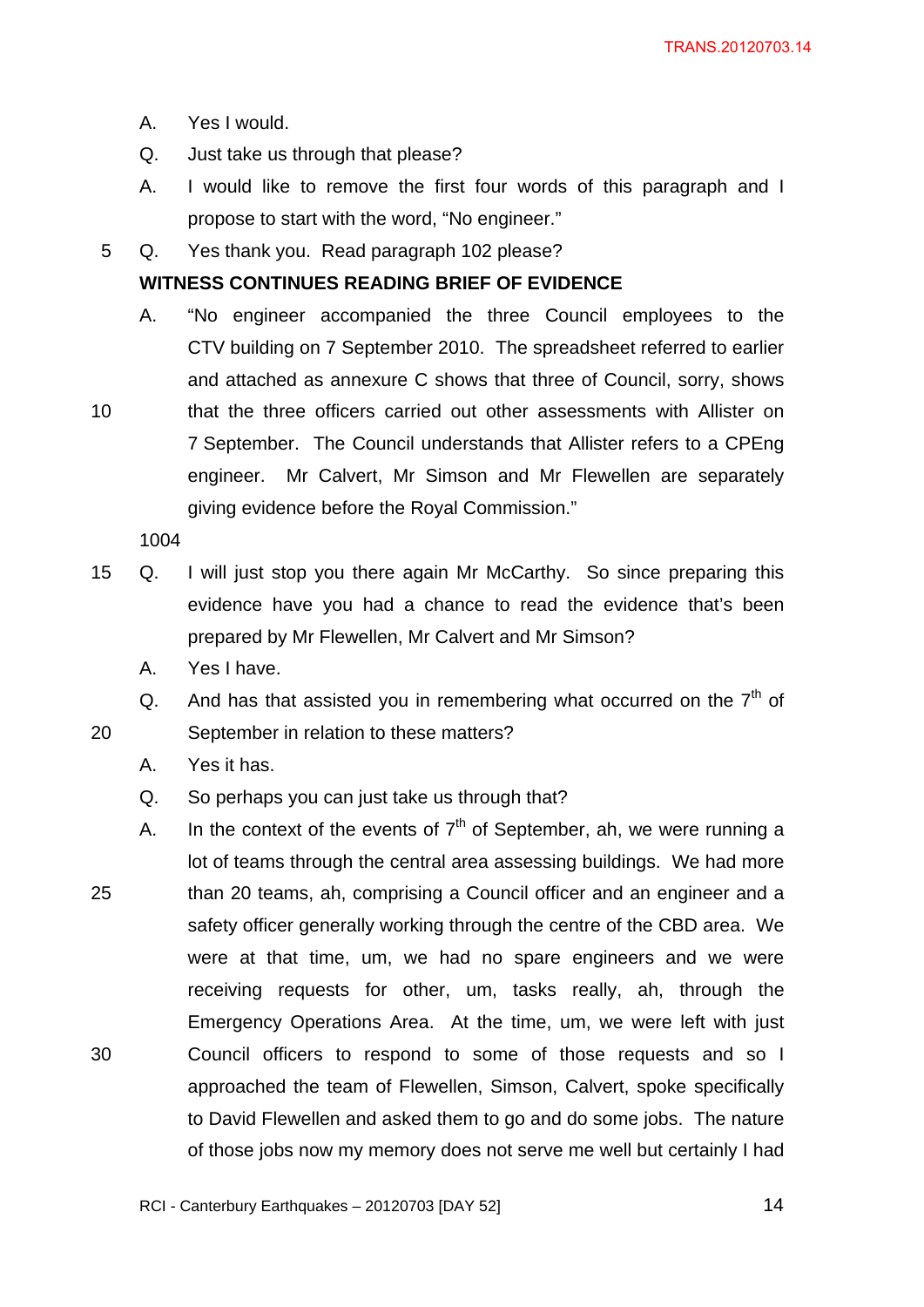a conversation and I reflected on that and I remember speaking to Mr Flewellen. I asked them to go out and deal with these jobs and in the absence of an engineer I would have said if there were any issues you need to engage with an engineer during the course of those jobs. Types of, um, assignments that I would have given them were where there were an obvious danger and they could rapidly assess that and that appears to be the case perhaps with the church and the Blue Star Taxis jobs. Other than that it would have been to give advice to building owners, building managers as to, ah, what their responsibilities were and that would appear to be what their assignment really was with regards to the CTV building.

#### **QUESTIONS FROM JUSTICE COOPER:**

5

<span id="page-14-0"></span>10

15

20

25

30

- Q. You're giving me the impression that you're reconstructing this Mr McCarthy. You don't really have a clear memory of the transaction at all. Am I right to say that?
- A. I have reflected and I do recollect speaking to Mr Flewellen in particular and I do recall the discussion about there being no engineer in the team and saying to him if there are any issues that he should engage an engineer on any of the jobs. In terms of "the jobs" specifically I have no recollection of those but I would have only assigned a team without an engineer to the types of jobs I was describing.
- Q. Well what type of jobs are those?
- A. They would be jobs where, um, there was, um, an obvious issue, danger that they could deal to, um, such as a parapet was clearly, um, dangerous and needed to be isolated in some way and they could engage with a Council team and isolate that danger, um.
	- Q. Well the CTV building wasn't in that category though was it?
	- A. No it wasn't.
- Q. So do you have any memory of why you asked these three building inspectors to look at the CTV building?
	- A. Not specifically no I don't.

 $\sim$  15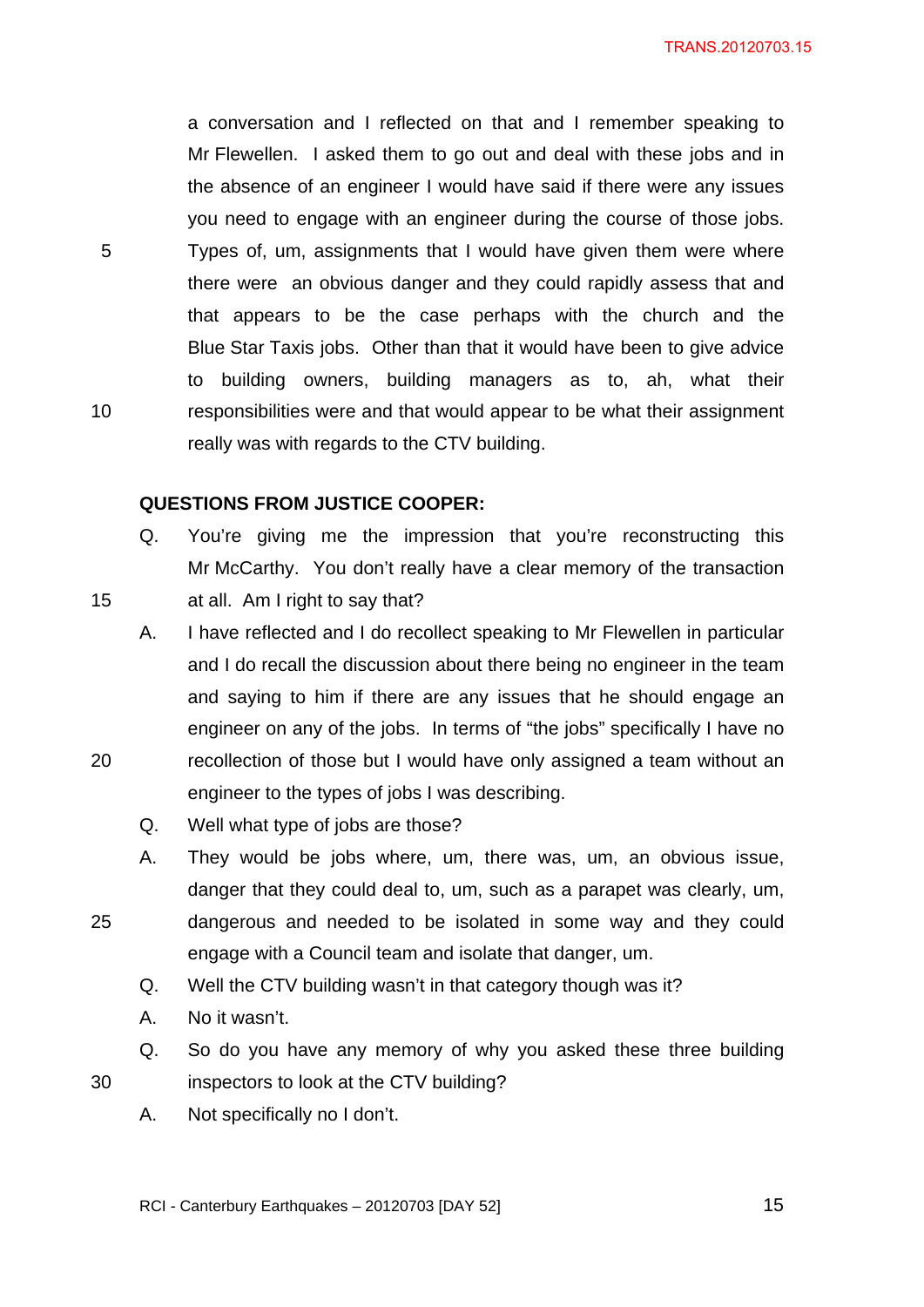# **WITNESS CONTINUES READING BRIEF OF EVIDENCE AT PARAGRAPH 103.**

5 10 15 20 25 30 A. "The level 1 and 2 inspections of the CTV building were entered into the Council Building Safety Evaluation Spreadsheet. An extract from this spreadsheet showing the entries relevant to the CTV inspections is attached and marked "Annexure D". The spreadsheet shows the building was rated "G2 – Occupiable repairs required" and "G2 Green Inspected" by the level 2 inspectors on 7 September. There is no record of the Council having any further involvement with the building until 27 December 2010, following the Boxing Day aftershock. Following this aftershock, the building was inspected on 27 December 2010 by a USAR team and a level 1 rapid assessment was also carried out. The USAR assessment indicates that the Estimated Overall Building Damage was 0-1%. The form also identified a glass hazard (moderate) and there is a note stating: "2m x 1m window on  $2^{nd}$  floor south face is broken and in danger of falling on carpark." The form indicates that temporary hazard tape was applied and that an engineering assessment was not required. The level 1 rapid assessment form similarly identifies an overhead falling hazard "glazing" (minor/none) and there is a note – "glazing if dislodged will fall into self-contained balcony." The building is noted as inspected Green. The post Boxing Day database also records that the building was assessed as Green (Annexure "E"). From the enquiries the Council has carried out, the Council inspector present on 27 December 2010 was Marie Holland. Ms Holland is giving evidence separately before the Royal Commission. The only other record the Council has regarding the building from around this time is an entry in the WorkSmart Database indicating that a message was received from a Joanne at Relationship Services on 5 January 2011. The database then contains the following statement:- " $5<sup>th</sup>$  floor has a round structural pillar. It is just outside lift and has cracks". Joanne was in the building since the Boxing Day quake and feels it should be rechecked. Staff on site but please liaise through her as she is the manager based in Wellington." There is a further entry in the WorkSmart database on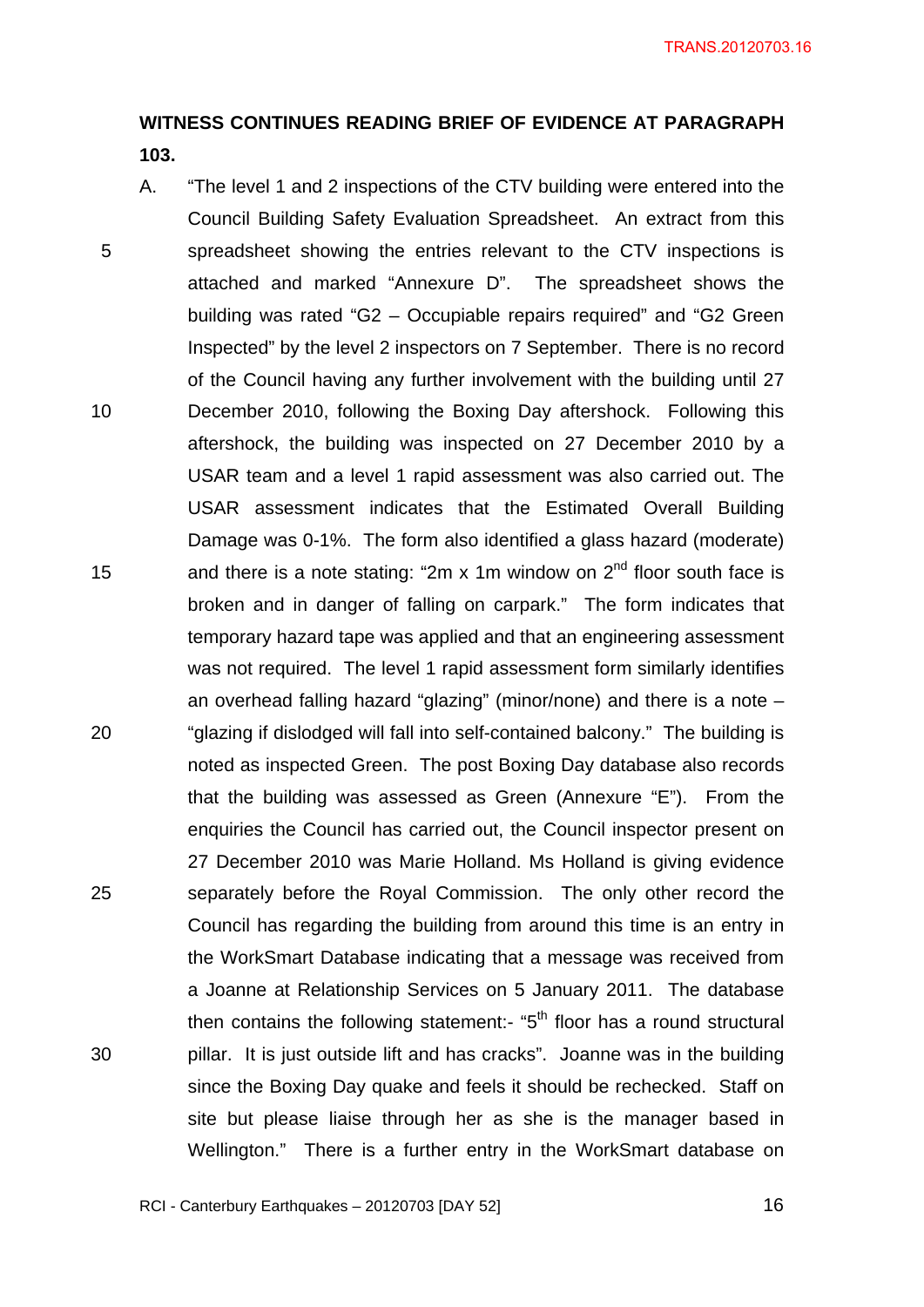7 January 2011 stating "Joanne has stated that landlord has had checked by Structural Engineer and all okay (Paul Campbell 6/1/11)". I understand that the evidence filed by Ms Jo-Ann Vivian from Relationship Services that she rang the Council and advised that no Council inspection was required because the building manager had already arranged an inspection.

Building File for 249 Madras Street – Counsel Assisting has asked the Council to advise whether its records show, or whether any relevant Council officers can recall, if Mr John Drew attended the Council to view the CTV file following requests made by him on 12 October 2010 and 31 January 2011.

1014

15 20 25 30 12 October 2010 Request – A Council IntraRFS record refers to a request made by Mr Drew on 12 October 2010 to view the complete property file for the CTV building. Council staff accordingly requested that the property file be returned from the Recall storage facility. The Council requires payment from customers before any files are requested from Recall. Therefore, it appears that Mr Drew would have arranged payment to view the CTV file on 12 October 2010. The IntraRFS records notes that the file was available for reviewing at the Council's Civic Offices by 21 October 2010. The record also states that Mr Drew was advised by telephone on 22 October 2010 that the file was available. The Council's general process at this time was to advise the customer that the file would be held for one week and could be requested for viewing during business hours at the Council's public counter. In some cases if the files had not been viewed within the week, the Council would receive a follow-up telephone call. The Council does not have a record of whether the CTV file was viewed by Mr Drew during – following the telephone call to him on 22 October 2010. Council does keep a customer transaction book for recording transactions with and advice given to customers. However, as commercial property file viewing is generally a routine matter, at the

5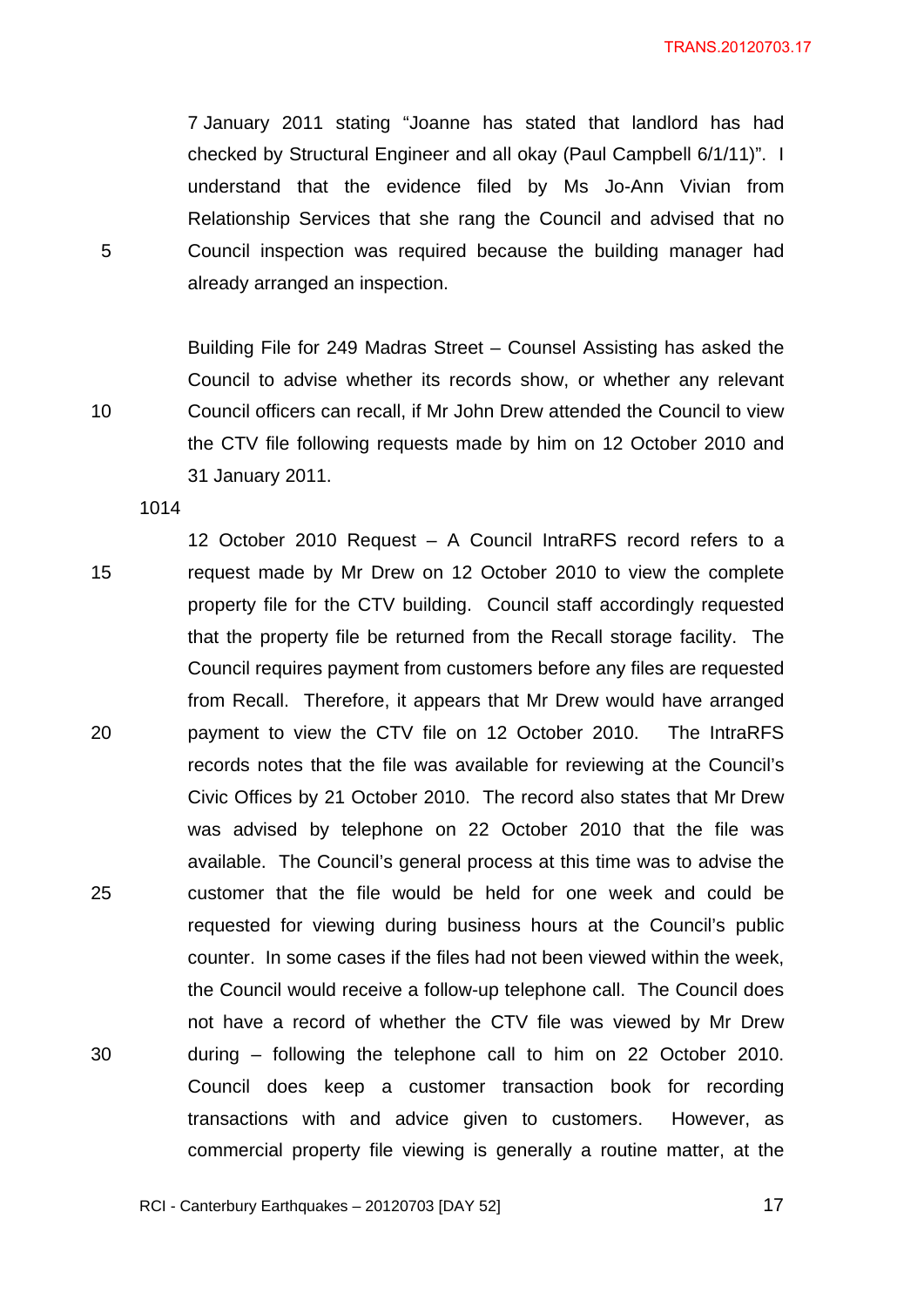TRANS.20120703.18

time these transactions were not always recorded in the customer transaction book. In this case there is not record on the Council's customer transaction book of the CTV property file being viewed by Mr Drew. The intra record states that the customer service request related to this matter was closed on 21 December 2010 by which time the file would have been returned to the Recall storage facility.

5

10 15 20 25 30 31 January 2011 request. A further intra RFS record refers to another request made by Mr Drew to view the property file on 31 January 2011. The file was available for viewing at the civic offices on 1 February 2011. The intra RFS record notes that a message was left on Mr Drew's cellphone on the same day to advise him that the file was available. The Council's customer transaction book records that the file was viewed on 2<sup>nd</sup> of February 2011. However, there is no record of who viewed the property file on that, this day. The intra record states that the property file was returned to the Recall storage facility on 2 February 2011. Inquiries have been made of the regulatory support officer who may have been attending to the Council's public counter on October 2010 and January 2011. They have no specific recollection of Mr Drew viewing the file in October 2010 or January 2011. However, as noted above the viewing of commercial property files is a routine matter. At the time a number of files were viewed on a daily basis up at the counter in the Council's civic offices. It would therefore be unusual for staff to recall a particular individual viewing a file. There were no other requests for the CTV property file between 4 September 2010 and 22 February 2011. I note that the process with viewing commercial property files changed in March 2011. Customers can now view these files at the Recall storage facility. Council's public advice team arranges the appointments for viewing of the files and records are kept of the time and dates of appointments.

> Demolition of 213 Cashel Street. The Council granted a consent on 13 October 2010 to demolish two buildings at 213 Cashel Street, the site

RCI - Canterbury Earthquakes – 20120703 [DAY 52]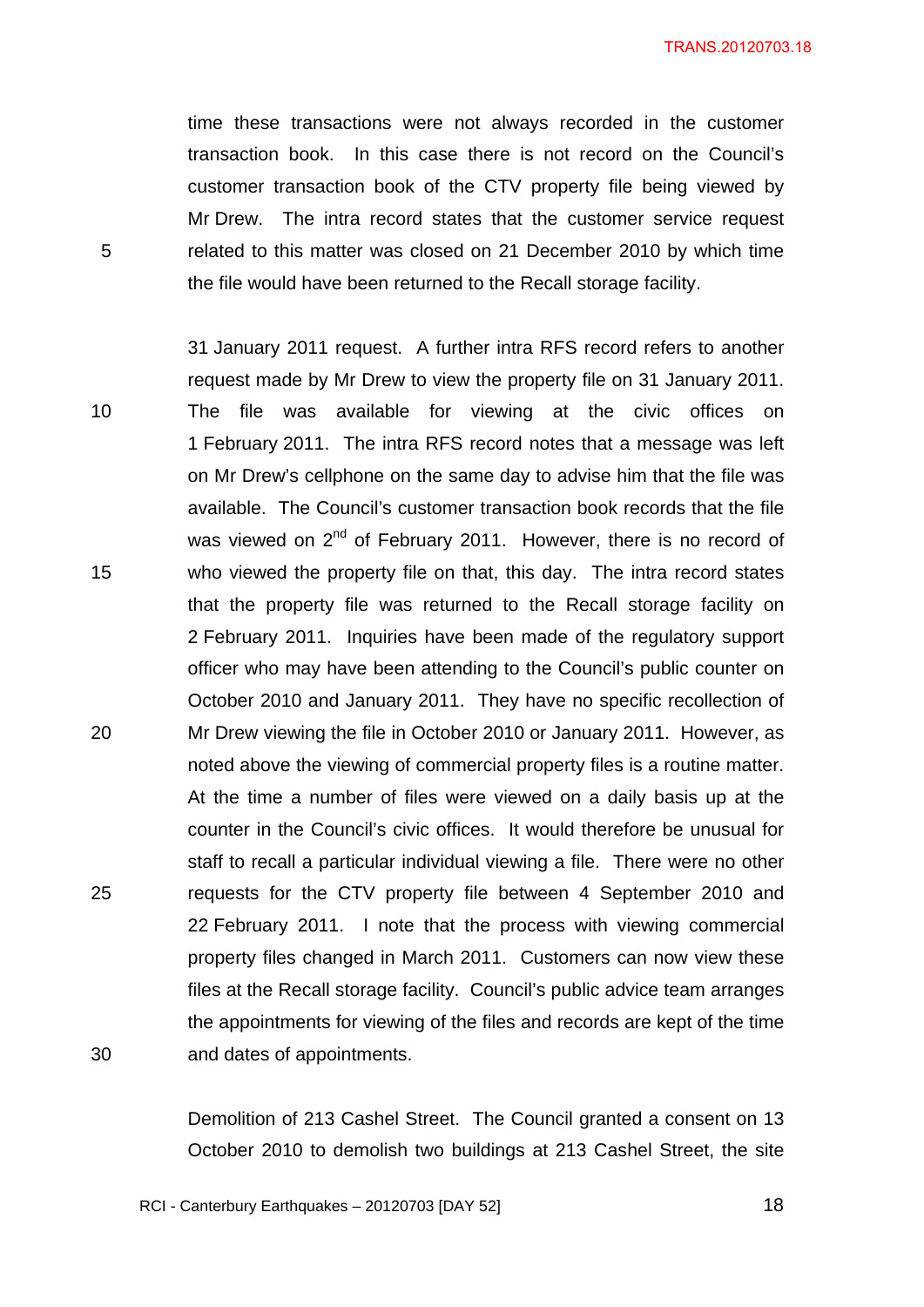TRANS.20120703.19

next door to the CTV building. Counsel assisting the Commission has asked that the Council provide information in relation to the demolition. Demolition consents like any other building consents are governed by the requirements of the Building Act 2004 and the need for compliance with the Building Code. In particular clauses B1 and F5 of the Building Code are relevant. In accordance with these clauses, regard must be had to the impact site work and/or demolition work will have on other property. Under section 49 of the Act the Council cannot grant a building consent unless it is satisfied on reasonable grounds that provisions of the Building Code would be met if the building work were properly completed in accordance with the plans and specifications that accompanied the application. Christchurch City Council procedure for considering consent applications for demolition takes into account the Building Code approved document B1 structure. One of the functional requirements of B1 Building Code structure is as follows. B1.3.6 site work where necessary shall be carried out to provide stability for construction on the site and avoid the likelihood of damage to other property. The demolition methodology provided to the Council was part of the building consent application (and became part of the building consent). The methodology was reviewed as part of the Building Code compliance checking process and any impact that demolition would have on neighbouring buildings including the CTV building would have been considered by Council staff processing the application. The Council does not have any record of complaints or concerns being raised about the demolition by the occupants of buildings neighbouring 213 Cashel Street.

### **CROSS-EXAMINATION: MR RENNIE**

- Q. Mr McCarthy at paragraph 15 when you were talking about access to the Council records?
- 30 A. Yes.

5

10

15

20

<span id="page-18-0"></span>25

Q. You state that the CTV building file would have been available on 6 October?

RCI - Canterbury Earthquakes – 20120703 [DAY 52]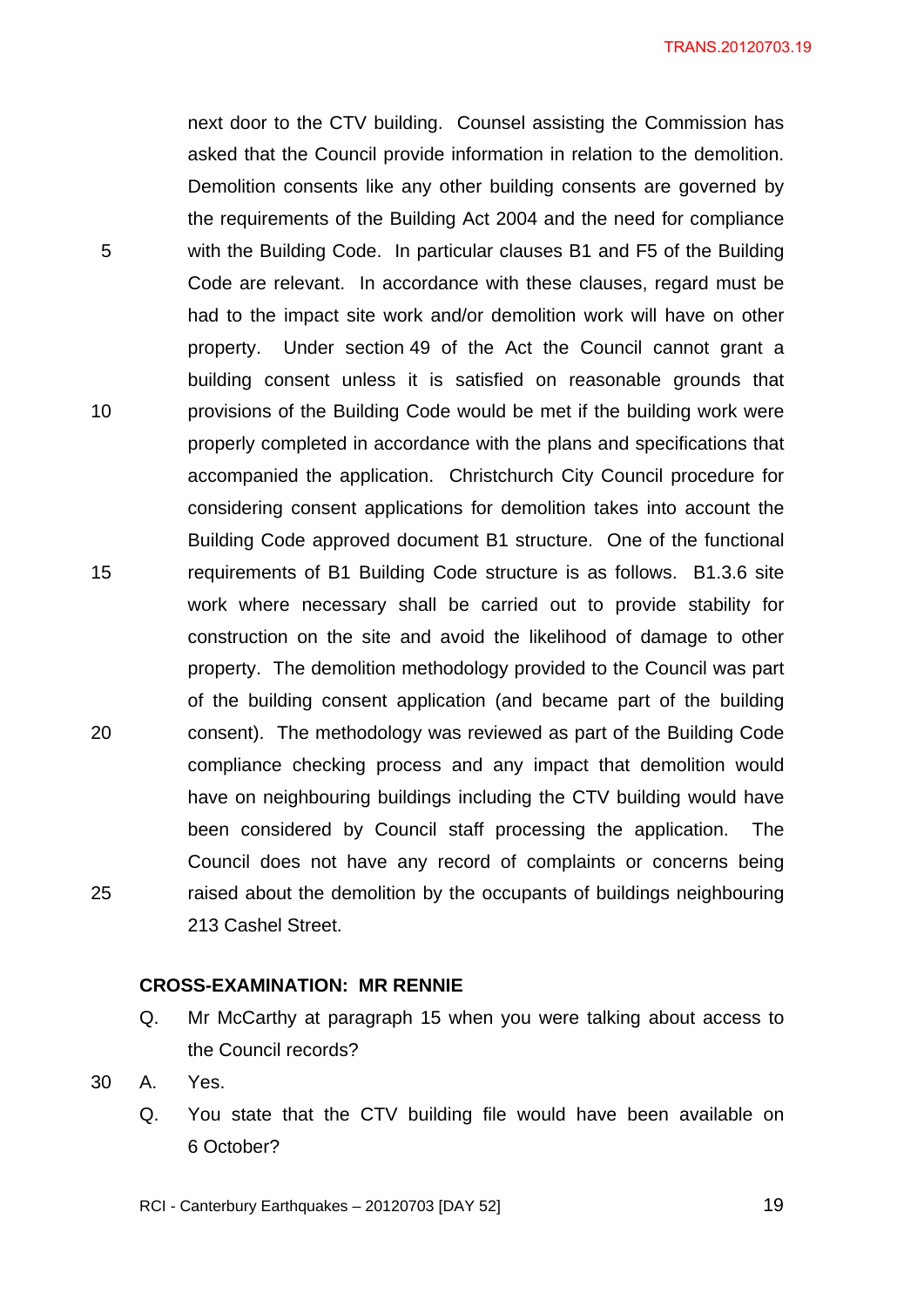- A. That's correct.
- Q. What is the source of that information?
- A. The, um, Recall facility was progressively being rehabilitated, reorganised, and, um, they advised the Council records people that, ah, this block of files was available. That was recorded on our system, um, so that across all of those property records, so our computerised record showed that it would've been available on the  $6<sup>th</sup>$ .
	- Q. Is it possible that it was in fact available earlier than that date if requested?
- 10 A. Ah, no.

20

- Q. Is it the position that a person inquiring for that file before 6 October would have been told that it was not available?
- A. That is correct. At that time, that's correct.
- Q. Yes. Who would have told them that?
- 15 A. Um, our records management people.
	- Q. And would that have been driven off the information from Recall or would a check have been made in any event?
	- A. It would've been at that time driven off the information from Recall.
	- Q. Was there any process which enabled persons such as engineers to
	- make an accelerated or special request before 6 October?
		- A. I'm unsure, I can't answer that. We would've done everything possible to provide records urgently but it was somewhat out of our control.
		- Q. Is it likely that there is further information which you could check as to whether such a process existed before 6 October?
- 25 A. I could ask, I could ask that.
	- Q. Yes. My understanding is that you will be coming back in relation to other parts of your evidence later. Could you make that check in the meantime please?
	- A. Yes I will.

#### <span id="page-19-0"></span>30 **CROSS-EXAMINATION: MS BRYANT**

Q. You've said at paragraph 114 of your evidence that for a file to be requested from Recall, payment had to be made first?

RCI - Canterbury Earthquakes – 20120703 [DAY 52]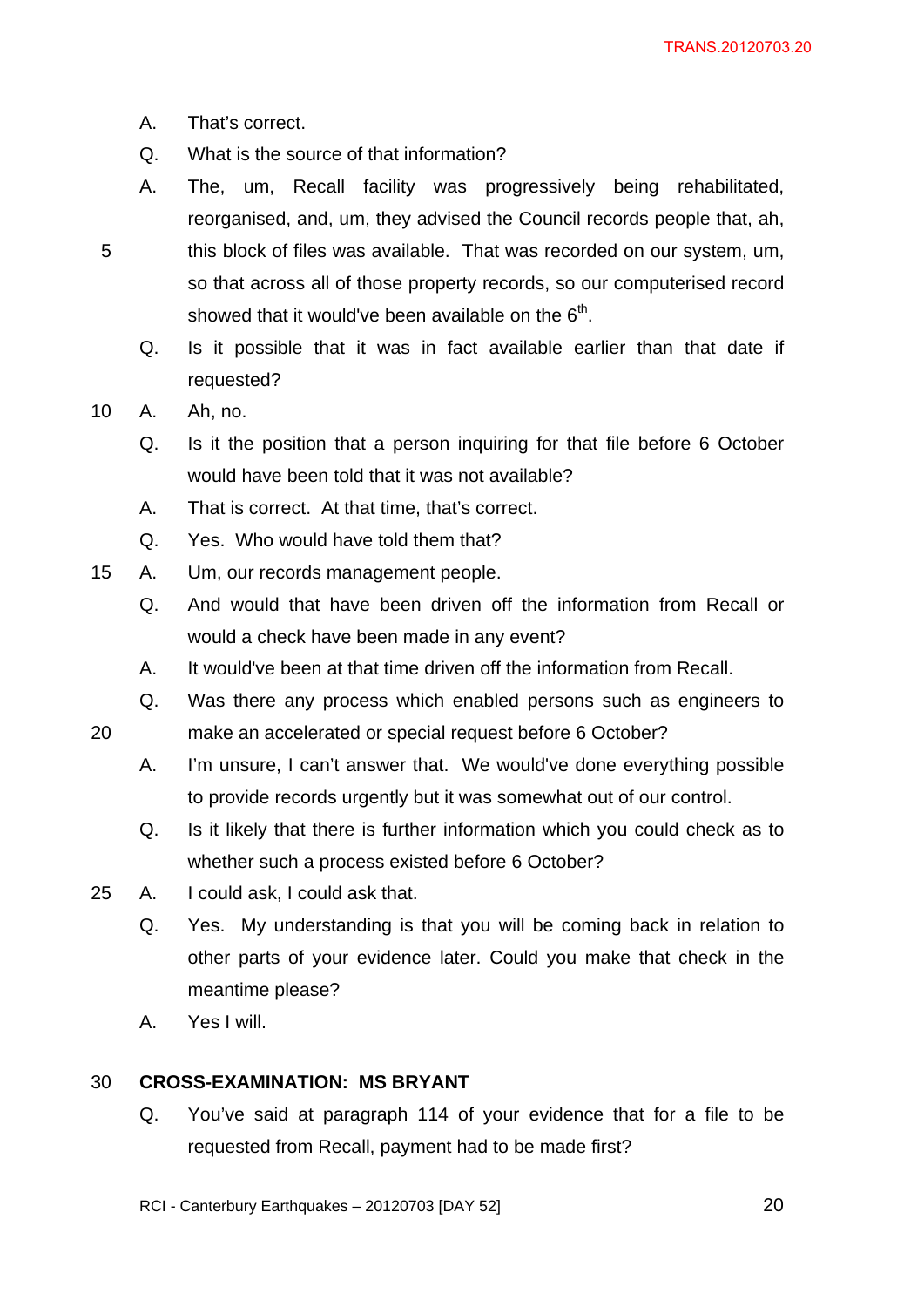- A. I'm sorry could you speak up, I'm struggling to hear you?
- Q. No problem. At paragraph 114 of your evidence you've said there that in order for the request to be processed the payment had to be made first, is that correct?
- 5 A. That's correct.
	- Q. If someone made a request for a file but didn't go through with it, didn't make the payment, would that be recorded?
	- A. Yes it would've been. So we, we would record it and await the payment before activating the request.
- 10 Q. If the person at the time said, "Oh no I'm not going to go ahead," would that be recorded in that case?
	- A. Yes.
	- Q. In the period where the files were in disarray, so the period up till the  $6<sup>th</sup>$ of October was there a record kept of who called at that point in time?
- 15 A. Was there a record?
	- Q. Kept of who called at that point in time?
	- A. Yes.

- Q. And has that been produced to the Commission?
- 20 A. The complete record? We have no record of anyone else asking for the CTV file between September and  $22<sup>nd</sup>$  of February –
	- Q. If you  $-$
	- A. I think it was part of my evidence.
	- Q. Thank you.

#### <span id="page-20-0"></span>25 **CROSS-EXAMINATION: MR ZARIFEH**

- Q. Mr McCarthy, you said at the outset that there have been problems with the Council's record keeping?
- A. Yes.
- Q. Over the years, if you like. Can you tell us what efforts have the Council
- 30 made to ensure that all of the CTV building file or files that Council have, have been provided to the Commission?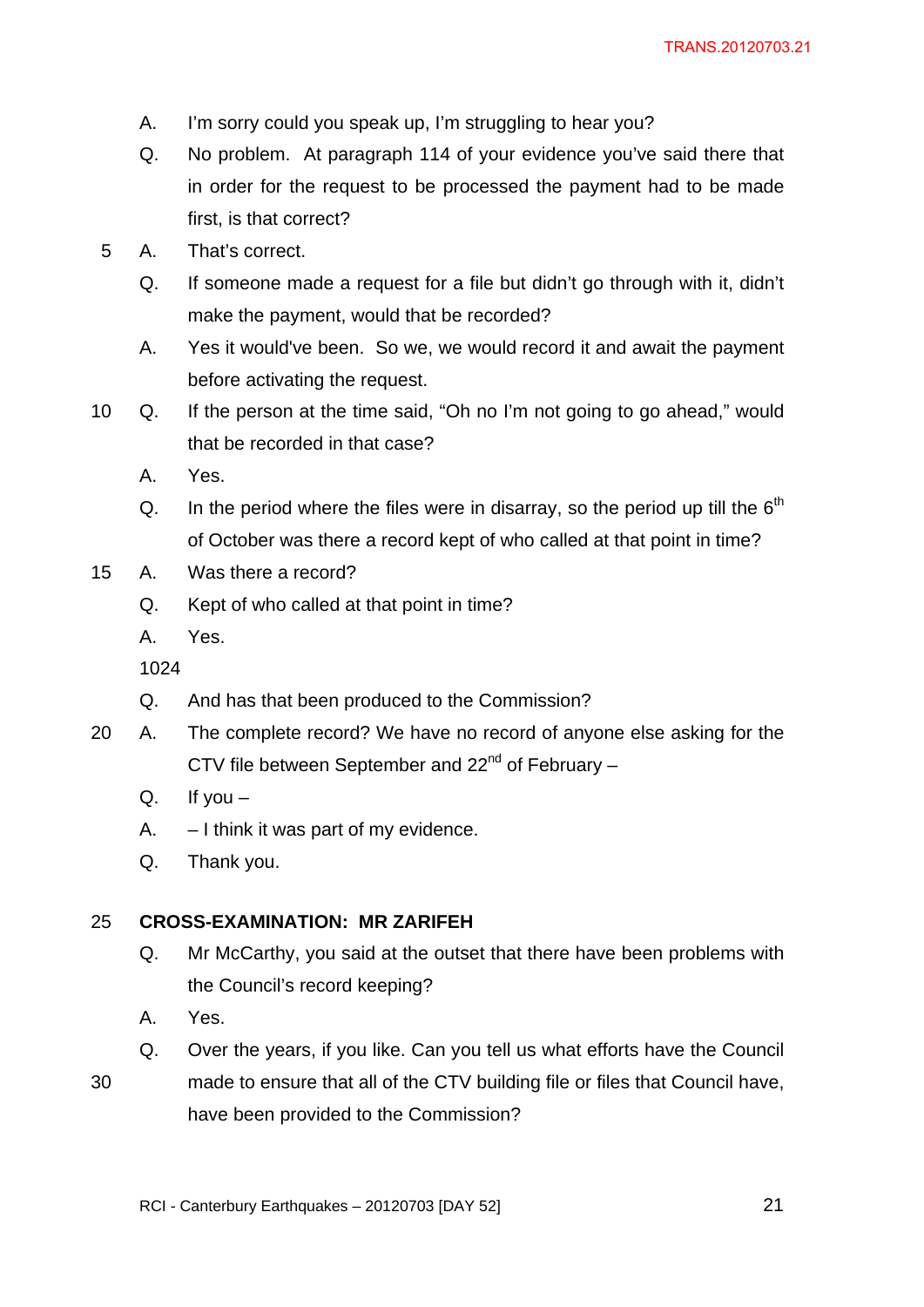TRANS.20120703.22

- A. An exhaustive search has been made of the Recall facility and all of the, and what remains of the hard copy files in the Council. I personally looked in our engineering records files with some of our engineering services staff. We have provided everything that we can.
- 5 Q. And so there's nothing more that the Council's got or could have?
	- A. No.

10

- Q. I want to ask you about the rapid assessment process and in particular the rapid assessment on the  $7<sup>th</sup>$  of September 2010. What was your role in relation to those rapid assessments after the  $4<sup>th</sup>$  of September earthquake?
- A. The, we were organising a large number of teams of to review both the CBD, suburban areas and residential areas so we had something in the order of 3 or 400 building staff or engineers operating at any one time. We were organising those. I was intimately involved with the laying out
- 15 of the grids in the CBD area and working with technical experts from the Department of Building and Housing and assigning teams to those grids and as much as possible ensuring that people were fully aware of what their responsibilities and tasks were.
	- Q. So what was your actual role or title? Did you have one?
- 20 A. I was the, at the time, the Building Rescue Manager, one of a team of four people who took that role on over a 24 hour period, seven day a week.
	- $Q.$  So –

# **JUSTICE COOPER:**

- 25 Q. What was the title, sorry?
	- A. Building Rescue Manager.

# **CROSS-EXAMINATION CONTINUES: MR ZARIFEH**

- Q. In that role was it your responsibility to assign groups to go to various building or buildings?
- 30 A. More to blocks of buildings but we had specific, requests came in we would make a decision about how we would address that.
	- $Q.$  And the, on the  $7<sup>th</sup>$  of September?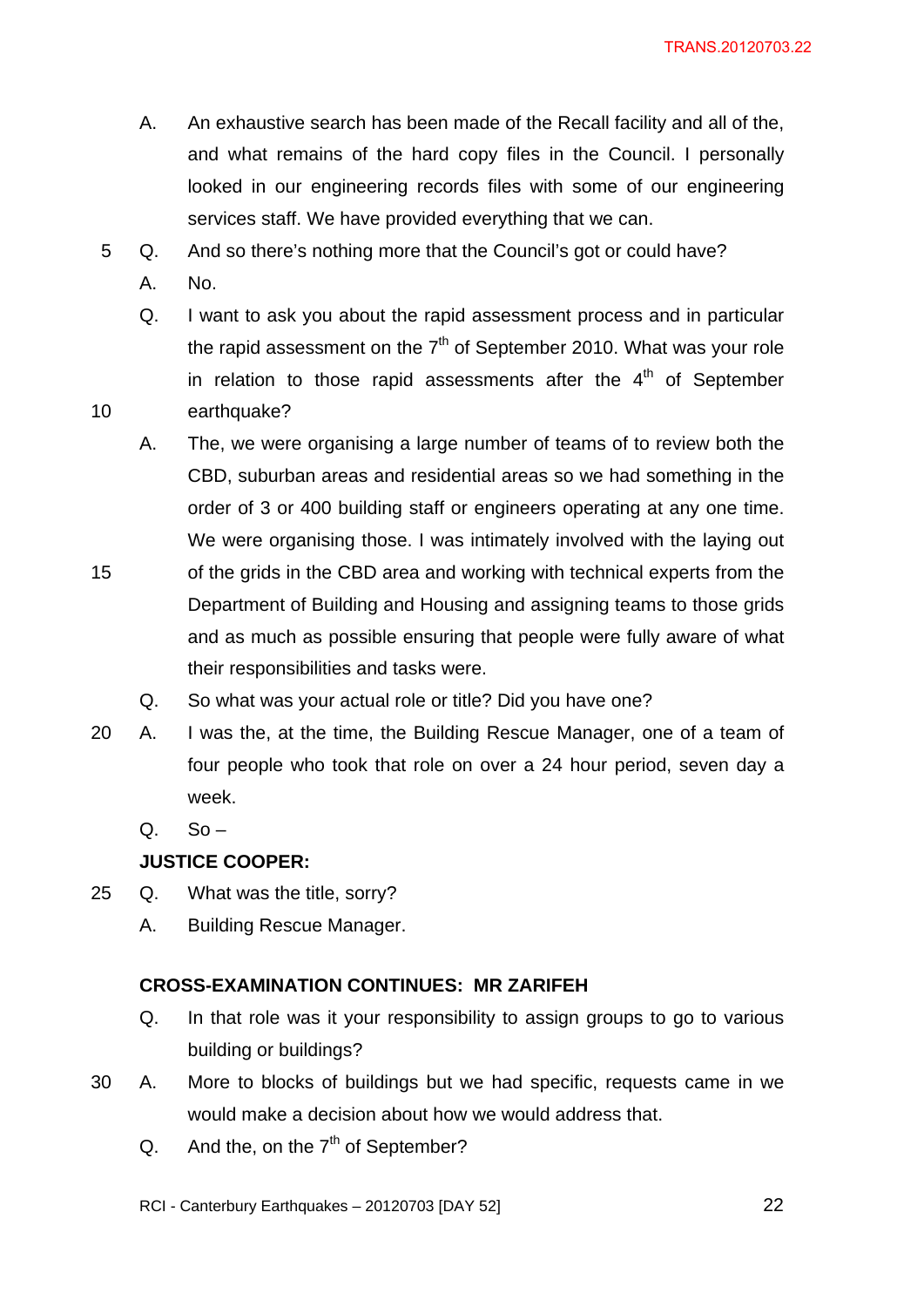- A. Yes.
- Q. You were in that role at the Art Gallery, that was the headquarters?
- A. Yes.

- Q. You said that initially you couldn't recall the CTV inspection and how that came about?
- A. That's correct.
- Q. But reading Mr Flewellen's evidence has assisted you in that?
- A. Yes.
- Q. So do you agree with what he said?
- 10 A. As I think I've explained I don't specifically remember the CTV job but generally I, I gave them a number of jobs and had a discussion with him about risk and engineering advice and other matters.
	- Q. My question is, do you agree with his evidence about how it came about that the three of them went off that day to inspect those buildings?
- 15 A. Yes.

20

30

Q. And you recall that he said, I'll read you from paragraph 10, it's WIT.FLEWELLYN.0001.3. "On the morning of 7 September 2010 I was standing with my colleagues Graeme Calvert and Russell Simson. We were approached by Steve McCarthy who was then a senior manager in the Building Department at the Council. Mr McCarthy was one of our superiors in the Building Department. Mr McCarthy therefore knew all of our experience and expertise and knew us personally." Do you agree with that?

- A. Yes I do.
- 25 Q. "Mr McCarthy came up to us and said there were no engineers available at that time to conduct any further rapid assessments but there was an urgent need to rapidly assess three particular buildings." Do you agree with that?
	- A. Yes I'm unsure as to the exact number of assignments that I gave him but yes.
		- Q. "He did not say why there was urgency. He therefore instructed us as a group to conduct those rapid assessments. It was implicit in what Mr McCarthy was saying to us that despite there not being any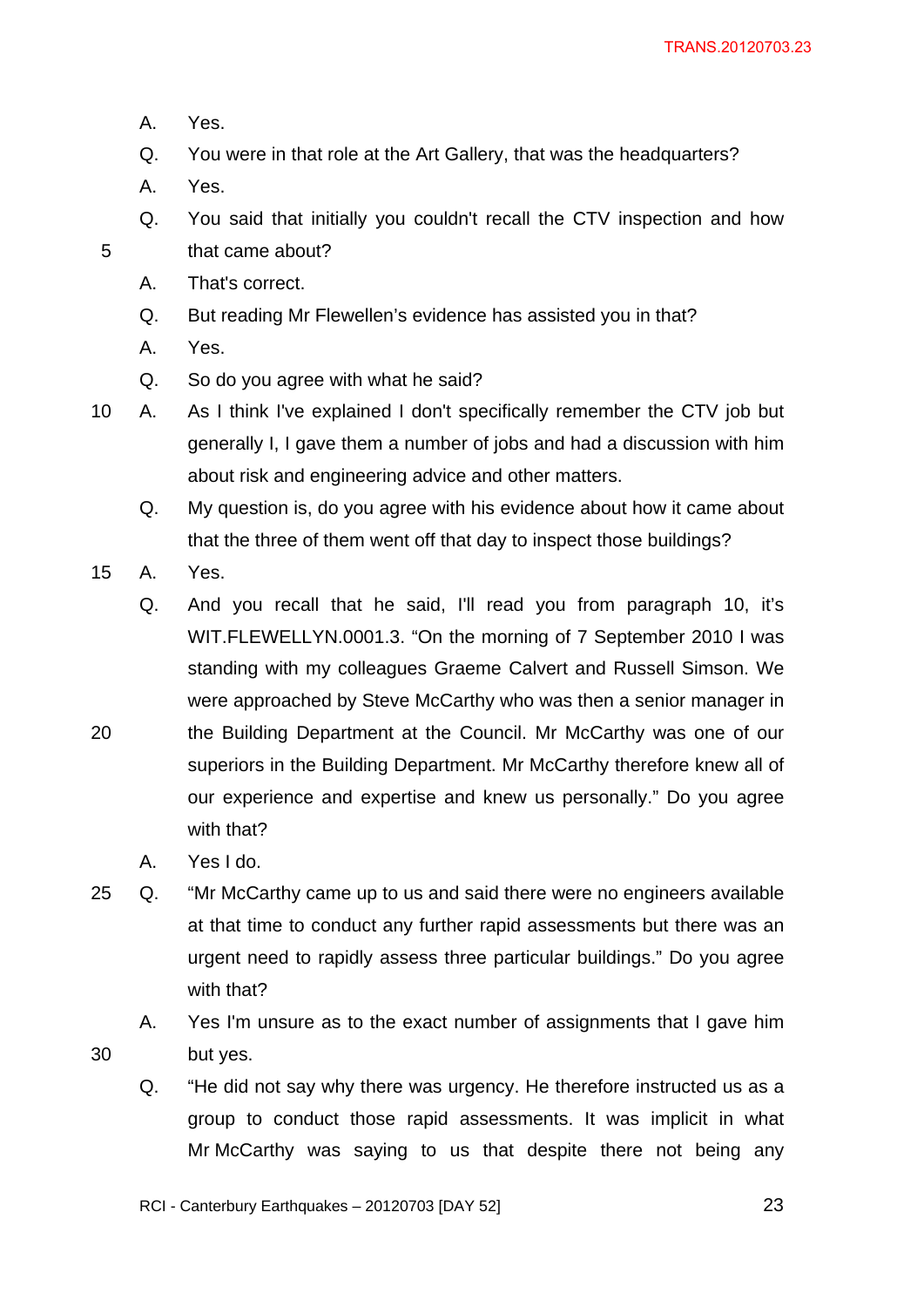engineers available he was confident that the three of us had sufficient experience to conduct those rapid assessments ourselves but that there was really no choice but that we had to conduct those rapid assessments if they were to be done at all." Do you agree with that?

5 A. Yes.

10

15

25

- Q. So that was the position because there were no engineers you had to use the building inspectors and experienced ones?
- A. Yes I had no expectation that they were going to undertake the level 2 assessment. I had no knowledge of that but certainly I deployed them in the field and I said, "Use your best judgment." I'm surprised that I didn't, if his recollection is correct, that I didn't discuss with him why it needed to be done right there when generally when you get a job there would be some sort of record of why there was urgency needed so but I don't have any recollection of discussing with him why it needed to be done right then and there.
	- Q. So what do you actually recall yourself then?
	- A. I recall talking to Dave Flewellen in particular and I can give a mental picture of that, talking to him about assigning his team to going out and doing the jobs, these jobs –
- 20 Q. These three buildings or?
	- A. –not specifically but yes a grouping of jobs, yes, an assignment. I remember a discussion vaguely at that there were no engineers available and that I had, but I had competence in the team that I was deploying and that they would do the, use their judgment and do the appropriate thing so I have that recollection.
	- Q. Right, and just to finish that paragraph, Mr Flewellen says, "It was out of the ordinary to be directed to conduct the assessment without an engineer." Do you agree with that?
	- A. That would be correct.
- 30 Q. So had this happened on other occasions or did it happen after that?
	- A. Not to my recollection.
	- Q. So this was out of the ordinary as he says then?
	- A. Yes.

RCI - Canterbury Earthquakes – 20120703 [DAY 52]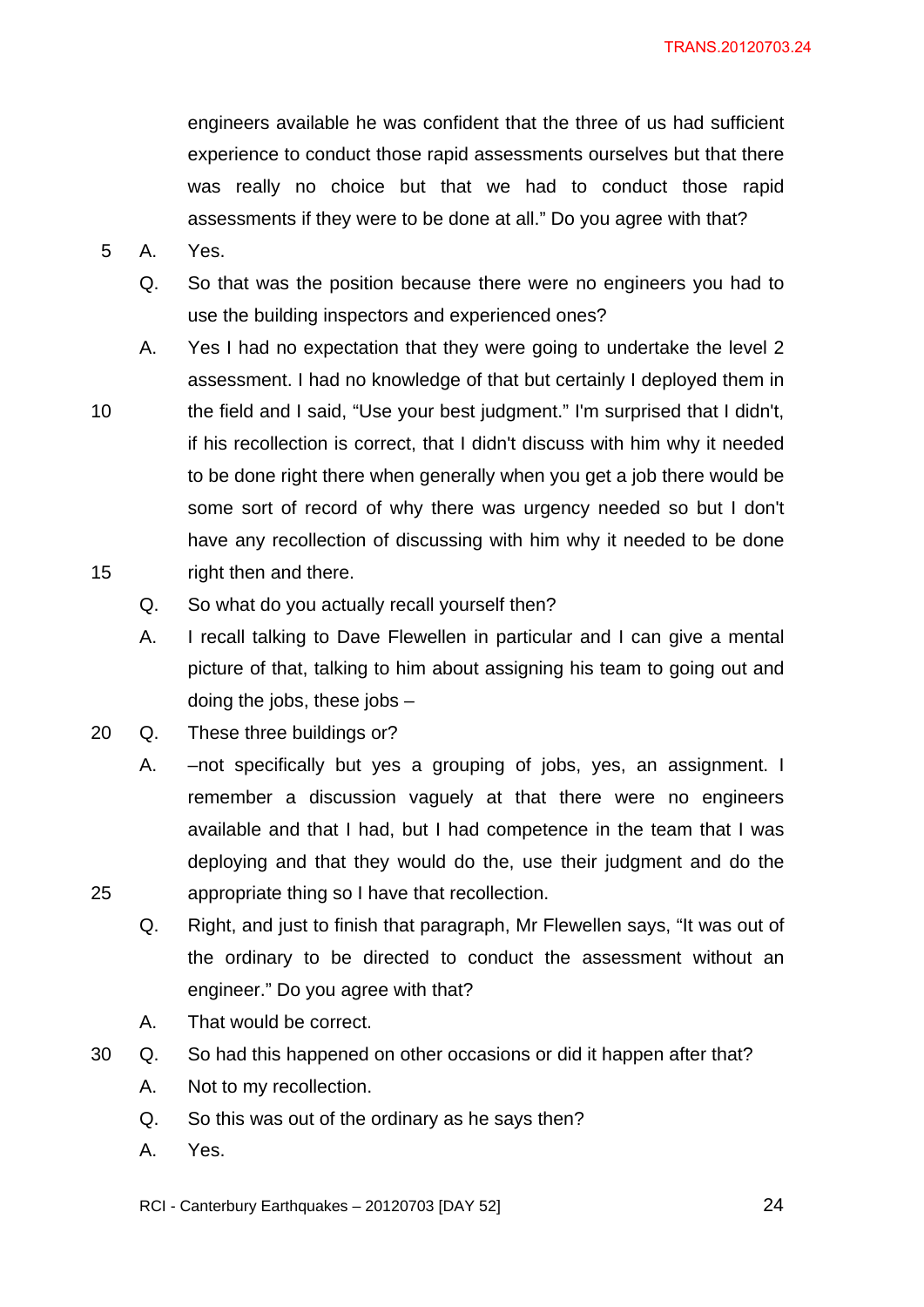- Q. So I would have thought that you might recall it more if it only happened the once?
- A. No.

10

20

- Q. Well on your file, your Council records, you would have known wouldn't you that the CTV had had a level 1 rapid assessment?
- A. I can't recall if that was on the –
- Q. Would it not –
- A.  $-$  job assignment but  $-$
- Q. would it not be on the record though if it had been on the  $5<sup>th</sup>$  of September?
- A. It may have been entered by that stage, I wouldn't, I don't believe I would have had any knowledge of that at that stage.
- Q. Okay, well the other two buildings, the church we heard was obviously a danger to the public?
- 15 A. Yes.
	- Q. And so likely that a member of the public had alerted the council to that? Would that be fair?
	- A. Probably.
	- Q. The same with the loose parapet or whatever it was in the other building?
	- A. Blue Star Taxis I think it was.

- Q. Blue Star. With the CTV though you can't recall someone ringing up to request it?
- 25 A. They wouldn't have rung me directly, it would have come through our call centre.
	- Q. And is there any record of that?
	- A. Not to my knowledge.
	- Q. Has that been looked for?
- 30 A. I would imagine so, I don't have any specific knowledge of that.
	- Q. You haven't in trying to reconstruct this you haven't asked for that to be done?
	- A. I personally haven't no.
	- RCI Canterbury Earthquakes 20120703 [DAY 52]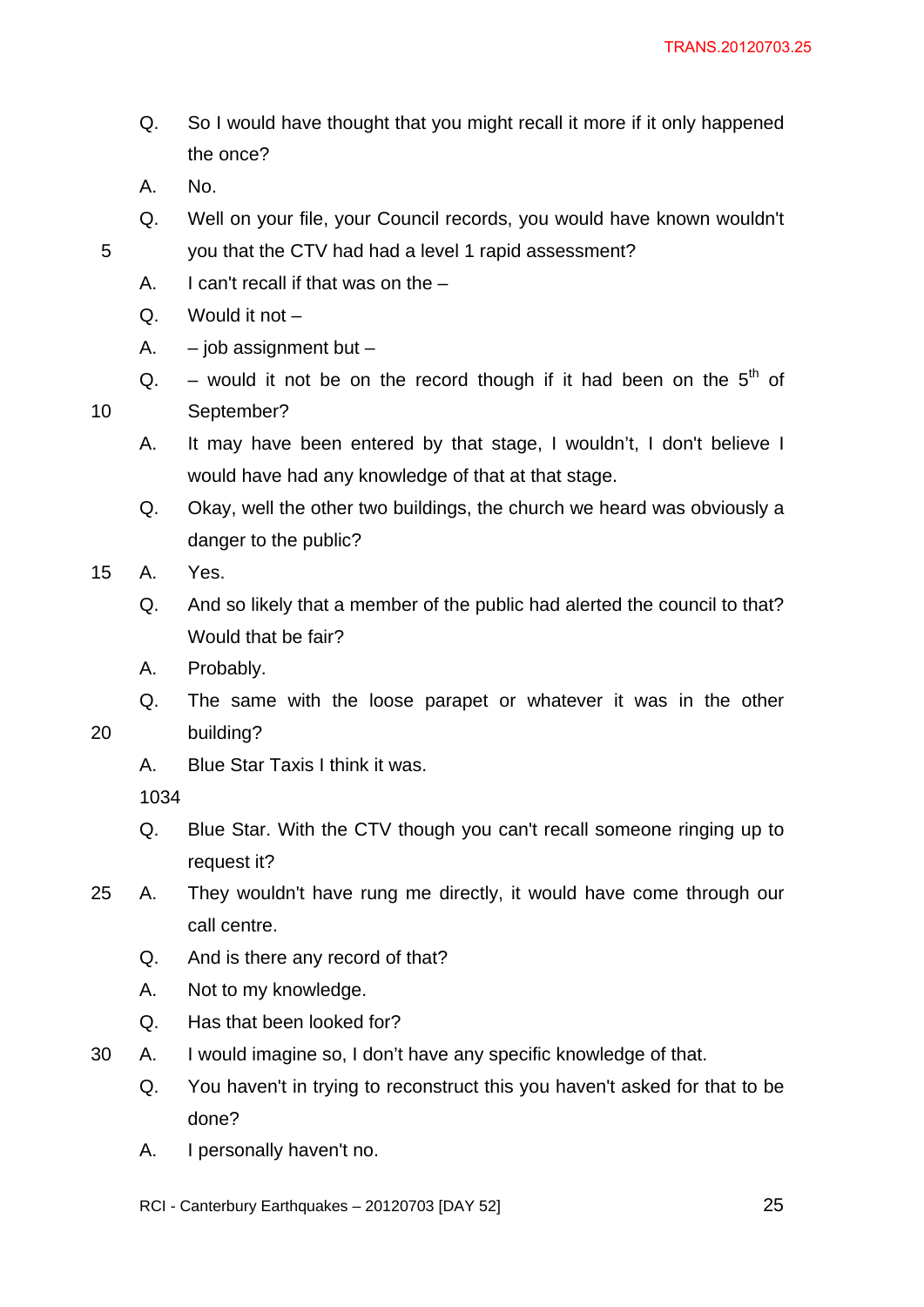- Q. Right, is that something that could be done?
- A. We'll certainly, yes.
- Q. Okay, so are you saying that you didn't know it was going to be a level 2?
- 5 A. That's right.
	- Q. How can you say that if you can't remember the specifics?
	- A. I, I'm not aw- I'm not confident that I could fully, remember what the nature of the job was at all, but I have reasonable con- I have confidence that the three officers going out would do the right thing, but I
- 10 had no expectation that they would do a level 2 assessment of the building at that time.
	- Q. Right would you have sent them out to do a level 2?
	- A. I don't believe so.
	- Q. But what if there were no engineers?
- 15 A. I, if I thought it was a level 2 I think I would've held them back from that job and arranged for a team with an engineer to do that at a later date or at a later time.
	- Q. All right but as you say you can't remember so you don't know?
	- A. I don't.

30

- 20 Q. But that's what you think you would have done if you'd realised that?
	- A. Yeah it was our, I had discussions on most evenings leading up to that with Dave Brunsdon who the Commission knows and with John Buchan who was our Engineering Services Manager and the agreement between all, and we were very firm on it was that an engineer would be going out and doing those level 2 assessments.

### **JUSTICE COOPER:**

- Q. Just let me get this quite clear. Although you can't remember much about this event you're saying that as far as you were concerned you were sending these three Council officers to carry out a level 1 inspection. Is that what you're telling us?
- A. I was unsure of the nature of the, of the exact nature of any of these jobs. I expected that they would use their judgement on the job. I

RCI - Canterbury Earthquakes – 20120703 [DAY 52]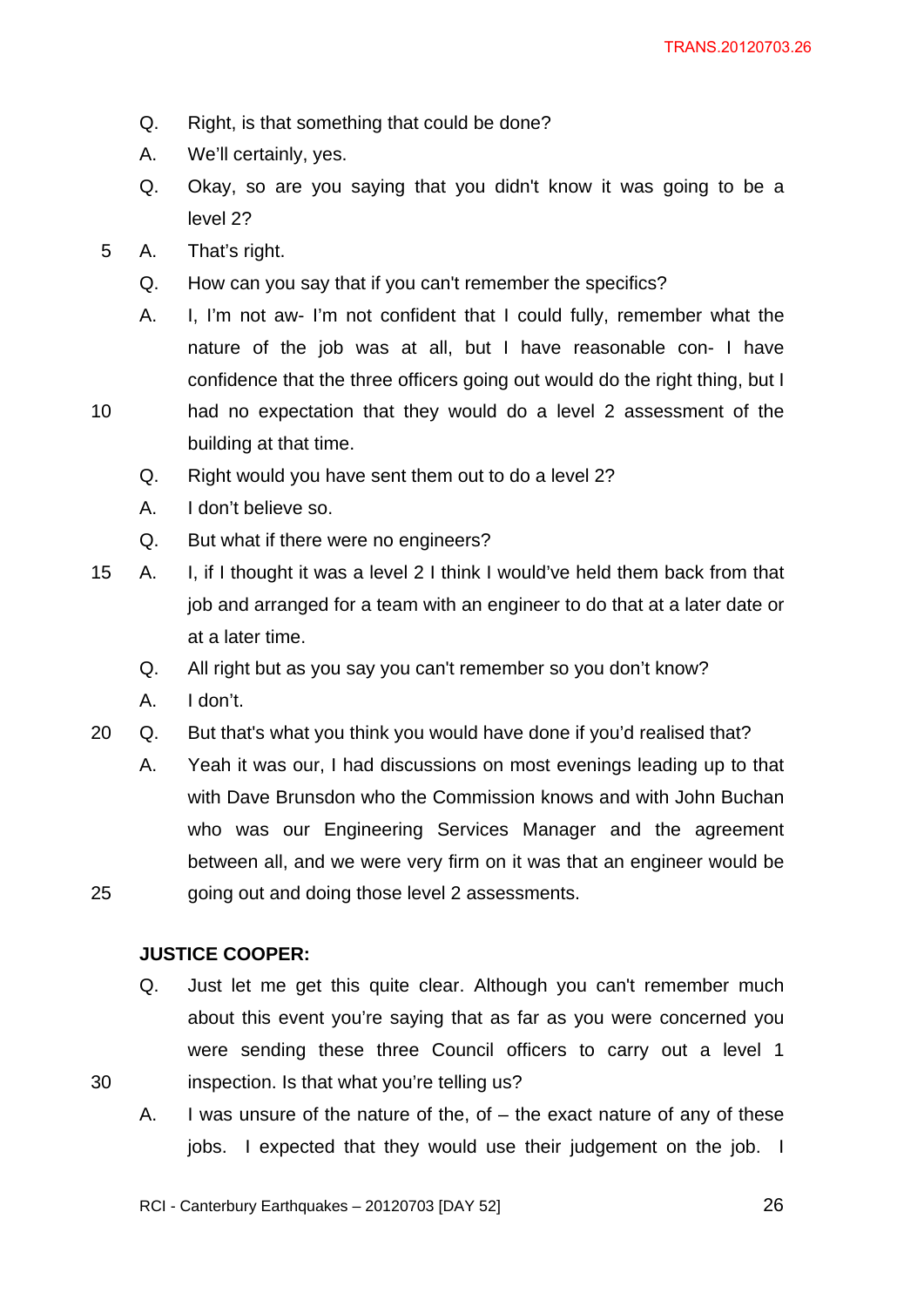wasn't certain whether it would be a level 1 or a level 2 assessment required but certainly I had no expectation that they would do a level 2 without an engineer.

- Q. Well you knew there wasn't going to be an engineer in this team?
- 5 A. Yes.

10

- Q. You're telling us so far as you were concerned they weren't going to do a level 2 inspection?
- A. Essentially.
- Q. So that must mean that they were going to do a level 1 inspection mustn't it?
- A. Well as I, I think I previously explained to give advice to the owner of the building not necessarily to do an assessment at all. The outcome of, the main outcome of their visit was that they advise the owner to engage an engineer.
- 15 Q. Well if we are to entertain the possibility that they were going out there not to do an inspection why would that be urgent?
	- A. I'm unsure as to the nature of the enquiry that the person made but it may well have been that the building owner rang and said, "Look we're", and I'm surmising here –
- 20 Q. Well –

25

- A. "We've occupied the building and we would like some advice from the Council about what to do next".
- Q. I thought you told us earlier that there was no record of which you were aware of this inspection having been instituted as a result of some telephone inquiry?
- A. The job must have got into our emergency operation centre in some way.
- Q. In some way. All right thank you.

### **CROSS-EXAMINATION CONTINUES: MR ZARIFEH**

- 30 Q. Is that what you were referring to before that you haven't checked that? The emergency operation records?
	- A. I personally haven't no.
	- RCI Canterbury Earthquakes 20120703 [DAY 52]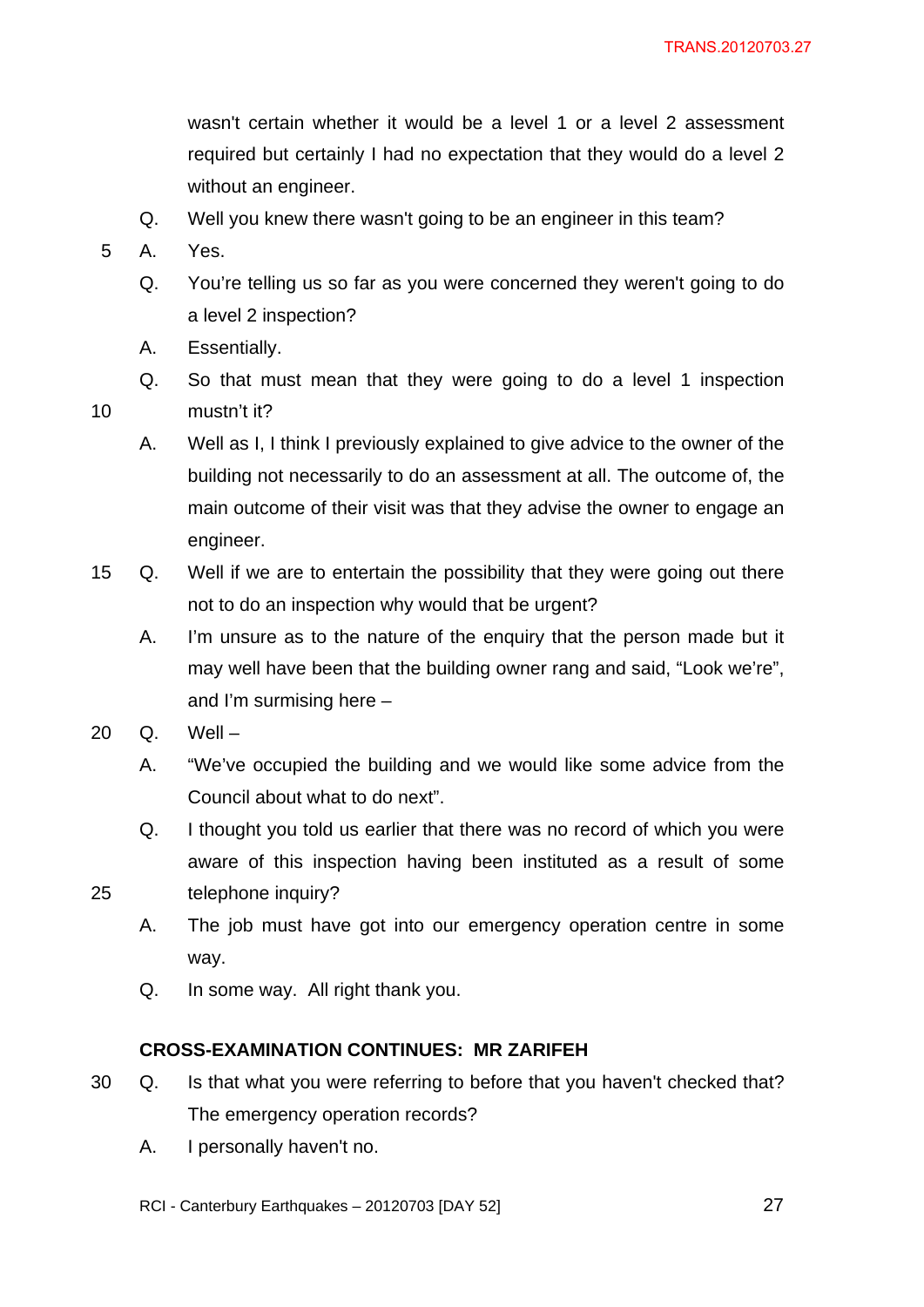- Q. Or no-one else has?
- A. I'm a little unsure.

15

- Q. Okay. But surely if someone, if the owner had called to say, "Look we'd like some advice on where to go next. We've had a level 1, we've been green placarded, we'd like to know what to do next". Surely you wouldn't, that wouldn't be urgent? How could that be treated as urgent?
- A. The owner was unsure, there was people in the building. He was asking for Council, the advice from Council. I would surmise that, that that was the nature of the assignment.
- 10 Q. Well that might involve a level 2 if these people are going into the building to deal with a concern the owner has who's in the building and isn't happy with it?
	- A. I think it was more about advice for the owner. I don't believe it was a level, or a level 2 but I expected the officers to exercise their judgement when they got there as to, as to what they did.
	- Q. Right which might include doing a level 2 if required?
	- A. I don't believe that would have been my expectation and I'm –
	- Q. Why not though?
	- A. Well they didn't have  $a -$
- 20 Q. If you picked three
	- A. Firstly they didn't have an engineer and I think –
	- Q. But you picked three experienced building inspectors because there was no engineer available?
	- A. Yes.
- 25 Q. Because you had confidence in their ability?
	- A. Yes.
	- Q. So if they had to do a level 2 as it turned out which we've heard then at least you were getting experienced building inspectors?
	- A. I think it needs to be put into context that they were going to other jobs as well, if there was a level –
	- Q. Well –

- A.  $-2$  required  $-$
- $Q. -$  two others weren't there?
- RCI Canterbury Earthquakes 20120703 [DAY 52]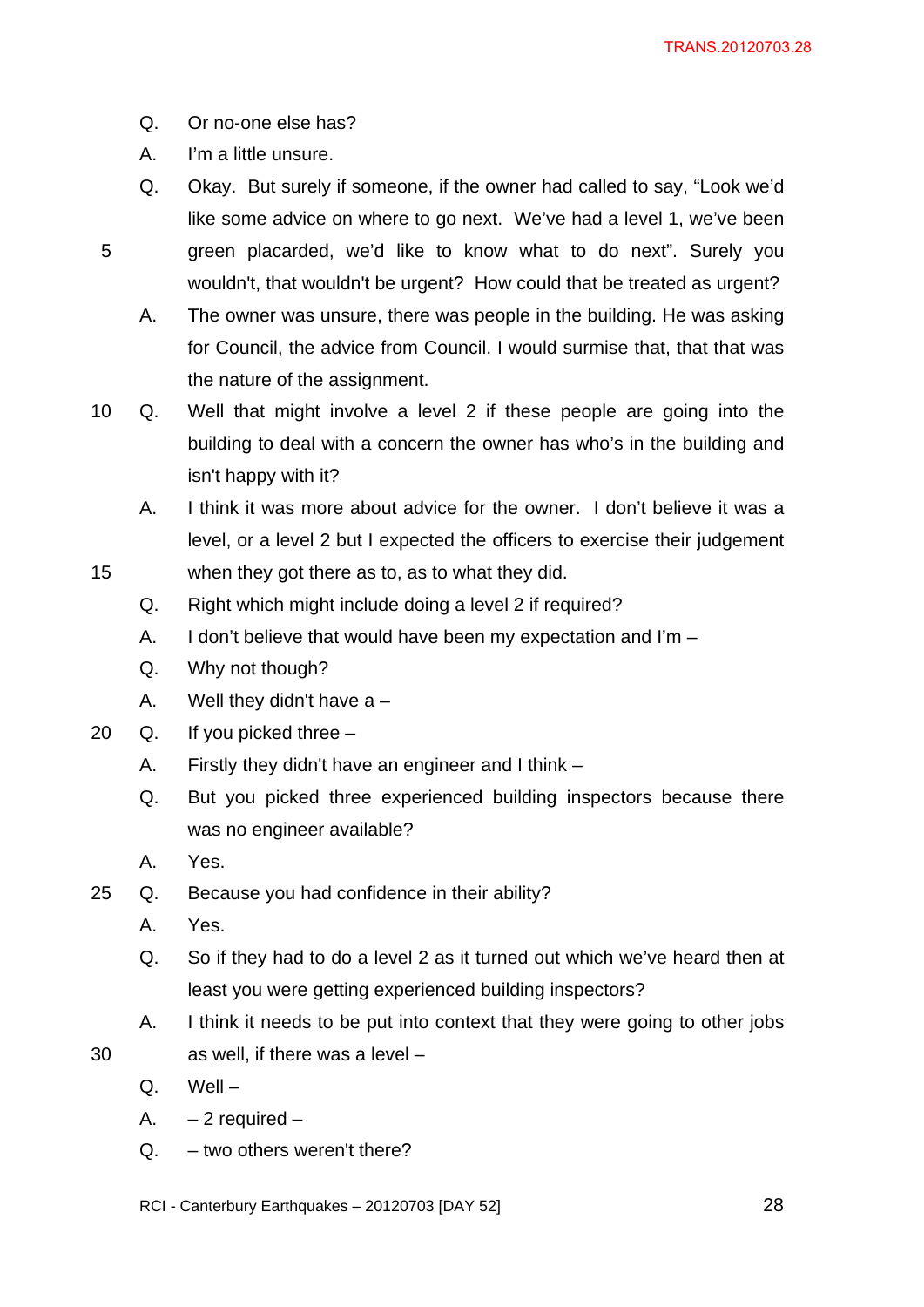- A. Two, two others yes it appears so and they, they –
- Q. Where was some urgency?
- A. Yes.
- Q. Right.
- 5 A. And, and, this other assignment to, to do at the same time.
	- Q. All right and Mr Flewellen you'll recall were you at the hearing when he gave evidence?
	- A. Yes I was.
- 10 Q. You recall that I think I asked him did he have, did he raise with you that shouldn't there be an engineer and he was concerned about that, and he said no there was no discussion he just, that's accepted that they had to go and do it there was no engineer available. Do you agree with that?
- 15 A. I, I, the discussion between him and I were look there's no engineers available, you, we, we need to do these jobs. We need to protect and there was the three jobs, we need to protect the public, we need to protect workers, we need to do what we can to address these issues that have been brought to our attention.
- 20 Q. All right you said a moment ago something to the effect that you would have said to them if there were any items you need to engage with an engineer then you need to do so, or something like that. What did you mean by that?
	- A. Well they had access to engineers through the EOC, none immediately available but obviously one was available later in the day, the –
- 25 Q. So what's the EOC?
	- A. Emergency Operation Centre.
	- Q. And was there an engineer available through that?
- 30 A. That's where I was based. There was no engineers in the morning of the  $7<sup>th</sup>$  that I could put with that team. We were deploying a lot of teams, you could appreciate, the engineers were volunteers. We had a limited number we put them, we put them out early in the morning to maximise the use of them, it appears that one's turned up, Alistair, has turned up later in the day and we're, we put him with that team.
	- RCI Canterbury Earthquakes 20120703 [DAY 52]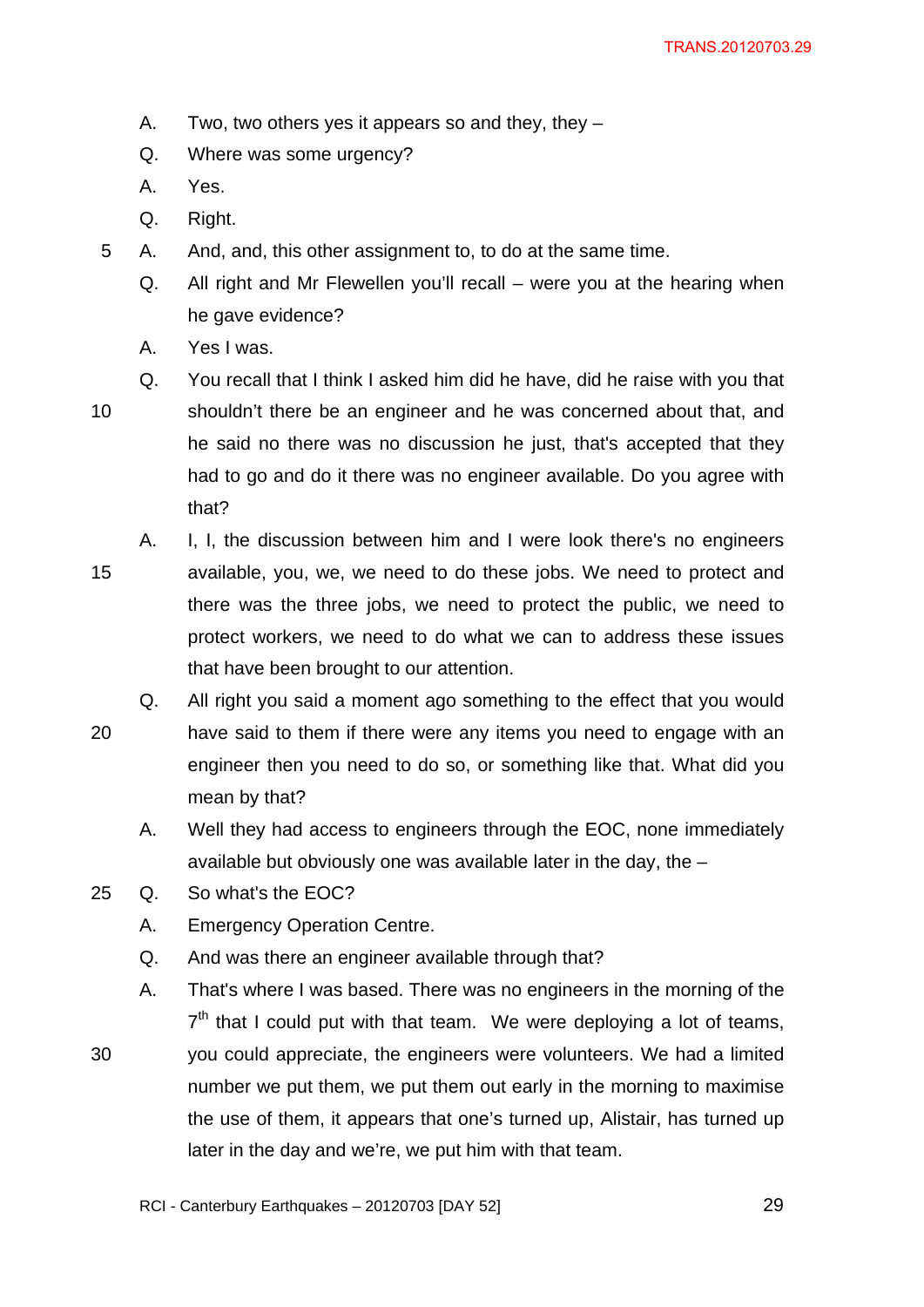- Q. All right but he wasn't with the team on this occasion?
- A. That's right.
- Q. Right, so I just want to understand though when you say that you would've said that if there were any issues they could engage with an engineer?
- A. Yep.

- Q. Is that something that you in reconstructing this you think you would have said it or –
- A. I would have said it.
- 10 Q. Because that wasn't suggestive
	- A. That, that is my recollection of my discussion with Dave Flewellen and I, and I can I think categorically say that I said that.

1044

- Q. Can you?
- 15 A. Yep.

- Q. Because it wasn't suggested to Mr Flewellen and he didn't say that they'd been told that if there were any issues they would were to come back and see an engineer. Can you actually remember that now?
- A. Yes I can.
- 20 Q. Okay so you said to them, to the three of them, that if there are any issues what that they're not happy with or what. How did you put it?
	- A. If they are uncertain in any way that they should engage an engineer, bearing in mind that we had engineers in adjacent blocks. They could either access them because they were out on a job or they could come back to the EOC and say, "Look we need an engineer."
	- Q. But if you could access engineers on other blocks why did you have to send out three people in this unusual circumstance then without an engineer?
	- A. Because the jobs came in after we'd sent the engineers out.
- 30 Q. Okay well did level ones need an engineer in a group?
	- A. Ah, I think the guidelines, DBH Guidelines say that level ones can be undertaken without an engineer. Our preference was to have an engineer in the group to do level ones.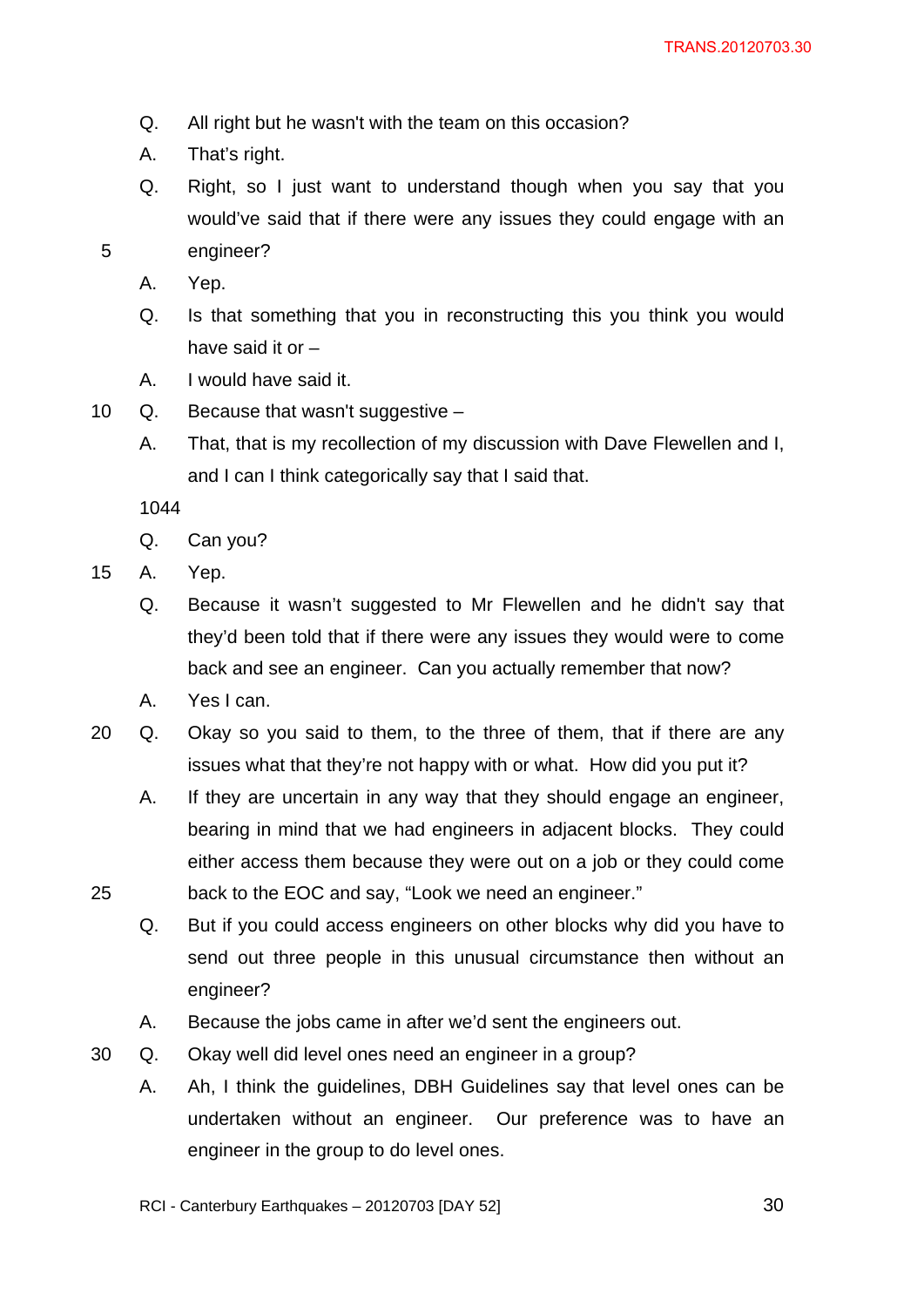- Q. Right well if it was just the level 1 then, why was this so unusual? Why did it only happen once? Why is it something that was unusual to them?
- A. Because there was jobs that needed to be done. We were in a state of emergency. We needed to resolve jobs, issues, dangers as quickly as possible. There were many thousands of jobs which we dispatched people to avert danger, um.
- Q. But what I'm saying is if it was a level 1 you wouldn't necessarily need an engineer, it wouldn't be unusual not to have an engineer, correct?
- A. Most of the time we had engineers but it wouldn't have been unusual.
- 10 Q. And if it was to dispense advice to an owner you wouldn't necessarily need an engineer would you on what to do next?
	- A. That's right.

15

- Q. So that's why I'm asking this seems to have only happened the once and to have been unusual according to you and to them. Why, if it was only a level 1 or advice why was there a concern that you had to do it
- and it has to be done because there are no engineers available?
	- A. You're asking me to surmise, um, and I would surmise that the owner of, building owner, or the manager of the CTV had rung in or contacted us in some way and asked for advice. The building was partially occupied so we went out to afford them help and advice.
	- Q. So you didn't know that there might be a level 2 involved?
	- A. I didn't.
	- Q. Did you find out later that there had been a level 2 carried out?
	- A. No.
- 25 Q. Did you not follow it up if it was so unusual?
	- A. No.
	- Q. Why would that be?
	- A. Because we were dealing with –
	- Q. You're busy?
- 30 A. many, many thousands of jobs in the middle of an emergency.
	- Q. Right but you say this was a one off?
	- A. There were lots of one offs at that time.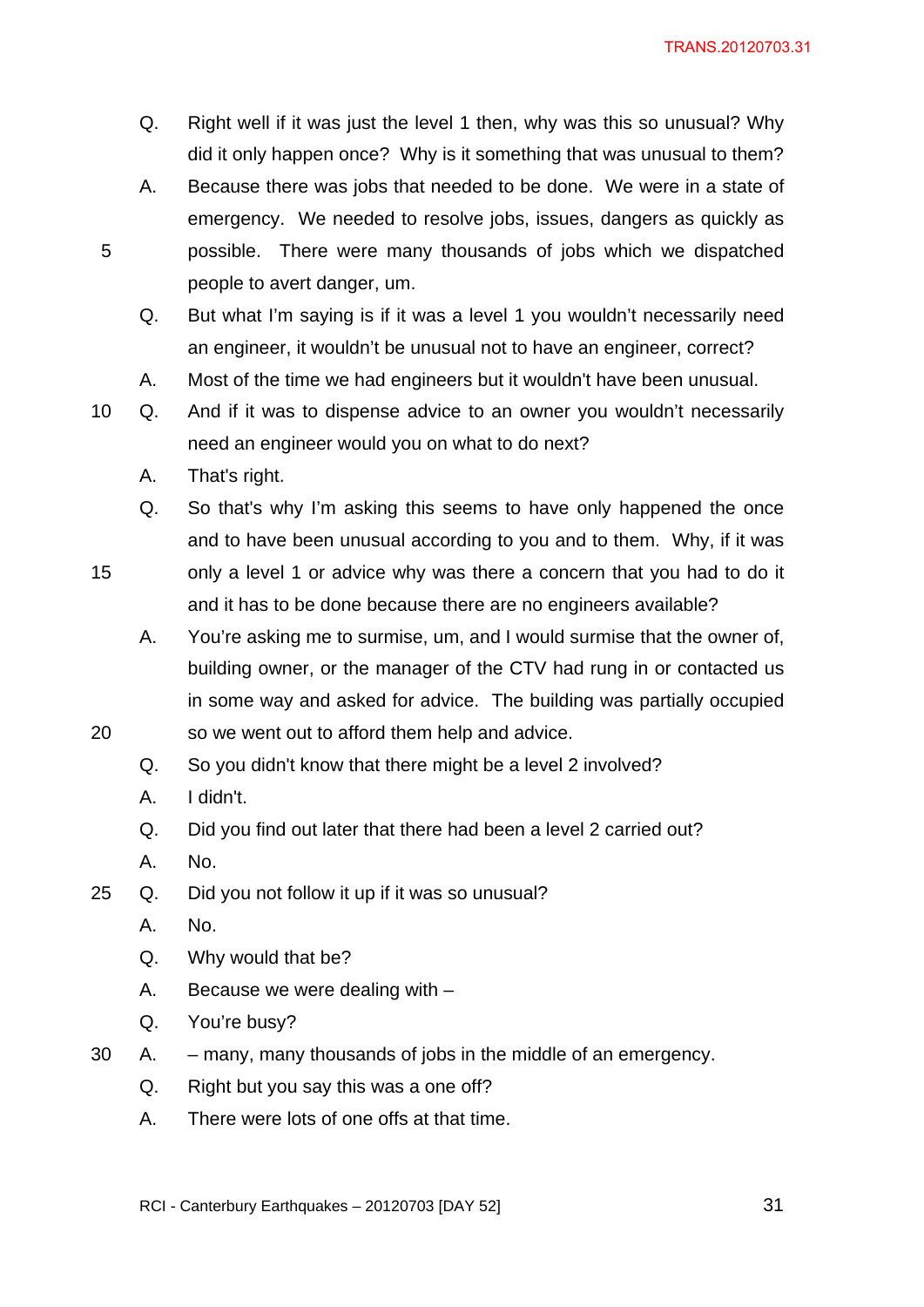- Q. So there were quite a few of these occasions then. I thought that this was the only time?
- A. No, no. There were lots of emergency situations that we were dealing with, ah, so there's a lot of one off unique situations that we were addressing. I had probably two minutes, maximum five minutes, to deal with this particular three jobs. I did what I needed to do and assigned it and assigned the teams but, ah, that would have been very closely followed by a lot of other jobs.
- Q. I understand that but did you have any concerns in sending these three out for that job?
- A. No. Well I didn't specifically know about the CTV job but I had confidence in the three people I sent out, um, to deal with the three jobs that I gave them at that time.
- Q. Right well you can't remember now but you must have known that the CTV was one of the three jobs at the time?
- A. I would have.
- Q. And the reason for it, the urgency?
- A. Yes broadly I would have, yes.
- Q. Right but you didn't have any concerns about sending these three out to

20 do those jobs?

5

10

15

- A. No I didn't.
- Q. And would you have had any concerns about them doing a level 2 then?
- A. Our protocol at that time was to have an engineer –
- Q. I understand that but you didn't have any available so would you have had any concerns in those circumstances?
- A. If they'd rung back in or come back in I would have assigned an engineer to them. I wouldn't have expected them to do a level 2 assessment.
- Q. Why's that?
- 30 A. Because we sent engineers out to do level 2 assessments.
	- Q. In all cases?
	- A. Yes.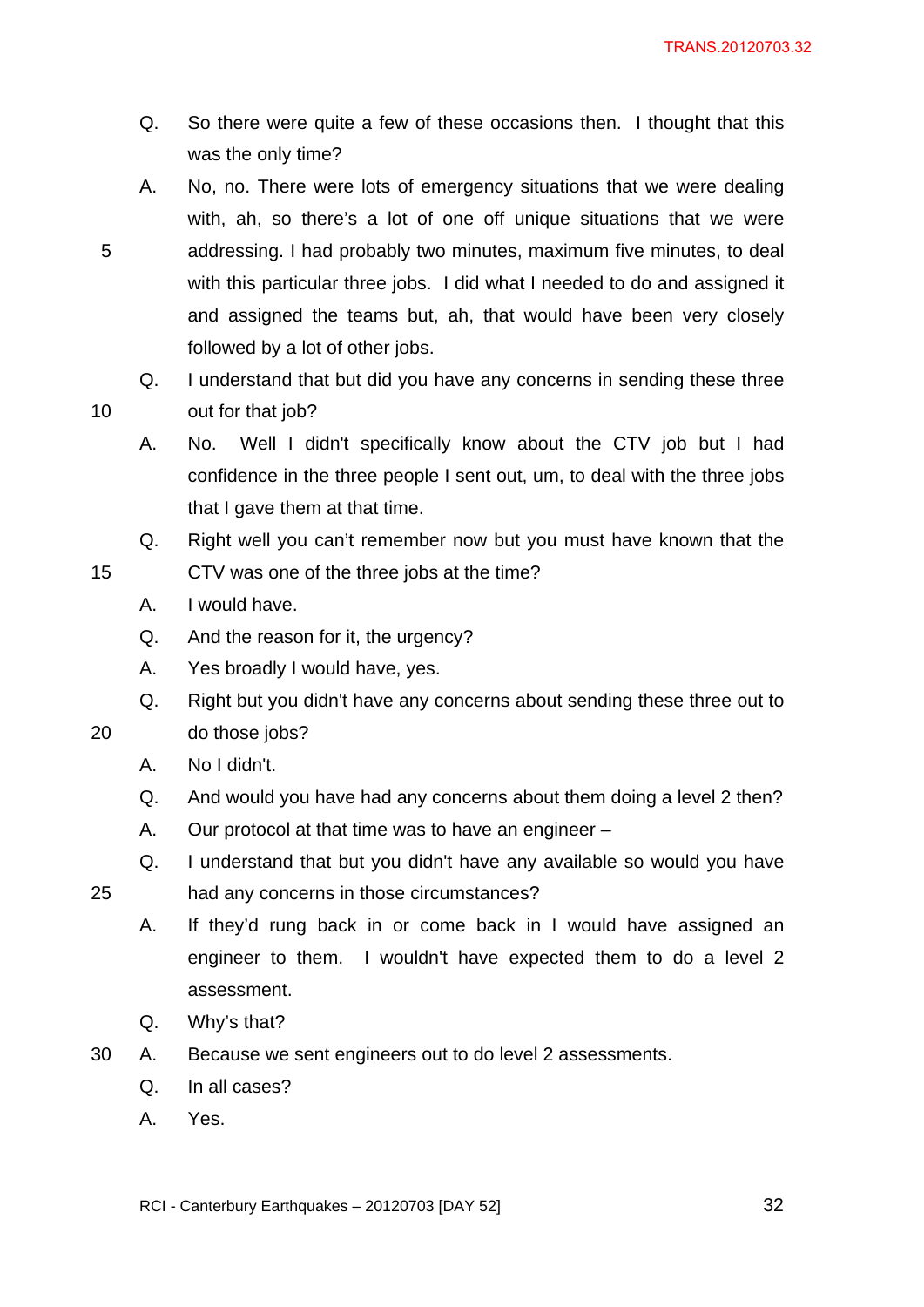- Q. You heard them say that there wasn't always an engineer. I think Mr Calvert said it wasn't the only time he'd struck that?
- A. That surprised me.
- Q. Did it?
- 5 A. Mhm, mhm.
	- Q. And I think Ms Holland yesterday said that there were inspections done without engineers?
	- A. Yes but I had no knowledge of that.

#### 10 **MR REID ADDRESSES THE COMMISSION**

Just to be clear about the evidence from yesterday and the evidence from Mr Calvert. My recollection of it was that there was no clarity, certainly from Mr Calvert, as to whether he was talking about level ones or level twos and Ms Holland I think yesterday was talking about level ones. Just if that can be

15 put to the witness in that way.

### **CROSS-EXAMINATION CONTINUES: MR ZARIFEH**

- Q. Well perhaps just get what you knew. Do you say that there were never any level twos, other than this one occasion, that were not carried out by an engineer or an engineer in the group?
- 20 A. I had no knowledge of any others.
	- Q. At all?
	- A. That's right.
	- Q. So this one occasion was unique?
	- A. To my knowledge.
- 25 Q. A one off, as you say?
	- A. Mmm.
	- Q. And is it because you didn't know it was going to be a level 2 that you didn't follow it up. Is that what you're saying?
- 30 A. Generally in a Civil Defence emergency you direct, you assign a job. Um, it wasn't my role to follow up specifically all of the many thousands of jobs that I delegated to people to do. My expectation would be that they would come back to me if there was an issue.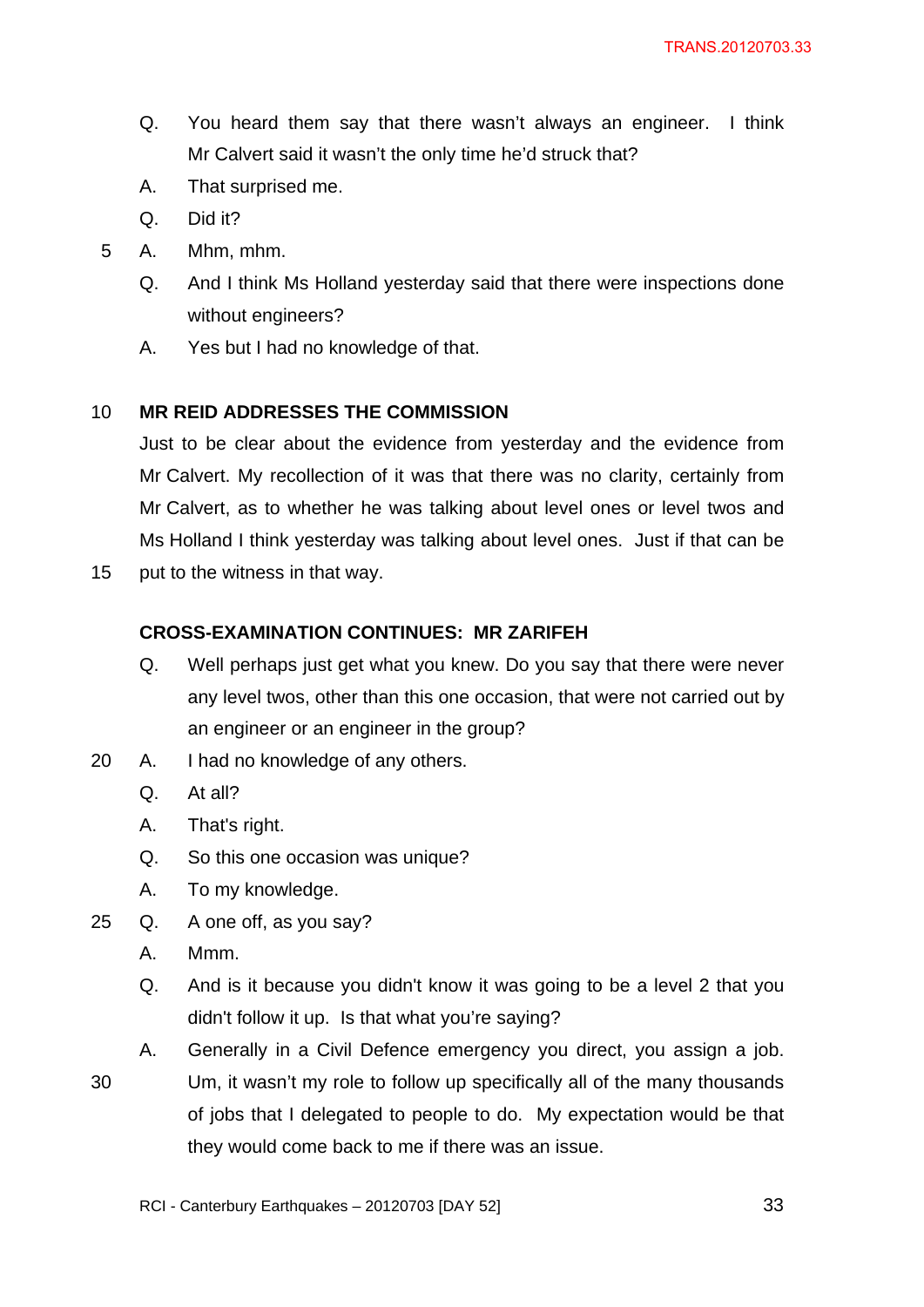- Q. And in fact you can remember saying to them to do that?
- A. Yes.

15

25

- Q. Because they obviously did think it was an issue didn't they. You heard their evidence. They weren't happy about having to do a level 2 without an engineer?
- A. I believe the outcome of their visit, the primary outcome of their visit was
	- to instruct the building owner to engage an engineer to undertake a proper structural survey of the building. I think that was the right outcome.
- 10 Q. So were you happy with what they did and the result?
	- A. Are you asking me now if I'm happy with what they did?
	- Q. Yes.
	- A. Or at the time? At the time I had no knowledge of what the outcome of that particular inspection was, um, if you're asking me am I happy with what eventuated, um, ultimately I think it's played no part in, ultimately Mr Coatsworth attended which is what the building owner had undertaken to have happen. That superseded anything that the inspectors had done on site in the short time they were there.
		- 1054
- 20 Q. But where I accept that but what we are looking at and what the Royal Commission is looking at as part of its terms of reference is this assessment process and what we can learn from it?
	- A. Yes.
	- Q. So what I am asking is, are you happy with what they did in the end result. Leave aside what happened in terms of Mr Coatsworth?
	- A. Am I happy with what they did? I think they would have been better, my – if I had been there I think I would have said to the building owner, you get your own engineer in. He can do an assessment, he can change, recommend to the Council a change to the placard if that is appropriate or to leave it as green, a green placard. It was the arrangement with all the CPEng engineers they would come back to us and change the placard if that was appropriate. To a very large degree what my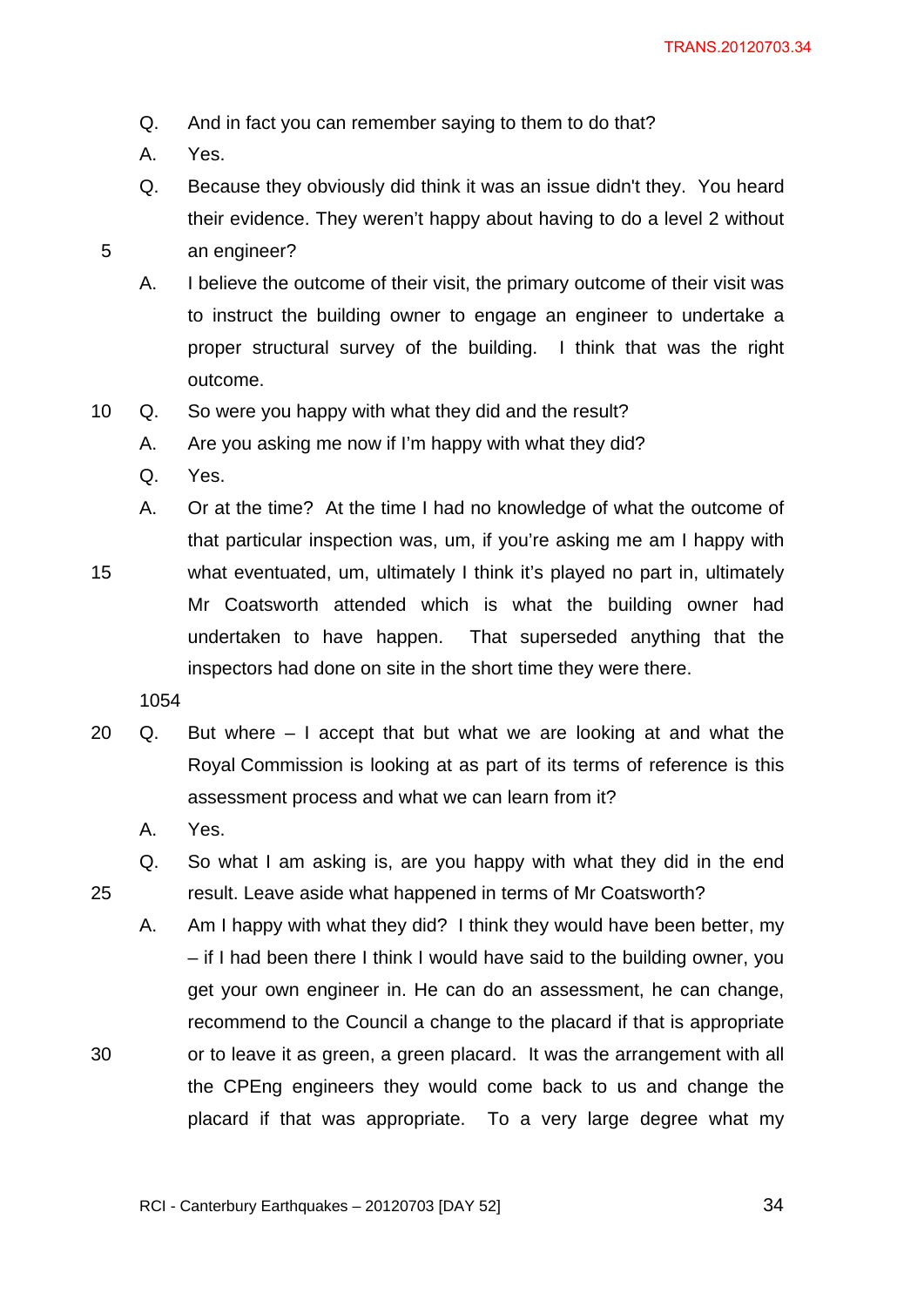inspectors did onsite at that time was superseded by the CPEng engineer coming along two or three weeks later.

- Q. So are you saying that they shouldn't have green placarded it?
- A. They re-placarded it, yes with a green.
- 5 Q. Are you saying that they shouldn't have re-placarded it with green?
	- A. I think they should have come back and got an engineer if they had if that was, if they needed, if they felt a level 2 needed to be done.
	- Q. And do you say as well as that it was not a proper basis to green placard it, that the, they were assured that there would be an inspection by an engineer, instructed by the owner?
	- A. Yeah that would have been the better course of action. Leave it to the building owner or come back to the EOC.
	- Q. And not do any inspection?
	- A. That's right.

10

25

30

- 15 Q. And do you say that you are not aware of that kind of thing happening on any, in relation to any other buildings?
	- A. That is correct.
	- Q. And what I am talking about is it being placarded, it needs an inspection, a proper inspection but we'll placard it on the basis that the owner will
- 20 do that. You are not aware of that happening in relation to any other building?
	- A. I need to be clear that many building owners engaged their own engineers and they undertook inspections, level 2 inspections and advised the Council and we didn't go back and duplicate that work. It was happening throughout the city at that time, building owners were separately engaging engineers and often there was no need for the Council to do a level 2 inspection 'cos a CPEng engineer had already been there and then undertaken a –
	- Q. I am not talking about when they have already been I am saying were there any inspections where a green placard was assigned in part on the basis that there would be an inspection arranged by the owner?
		- A. Not to my knowledge.
		- Q. Because that wouldn't be satisfactory would it?

RCI - Canterbury Earthquakes – 20120703 [DAY 52]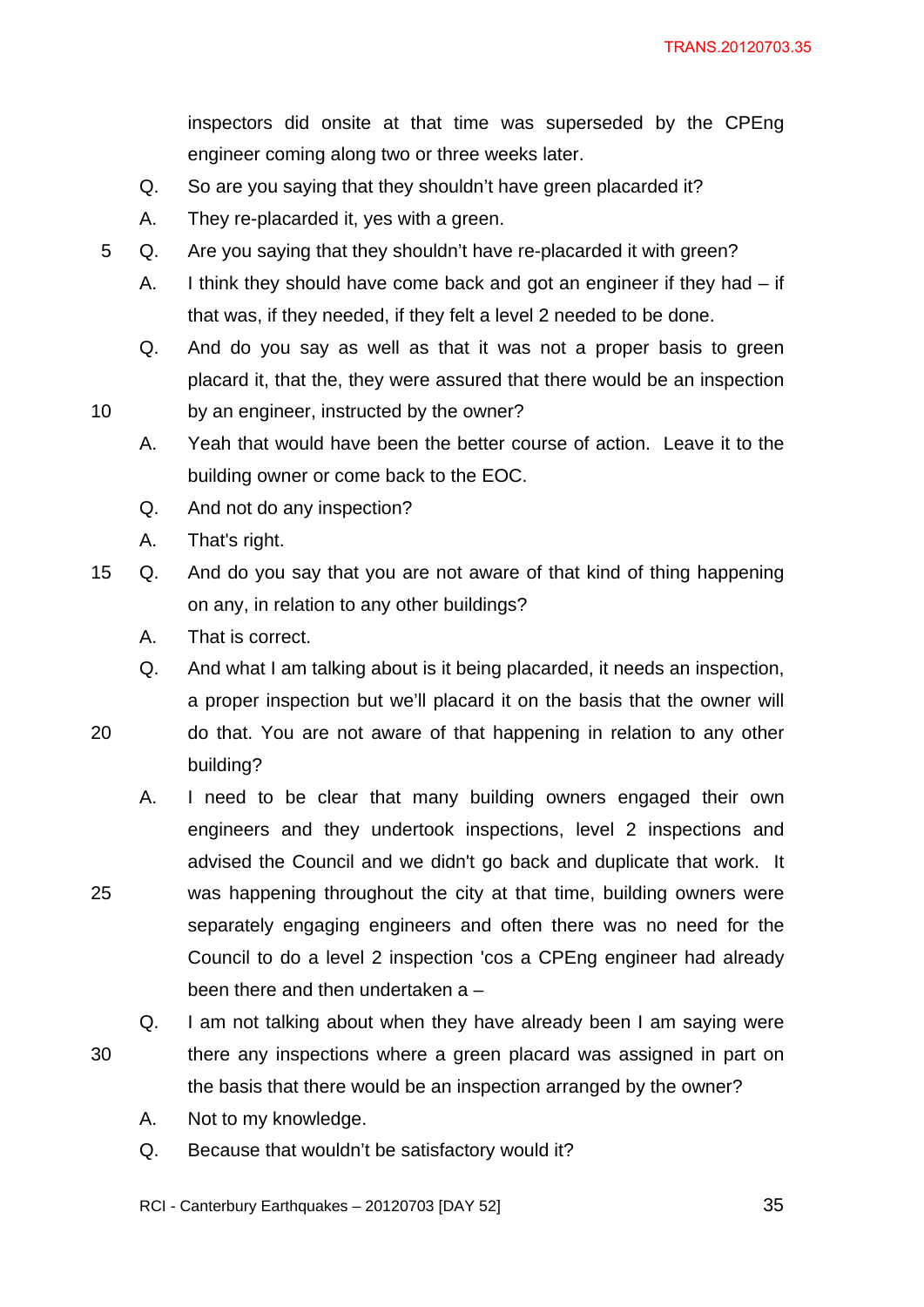TRANS.20120703.36

A. I wouldn't have thought so.

- Q. Do you think that the evidence that Messrs Flewellen, Calvert and Simson gave highlights a need for more and better training in future?
- 5 10 15 A. I think we look the whole building inspectorate nationwide would benefit from training. If indeed this is the process or the system, if is adopted nationally they are guidelines and there is questions I suppose about whether it is the most appropriate system. It was quite new. Our engineers had had, our inspectors had had limited training but we were very much depending on the engineers. A lot of the engineers had had training. In fact the whole system came from the Society of Earthquake Engineers that was promoted to the Department of Building and Housing and very much the training and the core of expertise around that system was with the engineers. They are engaged in the process so, and it was driven out of them and that is not to say that the system wasn't appropriate but it certainly needs to be reviewed, yes.
	- Q. And would you agree with me that another thing that needs perhaps reviewing is the colours used, in particular the green colour and the concept of the green placard meaning safe to occupy, good to go as someone I think said yesterday. There was that perception, Mr Drew I don't know if you heard, he placed a lot of reliance he said on the fact that it had been green stickered?
- 25 A. There is certainly confusion amongst the public as to what the green sticker means. I think what has been lost in all of this is that it was a rapid assessment and the expectation that there is another stage after that rapid assessment which is the building owner engages an engineer, they do a full review of the building and that supersedes any rapid assessment. Probably at that point, there is probably a need to remove the green placard and for the owner and the engineer to affix their own certification that the building is okay to occupy.
- 30 Q. Because the problem is that the green placard only contained a recommendation. It couldn't be enforced on the owner to get an engineer's inspection, could it?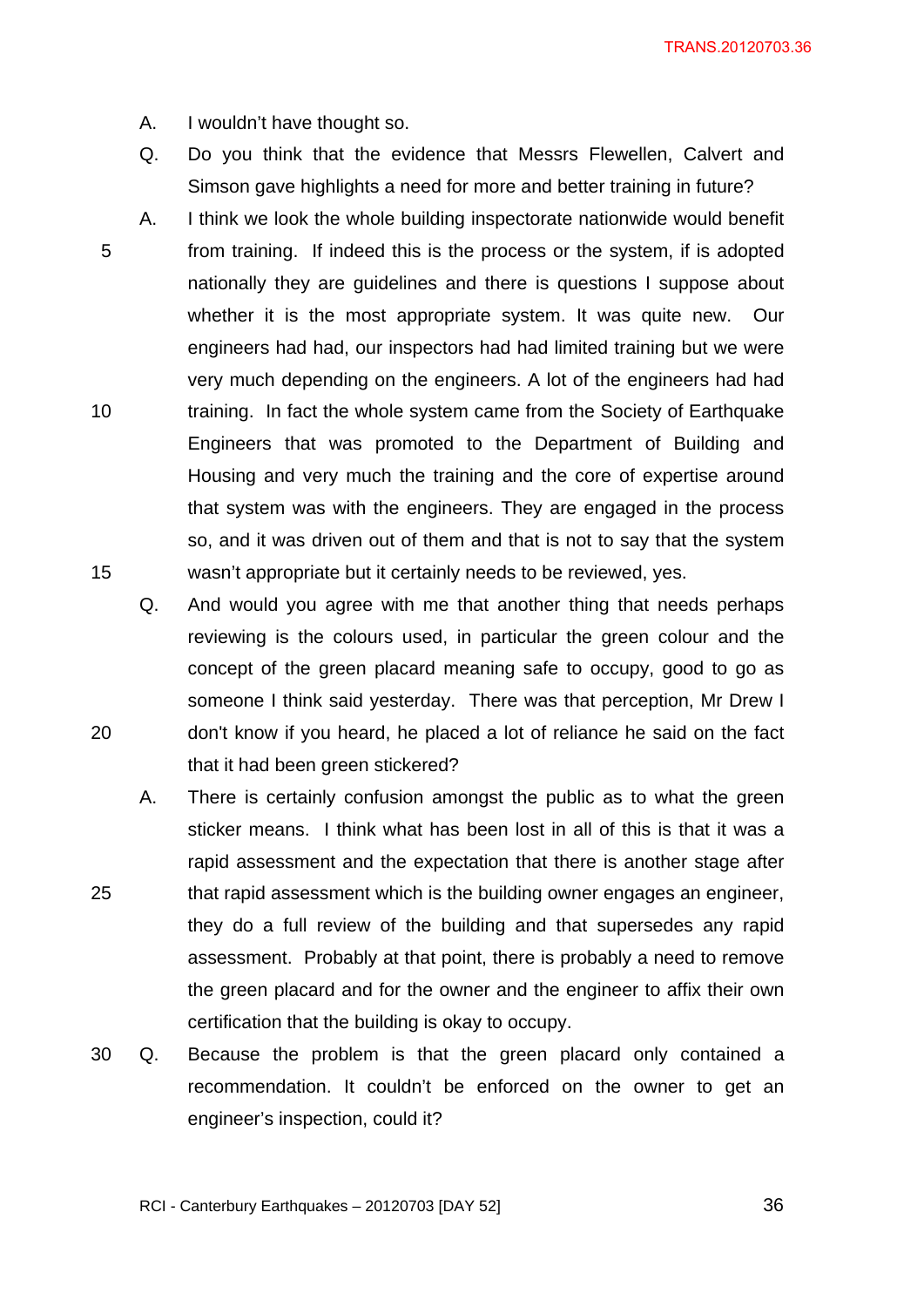- A. That's right, I think it is implicit in other legislation that the owner has that primary responsibility for making sure that the tenants of the building are safe and that legislation so that they need to be mindful of that. It is not all on, clearly it is not all on the Council to verify that a building is safe in an ongoing sense. The Council does a rapid assessment, gives a direction or an indication of their view with the engineer verification behind that and then the building owner has to take responsibility.
- 10

25

5

Q. Right, but the problem with the system as it was implemented after September was that it was Council led inspections, the rapid assessments and as I understand it, CTV building was a type of building that would have had a level 2 at some stage?

- A. Mmm, yes.
- 15 Q. But that, if the level 2 resulted in a green placard, as it did in this case, that could have been the end of it in terms of any inspections or assessments made if the owner had chosen not to get an assessment, correct?
	- A. That is not what the placard says is it?
	- Q. It could have I am saying because it recommends it. That is the problem with the –
		- A. It could have, it could have, yeah.
		- Q. And that is one of the problems with the system, you agree?
		- A. Yep. Can I just say that I mean this was a new system, new DBH guidelines that we were working to. The magnitude of the response was
	- very large. We did what we could in accord with those guidelines so it is appropriate to review them at this stage.
		- Q. The Boxing Day aftershock, there was the inspection by Ms Holland on the  $27<sup>th</sup>$  of December?
		- A. Yes.
- 30 Q. And a green placard assigned?
	- A. Yes.
	- Q. To level 1. Can you explain why when Ms Vivian rang on  $5<sup>th</sup>$  of January, rang the Council she was told that CTV was not within the cordon so it

RCI - Canterbury Earthquakes – 20120703 [DAY 52]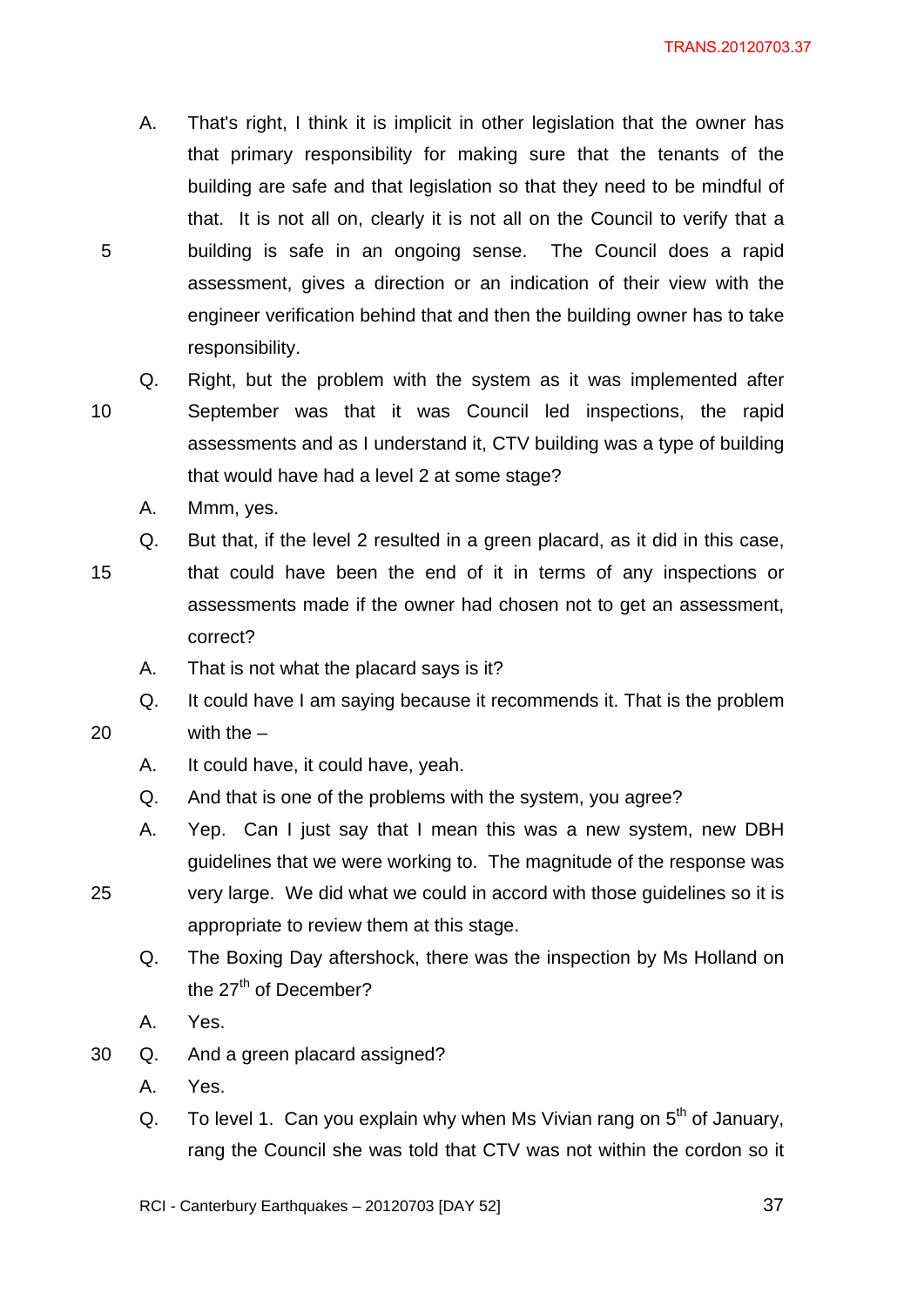was not being inspected. That would seem contrary to the fact that it had been?

- A. Was there a cordon up at that time?
- Q. I don't know that is what she said she was told?
- 5 A. No I don't know the answer to that, sorry.

1104

10

- Q. Were the records being constantly updated?
- A. Yes.
- Q. There was thinking that that could be an explanation, that there wasn't
- any record at that point on the Council file, with there being a level 1?
	- A. I'm not, I'm not certain what you're asking me?
	- Q. Well were they updated each day? You don't seem to have been aware on the  $7<sup>th</sup>$  of September that there'd been a level 1 on the  $5<sup>th</sup>$  when you sent them off to the CTV?
- 15 A. Yeah, we were right in the midst of and of, um, the emergency at that, on the  $7<sup>th</sup>$  of September and we were, um, organising our electronic system at that stage.
	- Q. Is that another area –
	- A. So (inaudible 11:05:04)
- 20 Q. that needs looking at do you think? The record keeping and the processes?
	- A. There's a real need to keep good records. What happened in our case was that someone from the DBH turned up with a database that said here's how you record, um, these, these systems and, um, and it took time to plug that in and get it up and linked to the GIS, so yes it took, um, there was a number of days where that information might not have translated into the record.
		- Q. Just some quick questions on these other topics you've covered. The demolition of next door?
- 30 A. Yes.

- Q. My understanding from what you've said is that the Council required the company that was doing the demolition to comply with the Building Act?
- A. Yes.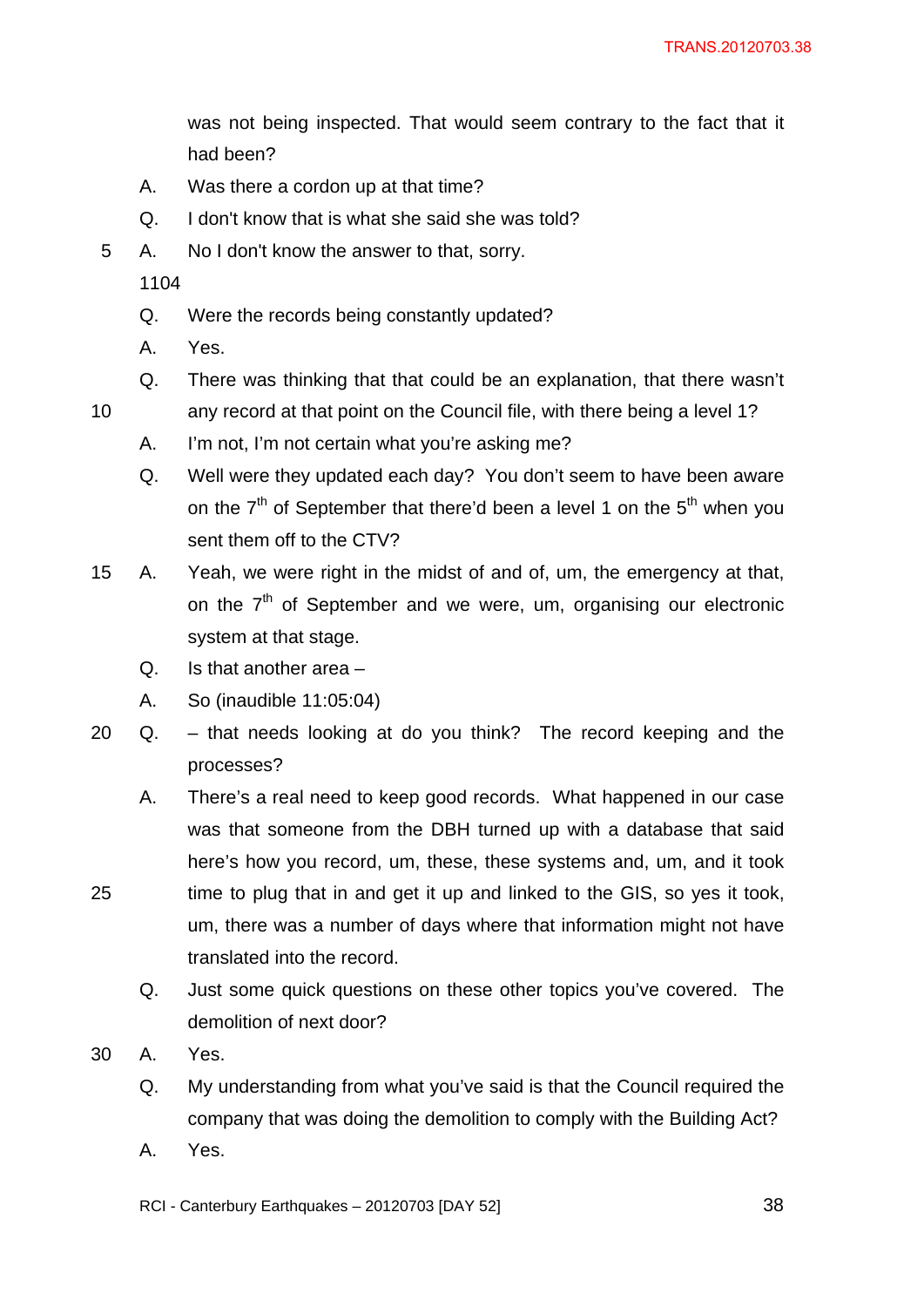- Q. And in particular one of the requirements you've said set out was to ensure that the site work avoided the likelihood of damage to any other property?
- A. That's correct.
- 5 Q. Can we just bring up those documents? Can you just direct us to where that's made clear in either the consent or the methodology?

# **WITNESS REFERRED TO DOCUMENT – METHODOLOGY**

- A. So this is the methodology that they presented to us.
- Q. Right.
- 10 A. The
	- Q. So where does it address that issue?
	- A. Well it doesn't specifically because B1, which is the building code, states that the, the cover document for this will say that the demolition contractor needs to comply with the building code.
- 15 Q. And where's that, have you provided that?
	- A. This is, ah, the, you would need the, a copy of the consent. The demolition consent.
	- Q. All right, we can bring that up.
	- A. So that's not, this is not the appropriate document.
- 20 Q. So we can go forward one?
	- A. It's likely the methodology was attached at the rear of the, of the consents. I don't know. You may need to go…
	- Q. Well have you got the reference because it's your document. I'm not sure of the number, have you got it there? Here you go, is that it?

# 25 **WITNESS REFERRED TO DOCUMENT – DEMOLITION CONSENT**

- A. Yes.
- Q. So can you direct us to it on that form?
- A. I can't specifically see a reference to the fact that they did comply with B1 of the building code or F5, those being two relevant, um, provisions.
- 30 Q. But how is that made, how is the applicant made aware of that requirement?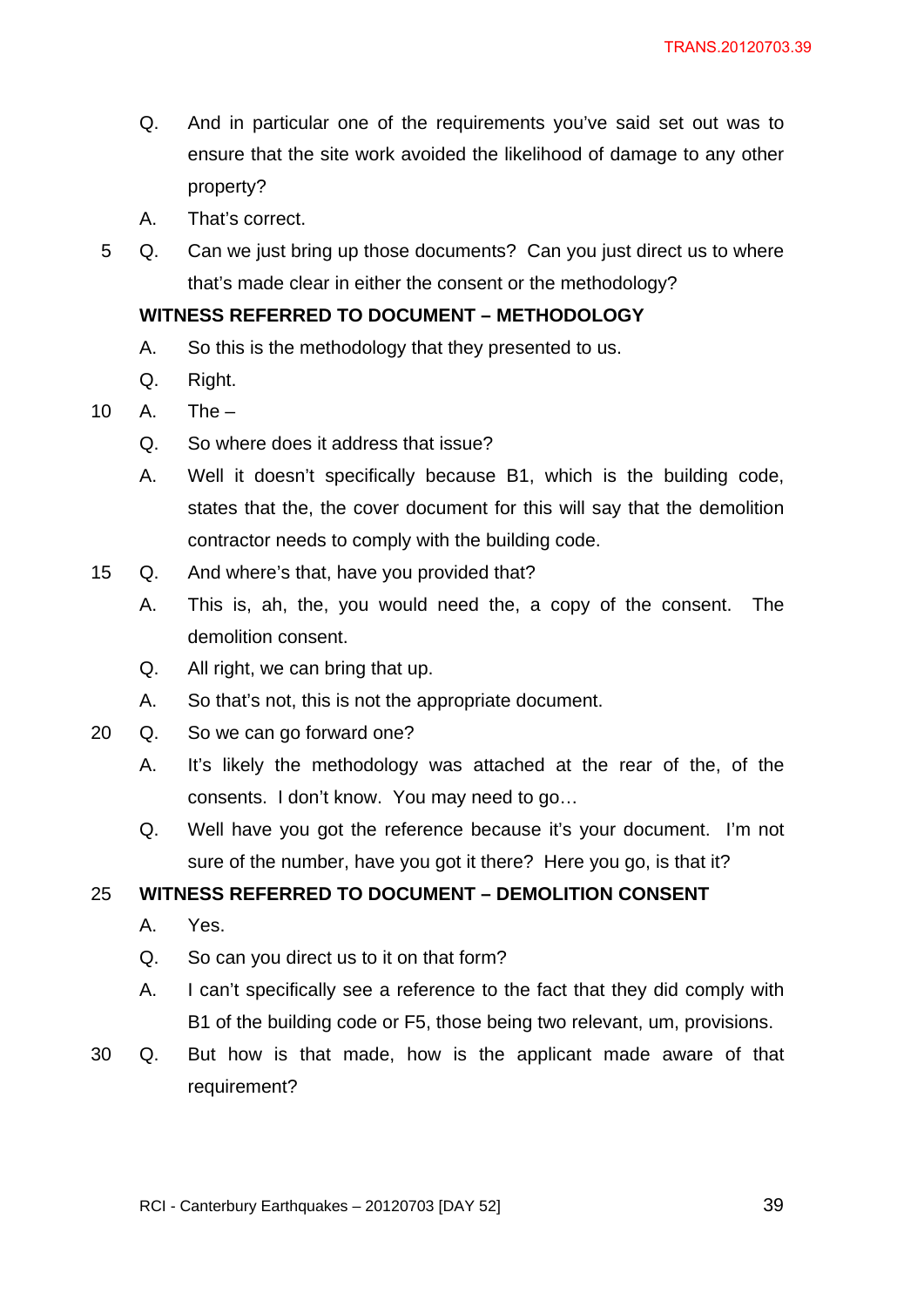- A. Well clearly he was a, um, demolition contractor of, of experience and his methodology outlined a methodology for demolishing the building. It's pretty obvious that he wasn't, um –
- Q. How do you know he was –
- 5 A. he shouldn't, he shouldn't, it was Frews so they, they're a well established Christchurch demolition company and they were, um –
	- Q. So is it just assumed that they will know?
	- A. They do know, they shouldn't damage adjacent properties.
- 10 Q. Well I agree that that would seem to follow as a matter of common sense but what I'm asking is you said in your evidence that one of the requirements is that that is followed?
	- A. Yes.
	- Q. How is that ensured? Do you just assume because they are a demolition contractor that they will know?
- 15 A. Yes.
	- Q. So it's not an actual requirement for them to –
	- A. It's a requirement of section, yeah, so look I, I guess I could quote you, section 7 of the Building Act requires them to comply with the building code it its entirety. I say that responsibility rests, um, legislatively with the applicant and, um, the person who receives the building consent, so
	-

25

- $Q.$  But  $-$
- A. I guess it's obvious.

I mean it's pretty –

- Q. Right, but they're not required to sign anything to that effect to ensure that they understand that?
	- A. Ah, the application form would identify, um, they would give a commitment to comply with the Building Act.
	- Q. Can we bring that up please?
	- A. I don't have the reference, do you have the reference?
- $30 \quad Q. \quad$  No I don't.  $I -$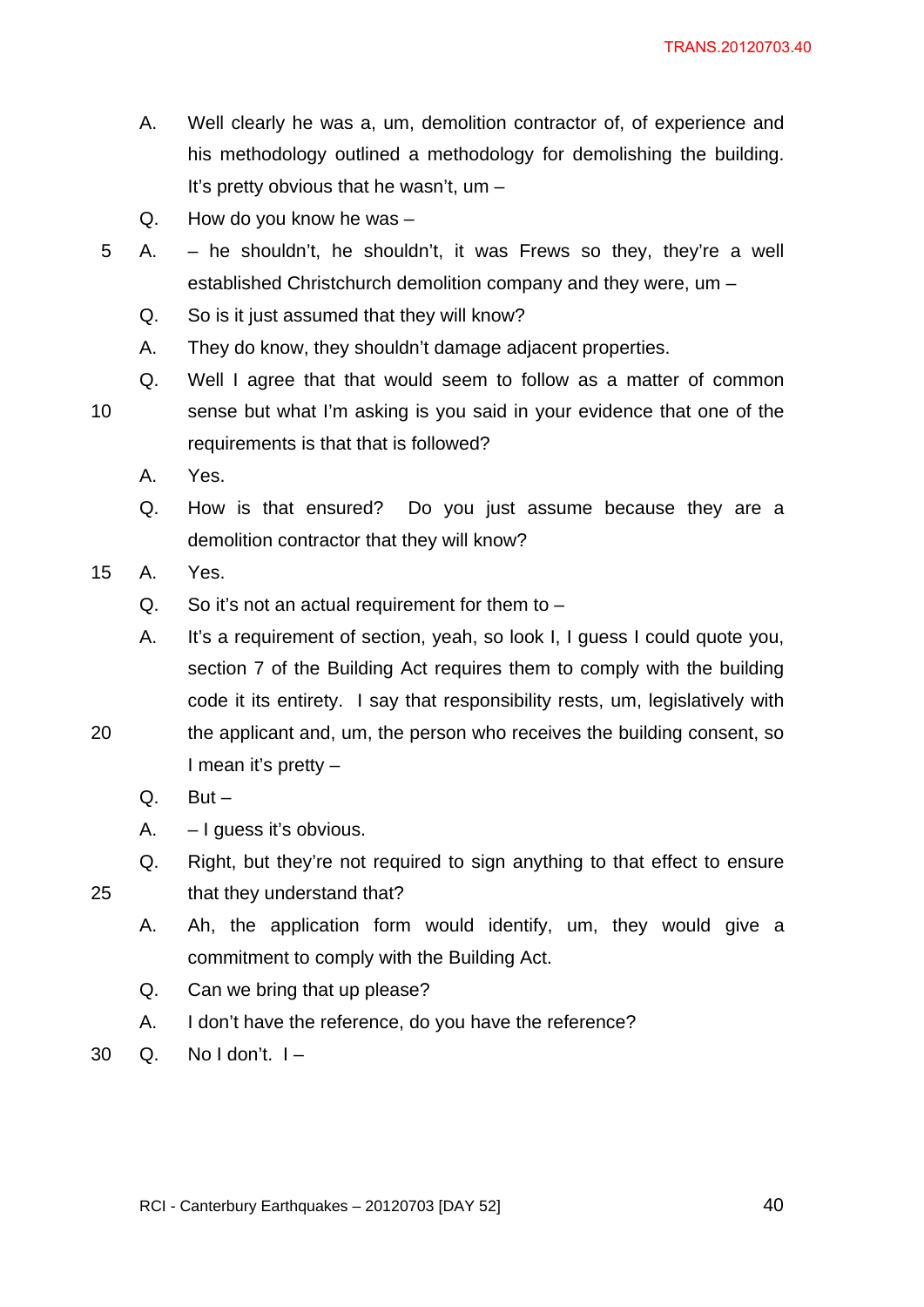# **MR REID:**

Sir I think the situation with the consent application is that it's been provided in its entirety but it's not on the secure website. Bits of it are, where the methodology comes from, but the whole doc – we have the whole document here and it has been provided but it hasn't been –

# **JUSTICE COOPER:**

So is there a simple answer to this question on the basis of the document that you have?

10

5

# **MR REID:**

Yes there is. It can be, it's covered in the document so if it's helpful it can be made available?

#### 15 **JUSTICE COOPER:**

Well if it is, well it is a matter of record then tell us what the answer is?

# **MR REID:**

Perhaps if I just come back to you Sir, we will fish it out.

20

# **JUSTICE COOPER:**

Right.

# **CROSS-EXAMINATION CONTINUES: MR ZARIFEH**

Q. Paragraph 129, Mr McCarthy, you say that the demolition methodology

- 25 was reviewed as part of the building code compliance checking process and any impact the demolition would have on neighbouring buildings including CTV would've been considered by Council staff processing the application, right?
	- A. That's correct.
- 30 Q. So how was that reviewed to ensure that CTV would not have been affected?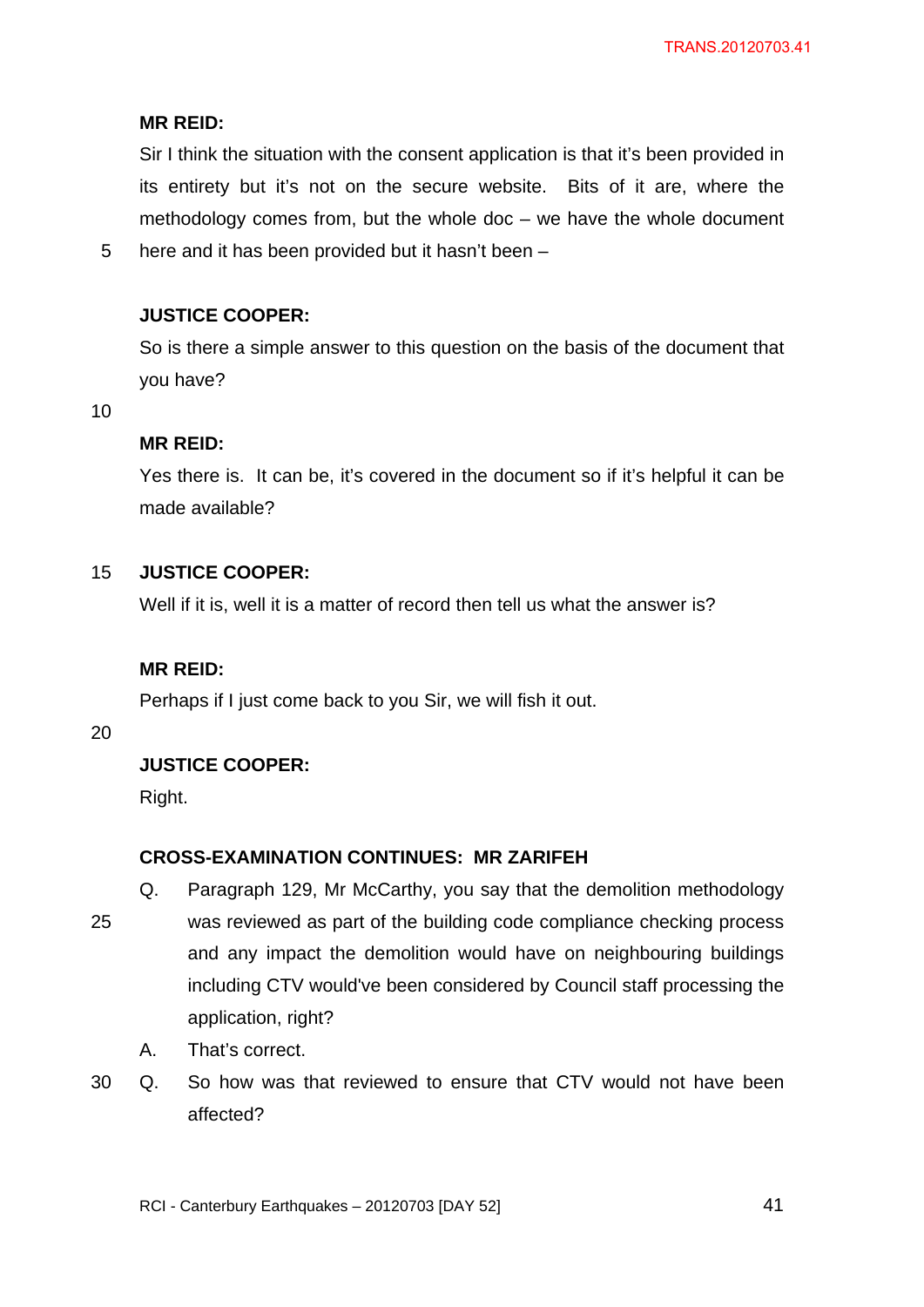- A. A civil engineer, Bill Dray, undertook a review of the application in the proposed methodology for demolishing a building. It fundamentally, um, was to remove the roof, to drop the roof, cut the roof, to remove the roofing material, cut the roof, drop it onto the floors, break that out with heavy machinery, break out the floors, drop the, um, the outside walls into the, um, into the void that's created by that and to associated with that to block off Woolsack Lane and the roads that public safety was assured. There would be heavy, thirty tonne diggers brought into the front and the rear of the building so that the, that demolition would be effected quickly and without F5 being hazards that they needed to in their methodology address how they were going to control the hazards, that was all part of the, you know noise, vibration, dust, all of those types of things. So that's all included in the methodology that was reviewed.
- 15 Q. And the civil engineer that you spoke of, is he a Council engineer?
	- A. Yes.
	- 1114

10

20

- Q. So did he specifically consider the vibration effects on the building?
- A. He would have considered that in relation to the methodology undertaken.
	- Q. And is that something you can tell us from enquiry with him or just surmise on your part?
	- A. No, I've spoken to him.
	- Q. And he's confirmed that he did consider the vibration effects?
- 25 A. Yes.
	- Q. What about the removal of the foundations? You might recall that was raised yesterday?
	- A. Yes.
	- Q. So the foundations that would have been under that wall and very close
- 30
- to CTV, did he consider the effect the removal of those would have or potentially have?
- A. Yes, his, the methodology included the use of a 30 tonne digger which would, could be armed with hydraulic impact drills to remove that so yes

RCI - Canterbury Earthquakes – 20120703 [DAY 52]

 $\sim$  42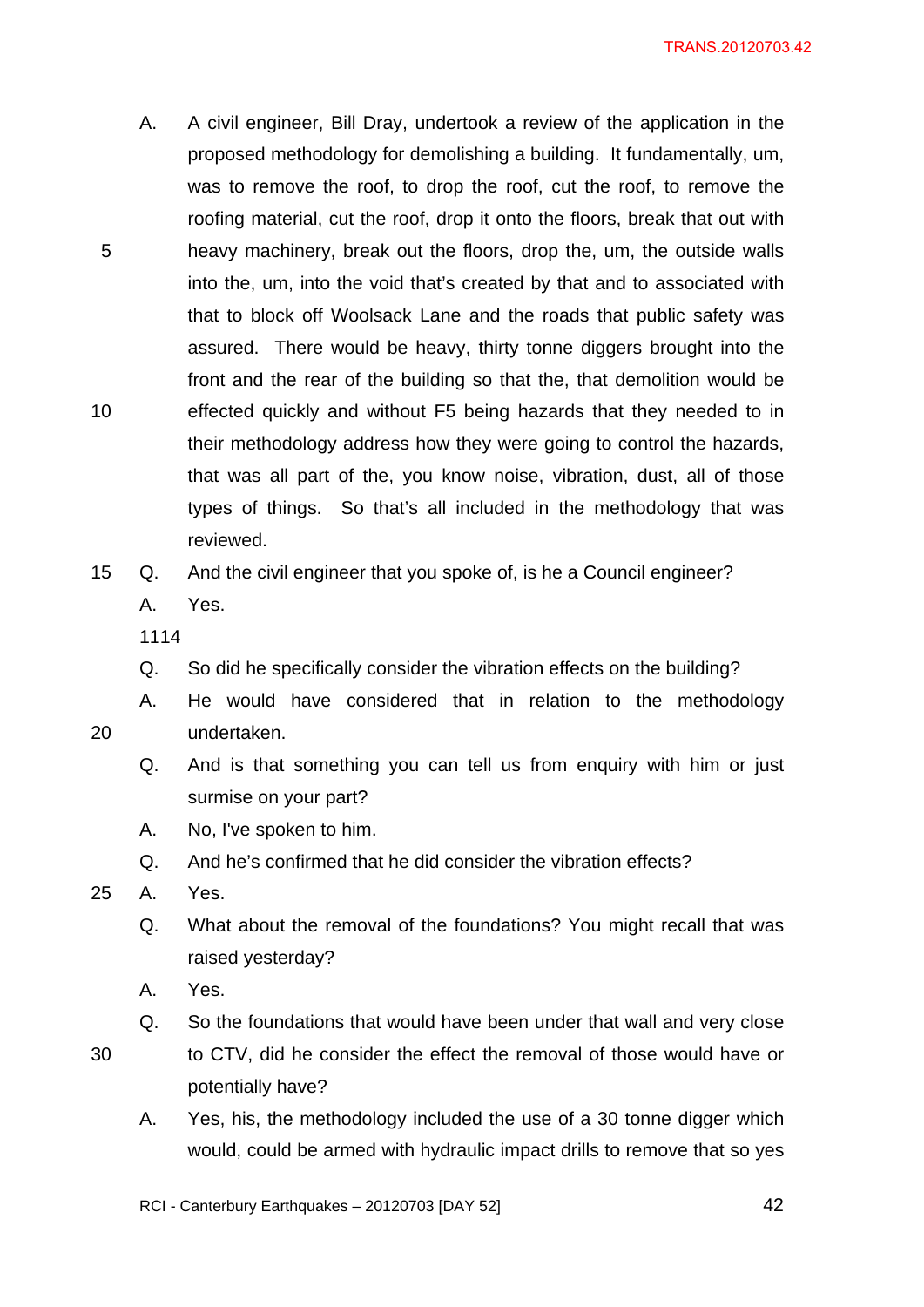that was a, I mean that's the, the modern methodology for demolishing buildings like that.

- Q. All right, and does he certify that? The civil engineer that is checking that?
- 5 A. Yes.
	- Q. So that's on your file as well?
	- A. Yes.
	- Q. We heard from some of the lay witness, eyewitnesses of a wrecking ball being used?
- 10 A. Yes.
	- Q. That doesn't appear on the methodology does it?
	- A. No it doesn't.
	- Q. So that wouldn't have been considered by the civil engineer then?
	- A. That's correct.
- 15 Q. Does that concern you?
	- A. It's a variation to the consent.
	- Q. So what should have happened?
	- A. They should have advised us that they were intending to use an alternate methodology and we would have considered that.
- 20 Q. But you didn't because they didn't advise you?
	- A. That's right.
	- Q. Have you made any enquiries as to whether that would have made any difference? I mean presumably wrecking balls are used in other demolitions? Can you help us out there?
- 25 A. It's a very largely an outdated methodology now. It would have, the Council might not have agreed to that on that site because of the noise and the vibration. The use of associated buildings would have been taken into account –
	- Q. The use or the effect?
- 30 A. Oh the use, I mean if you've got a doctor's surgery or  $a -$ 
	- Q. Oh I see, right.
	- A. education facility next door and people using a wrecking ball it might not be, it would seem not to be appropriate in that location.
	- RCI Canterbury Earthquakes 20120703 [DAY 52] 43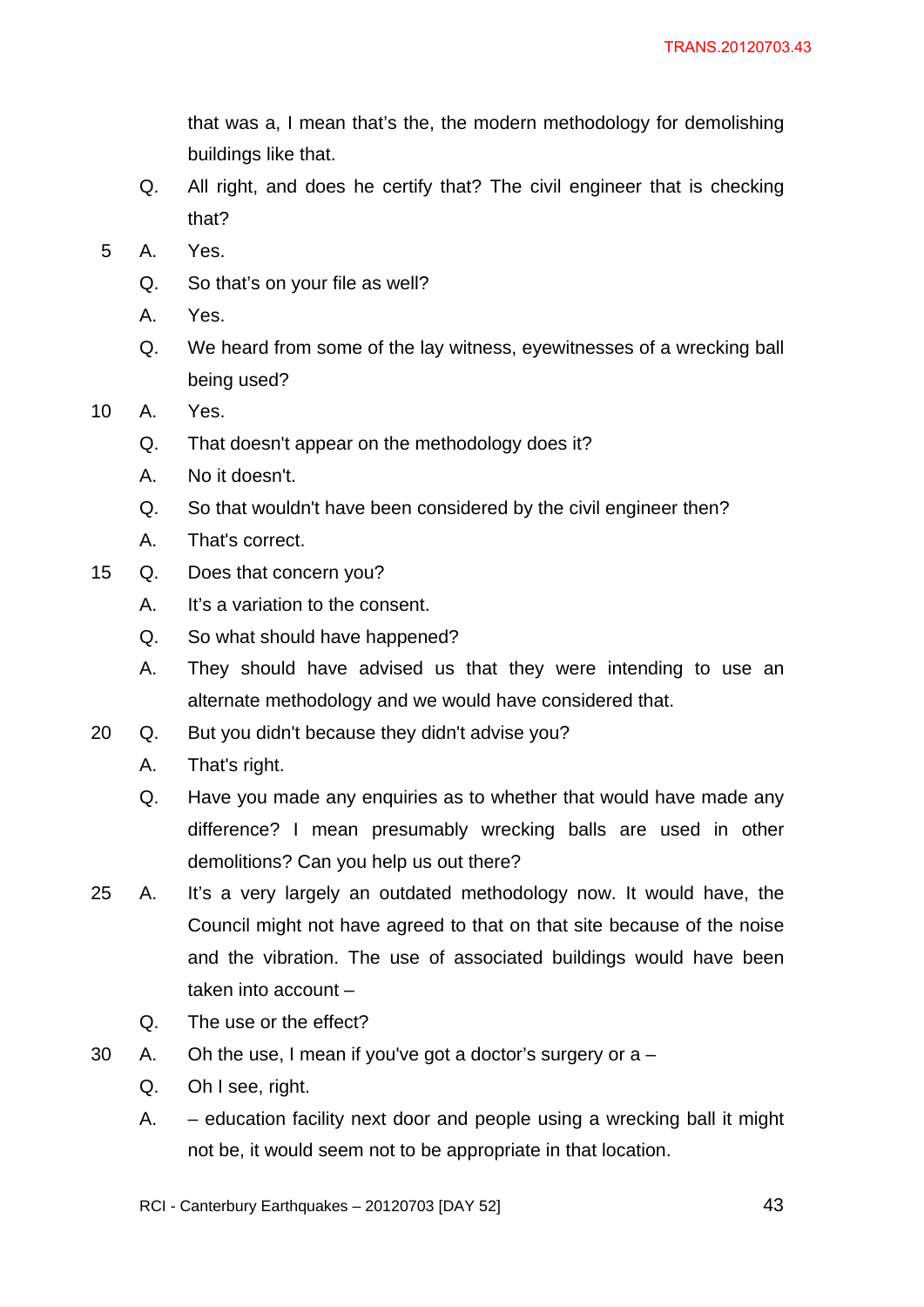- Q. So is that a concern for the Council?
- A. A concern that we weren't told?
- Q. Yes.
- A. Yes.
- 5 Q. Have the Council done anything about it?
	- A. No we haven't. We were never advised at the time that the, a wrecking ball was being used and the first we've heard about it I quess is much more recently.
	- Q. In terms of information gathered in this inquiry?
- 10 A. Has come out of the Commission.
	- $Q.$  So –
	- A. There was no, no notification from any adjacent residence of the wrecking ball.
	- Q. Just a couple of other issues quickly, the, I understand there is a
- 15 Council record of the gas cylinder being stored or kept somewhere in the CTV building, are you aware of that?
	- A. I've read it somewhere that there was a 10 kg bottle –
	- Q. It was a  $9$  kg  $-$
	- A. Yeah, (inaudible 11:17:54) somewhere in the Council –
- 20 Q. Are you not aware of that?
	- A. I don't know where it would specifically have been used, no.
	- Q. Is that something you could investigate in terms of Council records between now and when you give evidence again?
	- A. Certainly can.
- 25 Q. Mr Drew yesterday said that he phoned the Council when he was going to move The Clinic in to CTV building?
	- A. Yes.

- Q. And was not aware or made aware of any difficulty with that in terms of it being a change of use or anything like that. If that was just a phone call would there be a record of that?
- A. I think it unlikely. I think it was probably more in the lines of a general enquiry. I'm sure our people would have checked that but once again that might be something I need to specifically come back to you but the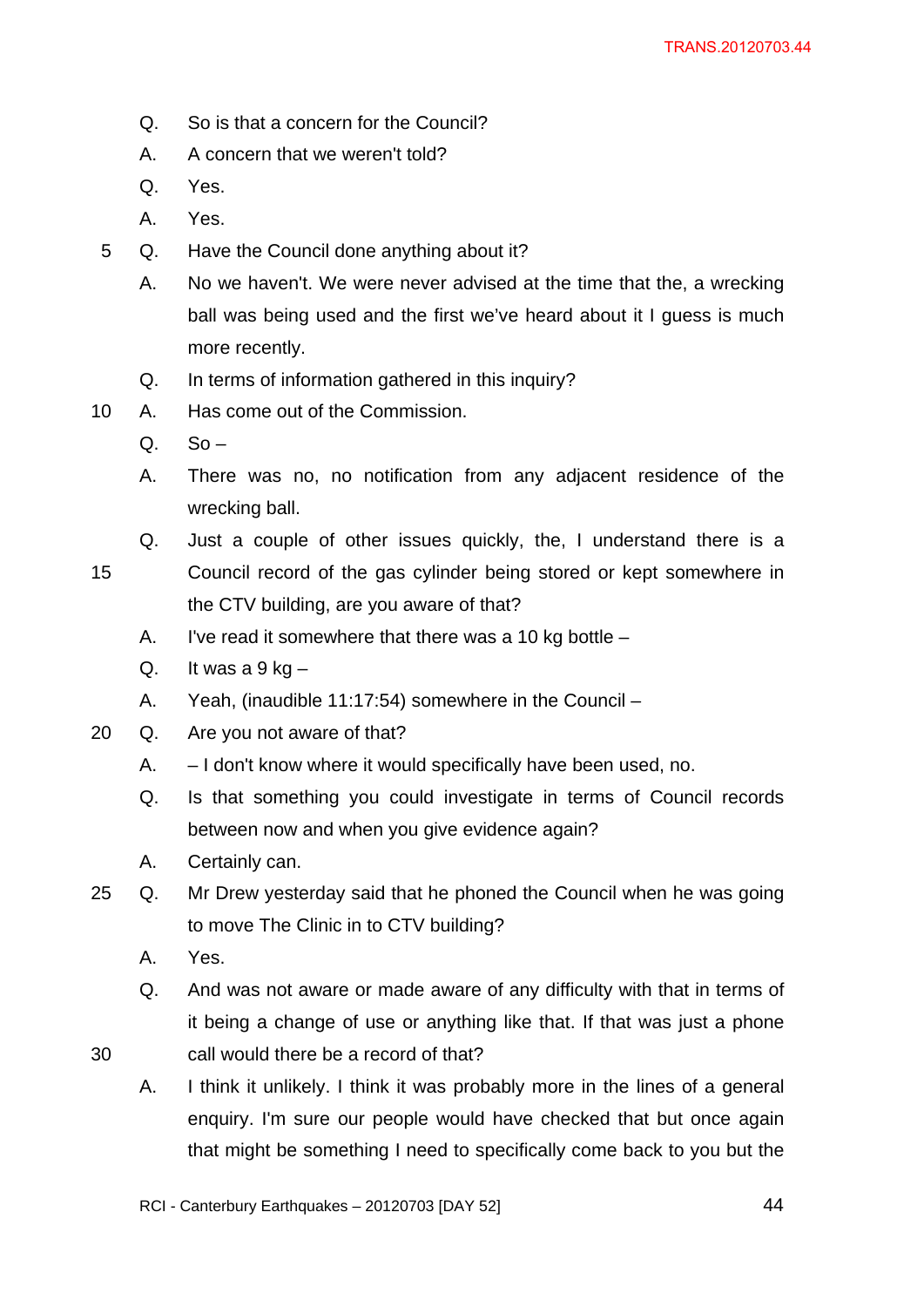advice is consistent that was given to Mr Drew is consistent with my understanding.

- Q. What's your understanding?
- A. That this was not a change of use.
- 5 Q. For The Clinic to go into the building?
	- A. That's right.
	- Q. So that was the Council position?
	- A. Yes.
- 10

20

15 Q. Just finally, we heard evidence yesterday from a builder, Mr Van den Berg, don't know if you were here. He looked in the ceiling space of the I think it was either the top or the level 6 or level 5 to see if piping or cabling could be put in, there was enough space, and he decided not to proceed with that idea. He thought they'd have to be drilling into beams or things like that and that would require an engineer and a permit and just didn't go ahead. What I wanted to ask you is, in a situation like that where a hole has to be drilled in a structural member such as a beam, what's the procedure that has to be adopted by the contractor in terms of (inaudible 11:20:20)?

A. Structural work, it affects the strength of that structural member and they

- would need to apply for a building consent, yes, to undertake that work.
- Q. And would an engineer have to be involved?
- A. Yes, you would have to transfer the load in some way if in fact you were affecting any of the reinforcing you would need some sort of engineering review of how to transfer that load.
- 25 Q. All right, and is that something that's enforced by the Council, people apply for permits and whenever holes are drilled in structural members?
	- A. It would be enforced if we knew about it.
	- Q. So are there any records for the CTV building of permits for such things?
- 30 A. Not to the best of my knowledge.
	- Q. Is that something that you would need to check to be sure or?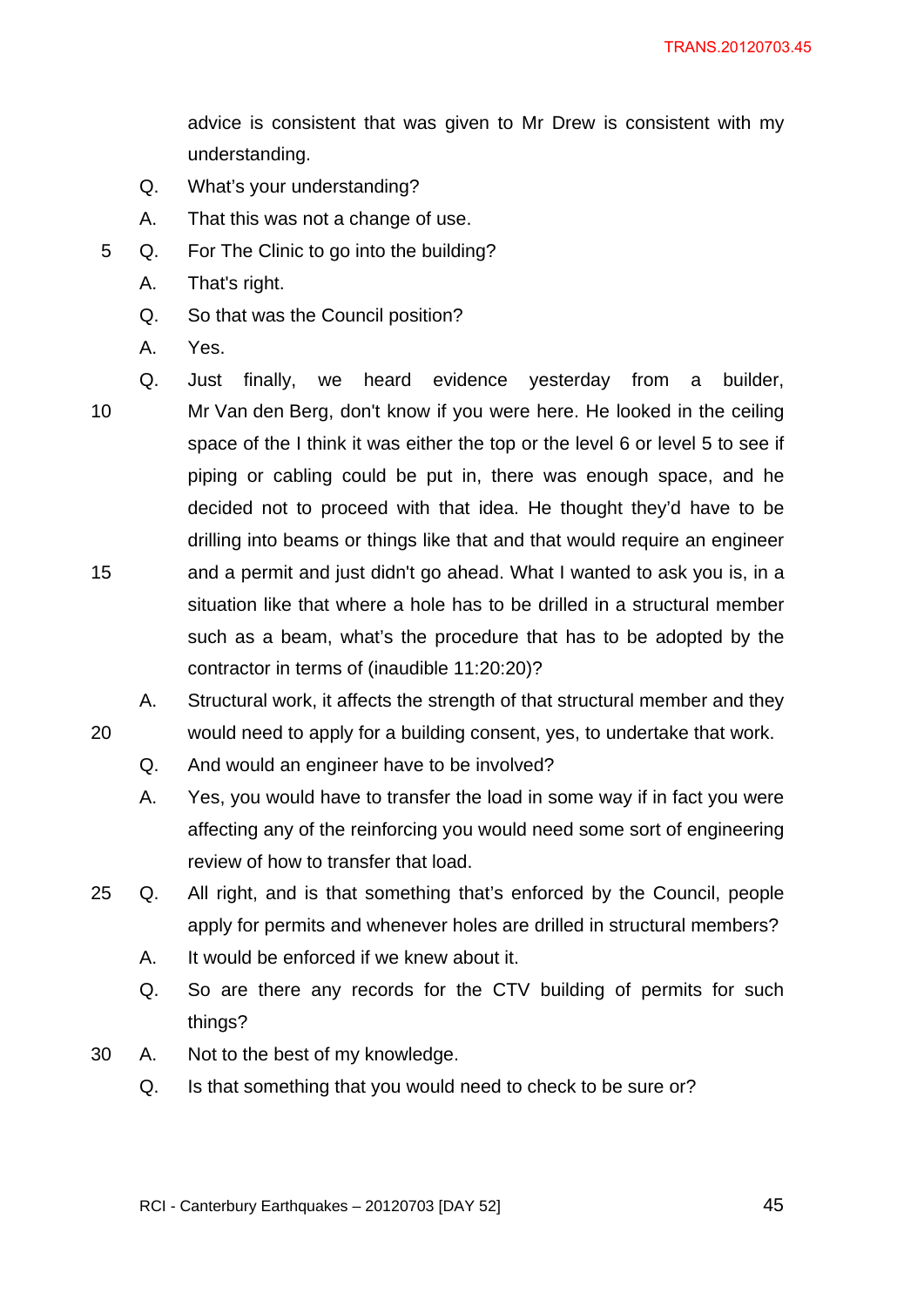- A. Yes, it's not something that I'd prepared for at this stage but I'm aware of the question and I will have an answer when I next present my evidence.
- Q. Thank you.

#### <span id="page-45-1"></span><span id="page-45-0"></span>5 **CROSS-EXAMINATION: MR ELLIOTT – NIL**

### **RE-EXAMINATION: MR REID – NIL**

#### **MR REID:**

10 Just in relation to the document, there doesn't seem to be a clear statement to that effect in the document but I can make it available if that assists?

#### **JUSTICE COOPER:**

Well I thought you said we do have it but just not all loaded on to the electronic system?

15

### **MR REID:**

Yes, that's correct .

### **JUSTICE COOPER:**

20 I wonder, are you aware of that Mr Zarifeh? Let's just confer with Mr Zarifeh, if we've got it we don't need it again but if we haven't we'll want a copy, but you're saying as far as you can see there isn't a reference to the need to –

#### **MR REID:**

25 30 Well not explicitly but it's a detailed document that sets out various means of compliance with the Act. What's going to be done is various sections that are filled out and then the Council assesses it for compliance. There is a statement at the end of the building consent which is a document that is on the system, that's at MCCARTHY.0001.38 which are the additional notes and the first bullet point says, "That all building work shall comply with the consented documents," et cetera. So that's the system, the application is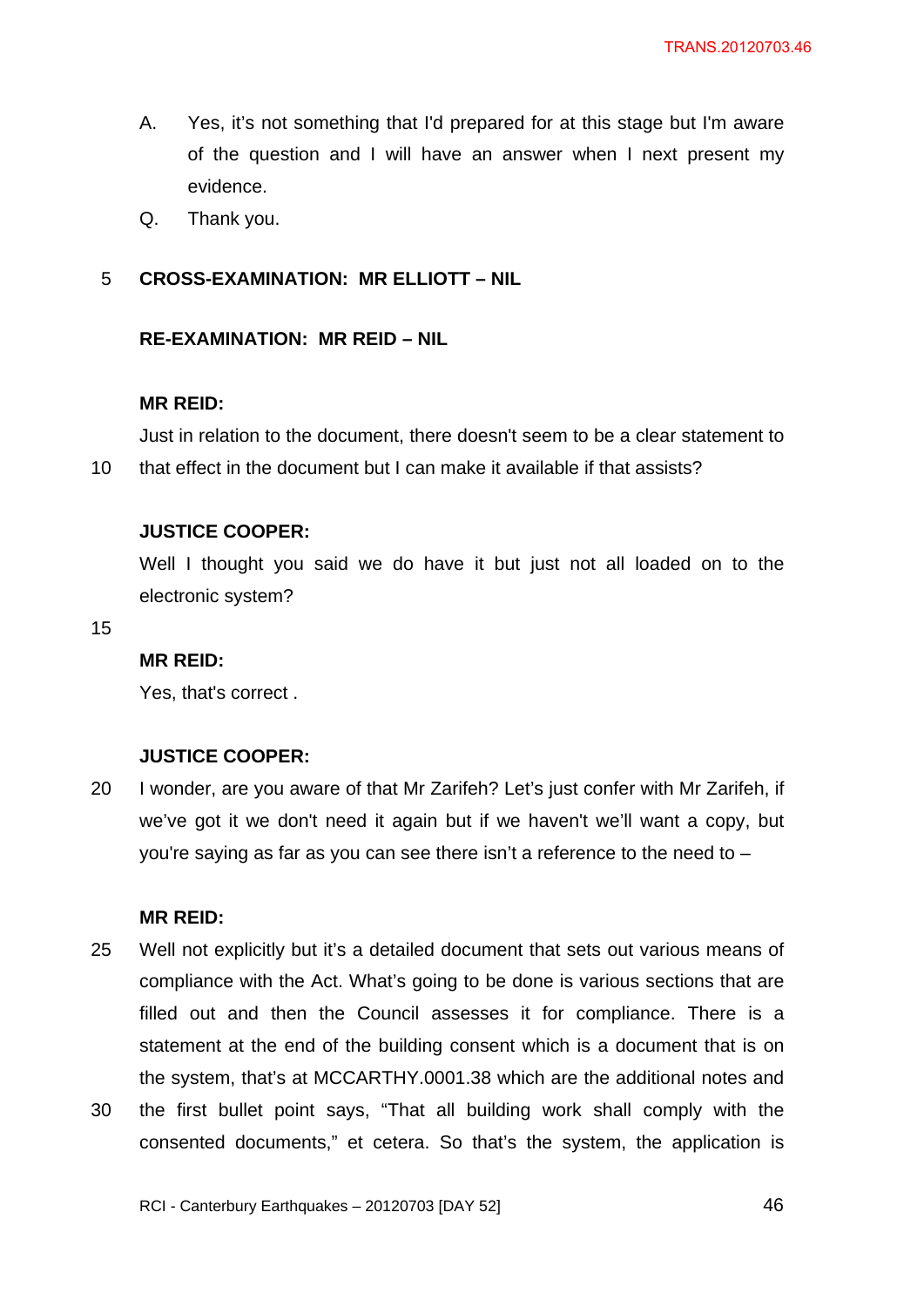made, its assessment compliance and then a building consent is issued with that application.

# **JUSTICE COOPER:**

5 So what you're saying is that an application for demolition which incorporated a methodology that might be harmful for neighbouring properties would not be consented to?

# **MR REID:**

10 No it wouldn't be consented, no, and in terms, and that the so the application contained a methodology and if there was to be a departure from that methodology then that should, well it may well, it should have been the subject of an application for variation.

1124

#### 15 **JUSTICE COOPER:**

Such as for example the use of the wrecking ball?

# **MR REID:**

Yes one would have thought so.

#### <span id="page-46-1"></span><span id="page-46-0"></span>20 **QUESTIONS FROM COMMISSIONER FENWICK – NIL**

# **QUESTIONS FROM COMMISSIONER CARTER:**

Q. Just in regard to your paragraph 104 you note that there was an inspection by USR, USAR team following the aftershock the Boxing Day aftershock. Is it, does the Council keep a record of the inspections the USAR perform?

- A. We do have a copy of that.
- Q. They get a copy automatically, would it be, the availability of that to other people. I notice that there was reference to a Mr Campbell who has given evidence to us before and is a USAR engineer member.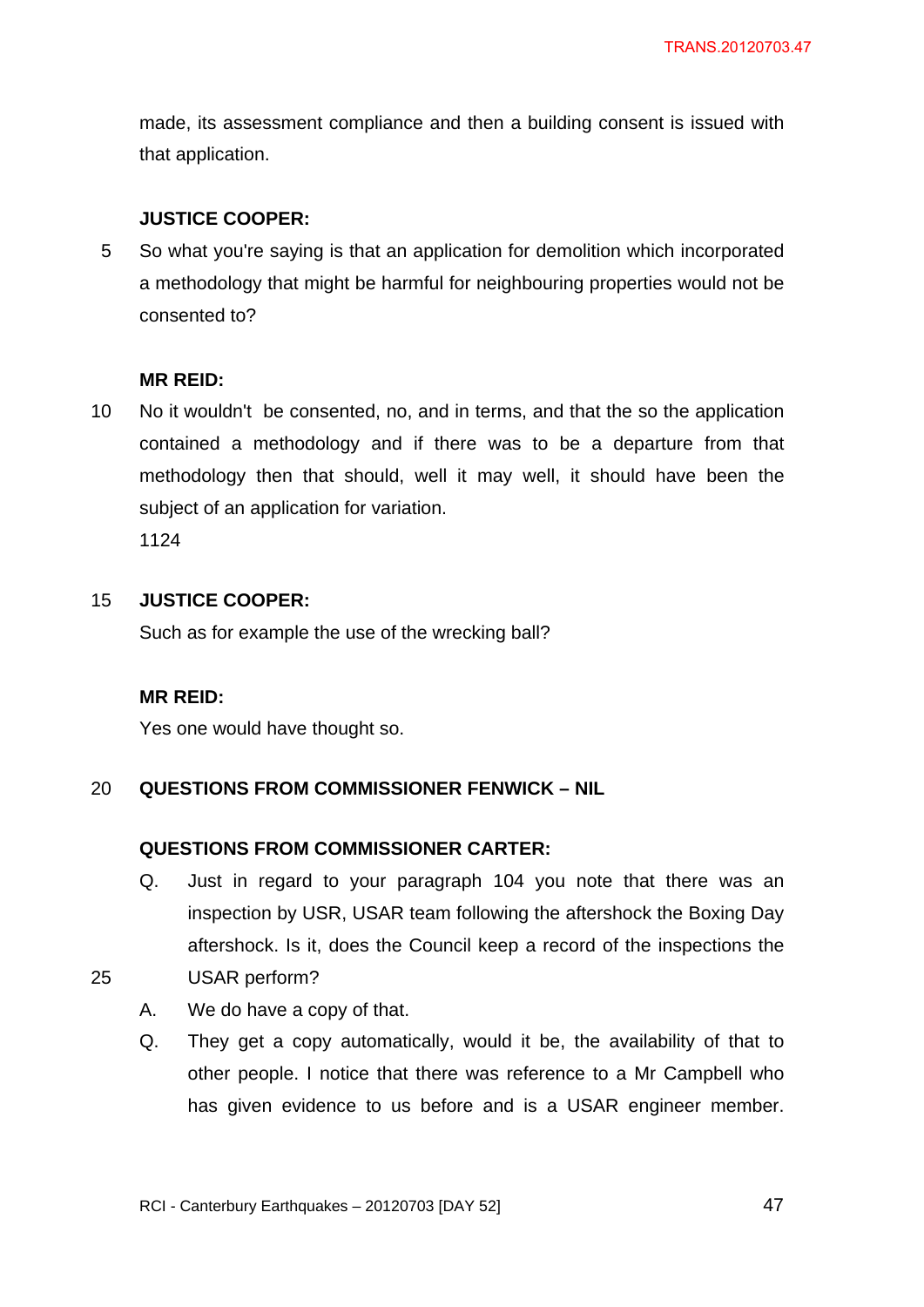Would that have, knowledge have been able to be accessed by another party?

- A. Yes it would, yes it would, it would be put on specifically on the file on the file for that, for that property. Mr Campbell was a contractor to the Council. He worked for Opus and he was part of our building evaluation team at that time.
- Q. Okay so would –
- A. He, sorry he has previously given evidence before the Commission.
- Q. Yes and so his name would have been recorded on a Council document

10

25

5

- by, to note that he had been part of an inspection of that building after Boxing Day?
- A. He never undertook an inspection because he was advised I he was never despatched to do that because he, the evidence was that the owner had actually separately engaged an engineer and so we, Council
- 15 was advised not to send anyone to the property at that stage.
	- Q. Can you –

# **JUSTICE COOPER:**

This was Ms Vivian's telephone call?

# **QUESTIONS FROM COMMISSIONER CARTER CONTINUES:**

- <span id="page-47-0"></span>20 Q. Yes and the name though was recorded in writing on the form?
	- A. Yeah it was, it was run past Paul Campbell before the job was closed down so the, I think the way it happened was Ms Vivian rang the Council and spoke to one of our administration staff. The administration staff member Laura Bronner then spoke to Paul Campbell and said, "I've been advised that, that, that an engineer has dealt with this matter and shall I close the job?" and Paul Campbell said, "Yes you can close the job", based on that information.
		- Q. So it wasn't an indication of an inspection by Mr Campbell himself?
		- A. That's correct.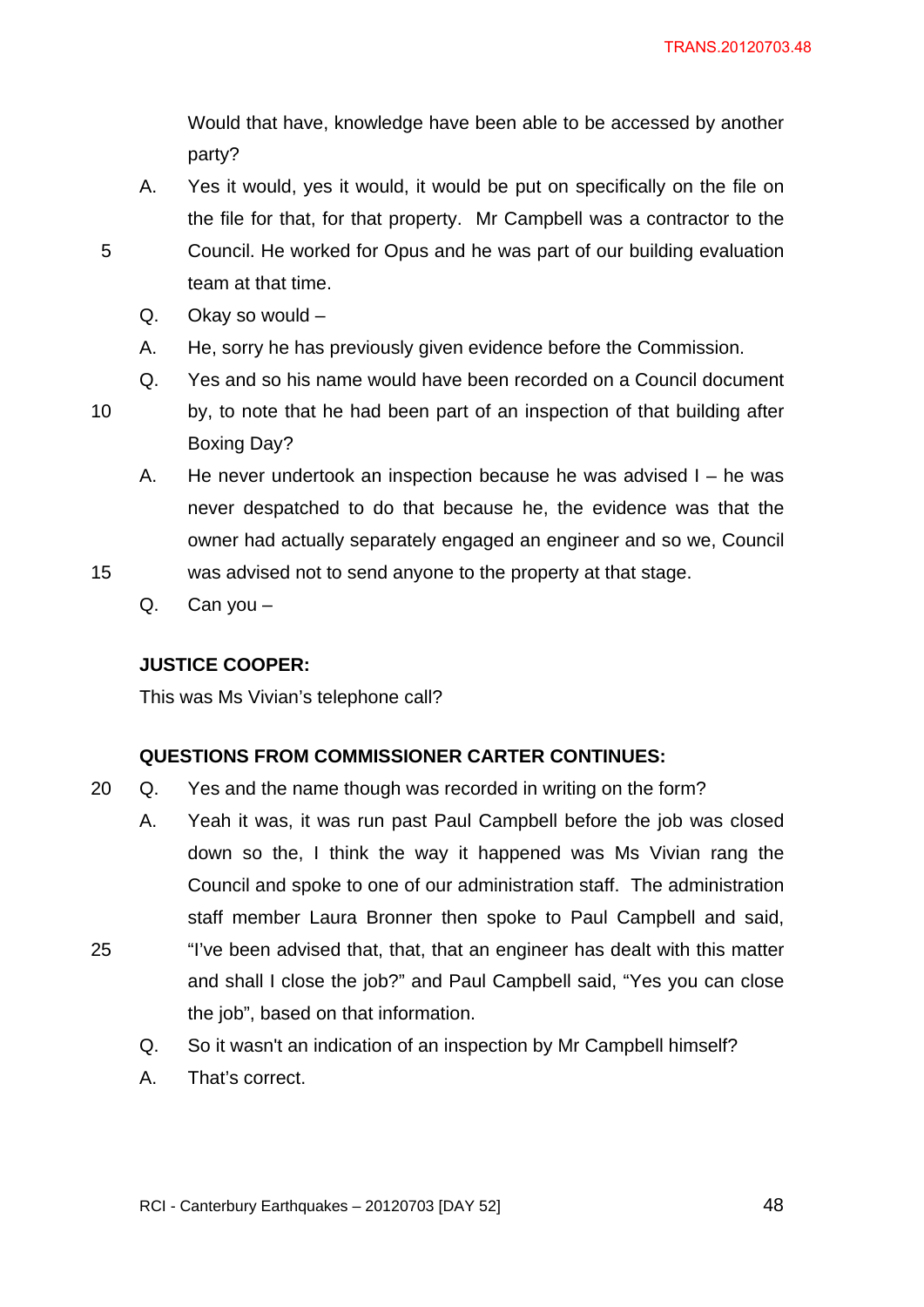# **QUESTIONS FROM JUSTICE COOPER:**

- <span id="page-48-0"></span>Q. Mr McCarthy I understand your position to be that whatever deficiencies there were in Council processes were effectively cured if I may use that term by the fact that Mr Coatsworth a registered engineer, certified engineer did an inspection after the Council officers were involved, but thinking of the future but thinking of the future as I understand the evidence you've given it is that you despatched three Council officers or you despatched the team which didn't contain an engineer to carry out an inspection not knowing that the building had already received a level 1 assessment and had been green placarded. That's the position isn't it?
	- A. It is my position yes.
	- Q. Yes.

5

10

20

15 A. I've no, I have very vague recollection of the…

- Q. Yes so one it seems to me that one important element especially in a circumstance where engineers in the future are likely to be again in short supply is for there to be good record keeping so that a person making decisions such as you were in the position of having to make will actually know if a building has already been inspected?
- A. Correct.
- Q. That would be a good thing wouldn't it?
- A. It would be a very good thing Sir.
- 25 Q. Because it seems to me that if a building is green placarded and then several days later it is re-placarded green then that is sending quite a strong signal to those people using the building that the Council thinks it's okay?
	- A. Correct.

30 Q. And if you'd had such a system in place which did tell you what the position was the response might have been if you had known it had already been green placarded what – would you have made a different decision do you think?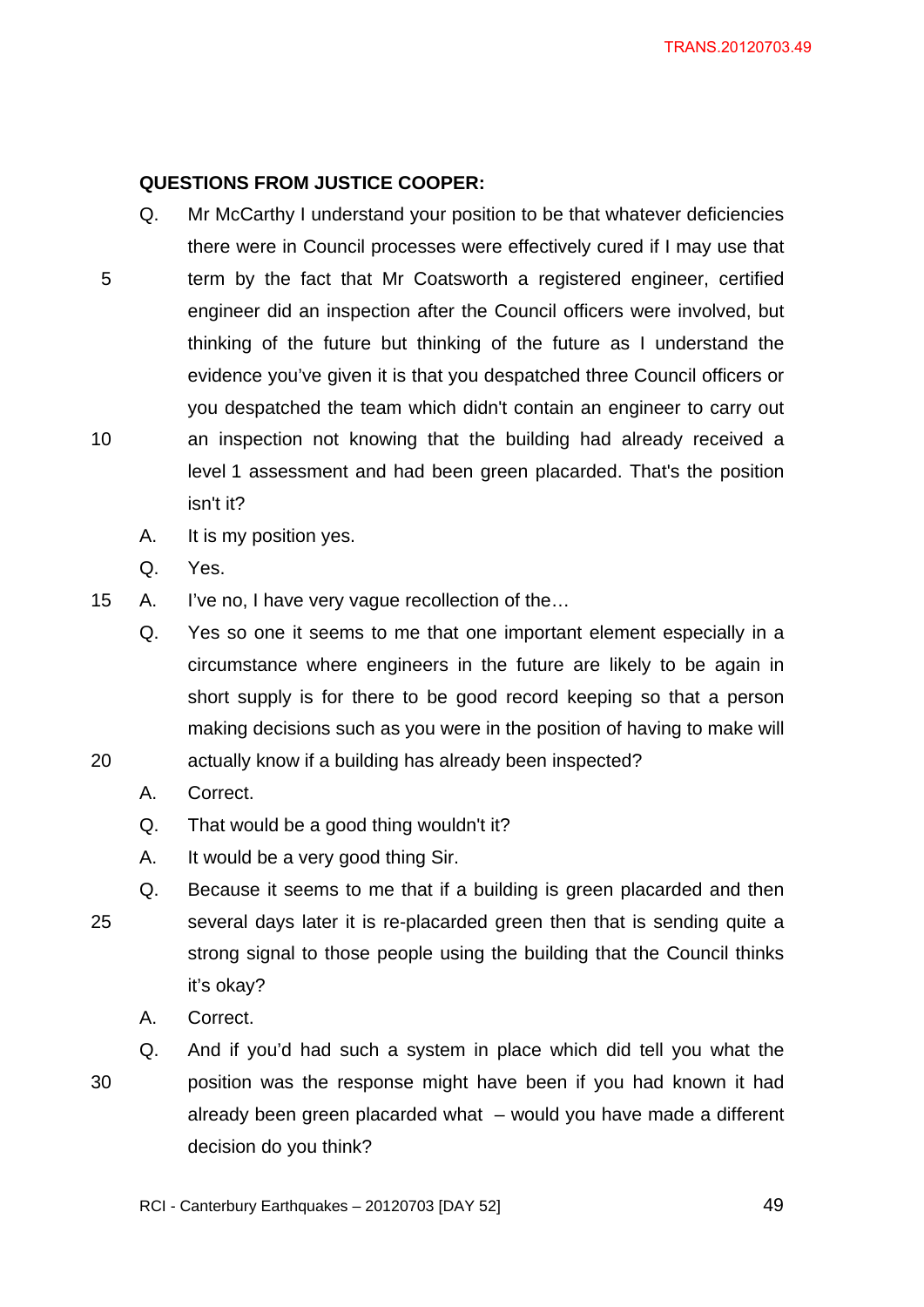- A. I may very well have, it depended on the nature of the enquiry Sir, I'm unsure whether the owner was asking for further technical advice or whether he was just asking us, "What do I do now?". I'm unsure, I'm unsure of the nature of this inquiry but I, I fully concur that good record keeping is absolutely essential. My advice to my colleagues in other cities has been to load the data base so that you can load in placarding information immediately it becomes available so that you don't have to, in an emergency situation, have to go through that, that process, it's already there for you and it's already linked to your GIS system, so I've –
- Q. So these are all steps that should be taken before there's any earthquake?
- A. Yes. Yes.

10

# **WITNESS EXCUSED**

#### 15 **COMMISSION ADJOURNS: 11.31 AM**